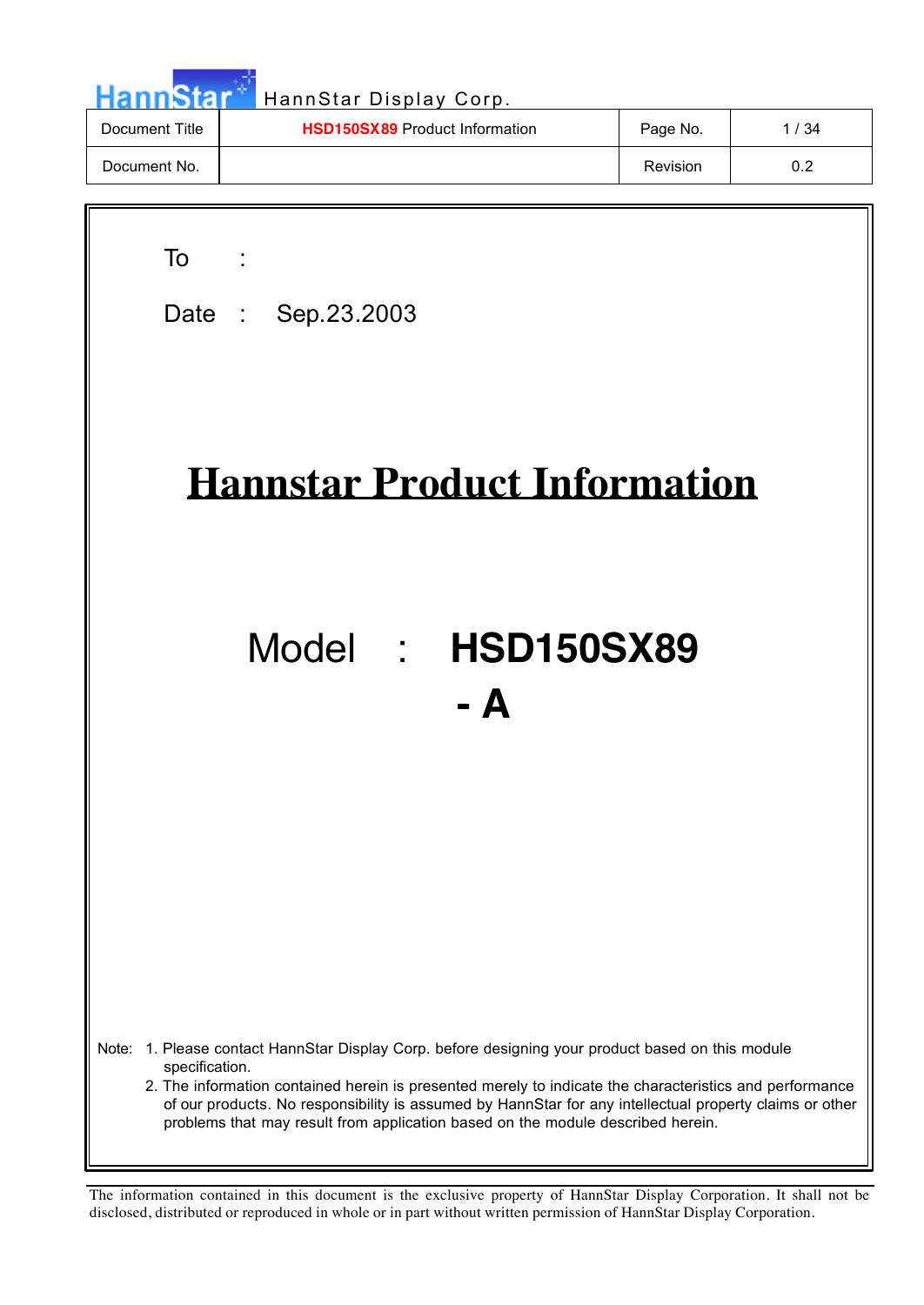

| Document Title | <b>HSD150SX89</b> Product Information | Page No. | 2 / 34 |
|----------------|---------------------------------------|----------|--------|
| Document No.   |                                       | Revision | ◡.∠    |

|      | <b>Record of Revisions</b> |             |                                                                                                                                                                                    |  |  |
|------|----------------------------|-------------|------------------------------------------------------------------------------------------------------------------------------------------------------------------------------------|--|--|
| Rev. | Updated No.                | Date        | Description of change                                                                                                                                                              |  |  |
| 01   |                            | May.06.2003 | Product information of HSD150SX89-A was first<br>issued.                                                                                                                           |  |  |
| 02   |                            |             | Sep.23.2003   1. Modify Note (5) drawing in page P.10<br>2. Modify initial condition in page 24.<br>3. Add suggested timing chart in page 28.<br>4. Modify pin defined in page 15. |  |  |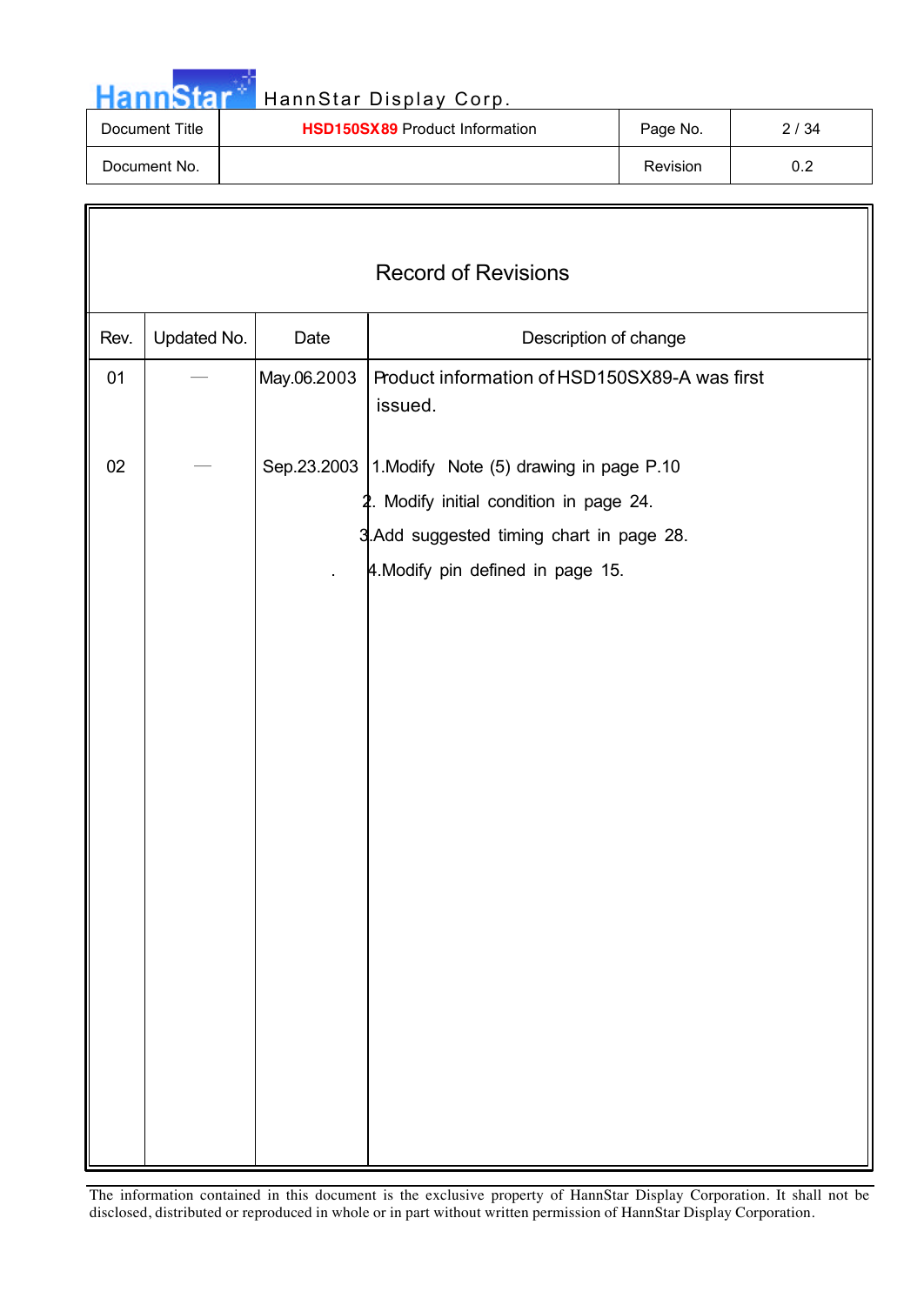# Hann Star<sup>th</sup> HannStar Display Corp.

| Document Title | <b>HSD150SX89</b> Product Information | Page No. | 3 / 34 |
|----------------|---------------------------------------|----------|--------|
| Document No.   |                                       | Revision | 0.2    |

### **Contents**

| 1.0              | p.4  |
|------------------|------|
| 2.0              | p.5  |
| 3.0              | p.7  |
| 4.0              | p.12 |
| 5.0              | p.15 |
| 6.0              | p.17 |
| 7.0              | p.26 |
| 8.0              | p.28 |
| 9.0 <sub>1</sub> | p.30 |
| 10.0             | P.31 |
| 11.0             | p.33 |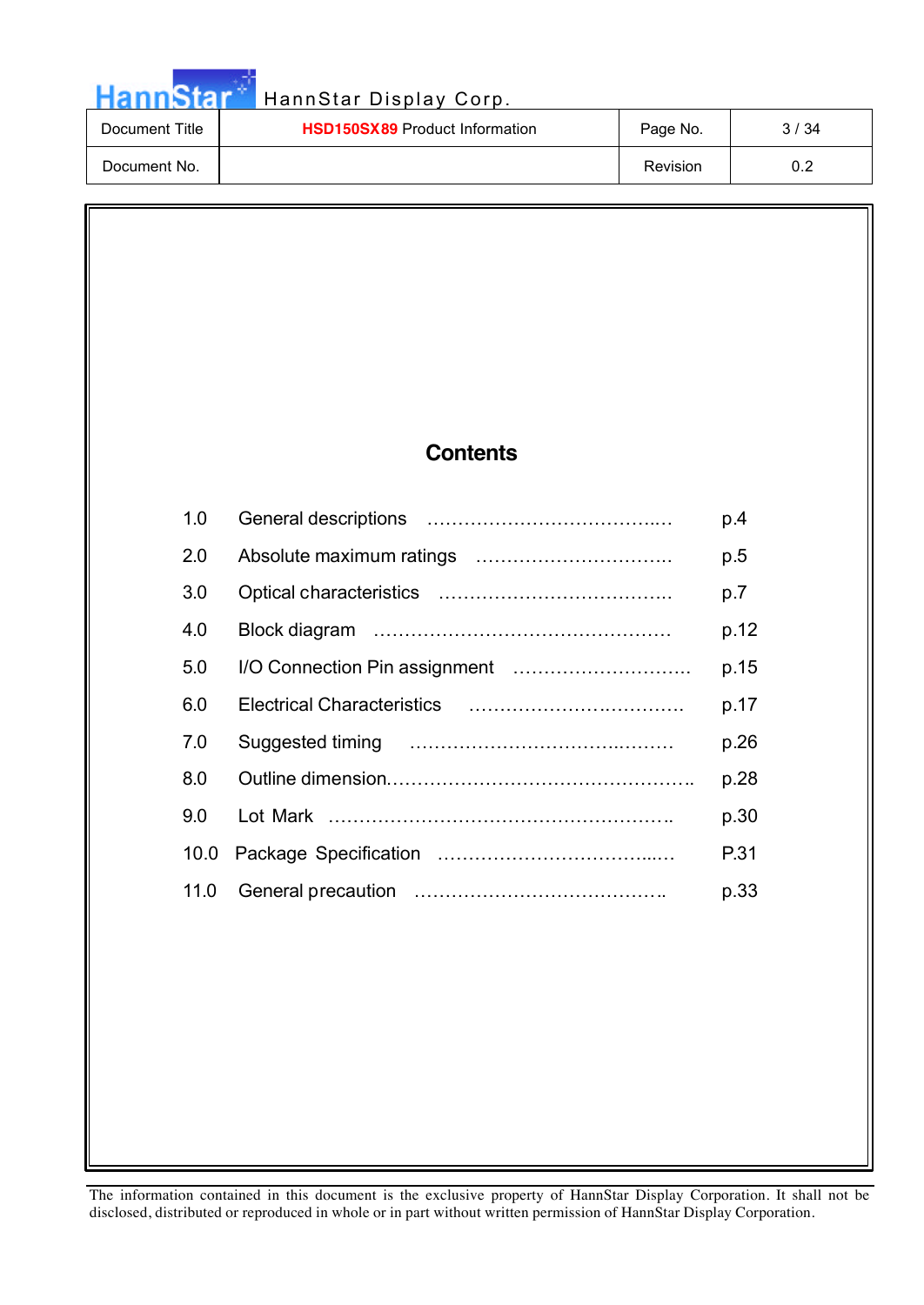

| Document Title | <b>HSD150SX89</b> Product Information | Page No.        | 4 / 34 |
|----------------|---------------------------------------|-----------------|--------|
| Document No.   |                                       | <b>Revision</b> | 0.2    |

#### **1.0 GENERAL DESCRIPTIONS**

#### **1.1 Introduction**

 HannStar Display model **HSD150SX89-A** is a color active matrix thin film transistor (TFT) liquid crystal display (LCD) that uses amorphous silicon TFT as a switching device. This model is composed of a TFT LCD panel, the voltage reference, common voltage, DC-DC converter, column, and row driver circuit. This TFT LCD has a 15-inch diagonally measured active display area with XGA resolution (768 vertical by 1024 horizontal pixel array).

#### **1.2 Features**

¦ 15" XGA TFT LCD panel

- ¦ 4 CCFLs Backlight system
- ¦ Supported XGA (V:768 lines, H:1024 pixels) resolution
- ¦ Supported to 75Hz refresh rate
- ¦ Without LCD Timing Controller

#### **1.3 General information**

| Item                         | Specification                          | Unit          |
|------------------------------|----------------------------------------|---------------|
| Outline dimension            | 331.6 × 255.5 × 14.1(typ.)             | mm            |
| Display area                 | 304.1(H) x 228.1(V) (15.0" diagonal)   | mm            |
| Number of Pixel              | 1024(H) x 768(V)                       | <b>Pixels</b> |
| Pixel pitch                  | $0.297(H) \times 0.297(V)$             | mm            |
| Pixel arrangement            | <b>RGB Vertical stripe</b>             |               |
| Display color                | 6-bits driver                          |               |
| Display mode                 | Normally white                         |               |
| Surface treatment            | Antiglare, Hard-Coating(3H)            |               |
| Weight                       | 1180(typ.)                             | g             |
| <b>Back-light</b>            | 4-CCFLs, Top & bottom edge side        |               |
| Input signal                 | Source and Gate Driver control signals |               |
| Power consumption            | 18 W(typ.), with back light            | W             |
| Optimum viewing<br>direction | 6 o'clock                              |               |

#### **1.4 Applications**

- ¦ Desktop monitors
- ¦ Display terminals for AV applications
- ¦ Monitors for industrial applications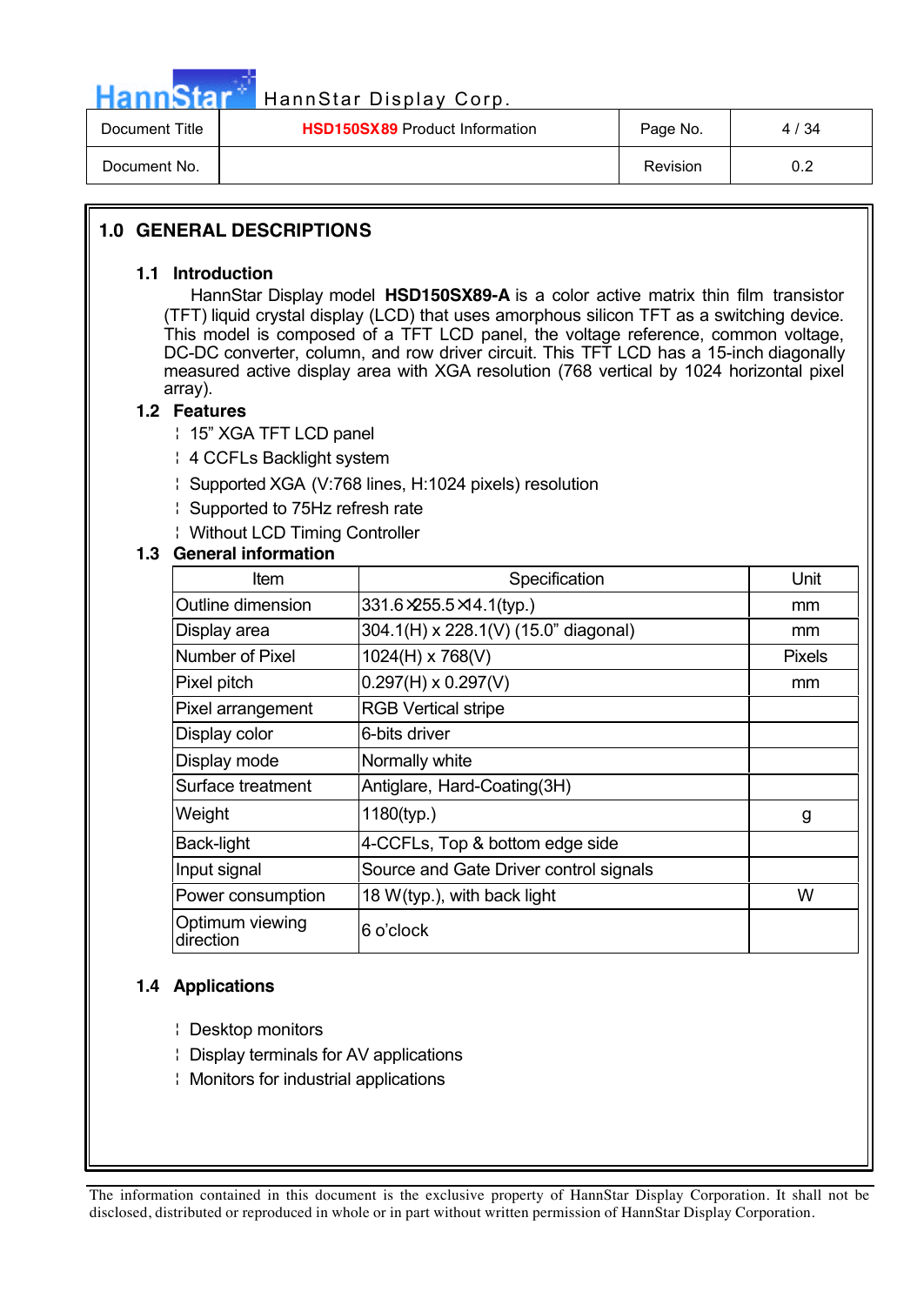

| Document Title | <b>HSD150SX89</b> Product Information | Page No. | 5/34       |
|----------------|---------------------------------------|----------|------------|
| Document No.   |                                       | Revision | ר ה<br>◡.∠ |

#### **1.5 Mechanical Information**

| Item                      |               | Min.  | Typ.  | Max.  | Unit |
|---------------------------|---------------|-------|-------|-------|------|
| Module Size               | Horizontal(H) | 331.1 | 331.6 | 332.1 | mm   |
|                           | Vertical(V)   | 255.0 | 255.5 | 256.0 | mm   |
|                           | Depth(D)      | --    | 14.1  | 14.6  | mm   |
| Weight (without inverter) |               |       | 1180  |       |      |

#### **2.0 ABSOLUTE MAXIMUM RATINGS**

#### **2.1 Absolute Rating of Environment**

| Item                         | Symbol                      | Min.  | Max. | Unit        | <b>Note</b>                                    |
|------------------------------|-----------------------------|-------|------|-------------|------------------------------------------------|
| Storage temperature          | ${\sf T}_{\text{STG}}$      | $-20$ | 60   | $^{\circ}C$ |                                                |
| <b>Operating temperature</b> | $\mathsf{T}_{\mathsf{OPR}}$ | O     | 50   | $\rm ^{o}C$ |                                                |
| Vibration(non-operating)     | $\mathsf{V}_{\mathsf{NOP}}$ |       | 1.5  | G           | $\left( \begin{matrix} 1 \end{matrix} \right)$ |
| Shock(non-operating)         | $S_{NOP}$                   |       | 70   | G           | (2)                                            |
| Storage humidity             | $H_{STG}$                   | 10    | 90   | %RH         | (3)                                            |
| <b>Operating humidity</b>    | $H_{OP}$                    | 10    | 80   | %RH         | (3)                                            |
| Low pressure(operating)      | $P_{LOP}$                   | 697   |      | HPa         | (4)                                            |
| Low pressure(non-operating)  | $P_{LNOP}$                  | 116   |      | HPa         | (5)                                            |

Note (1) **5-500-5**Hz sine wave, XY, Z each directions, 30 min/cycle.

(2) 11ms, ±X, ±Y, ±Z direction, one time each. For this shock test, it is necessary to fill the silicon rubber between the shock jig as buffer.

- $(3)$  Max wet bulb temp. = 39 $\mathrm{C}$
- (4) **2** hrs. (10000 feet)
- (5) 24hrs. (50000 feet)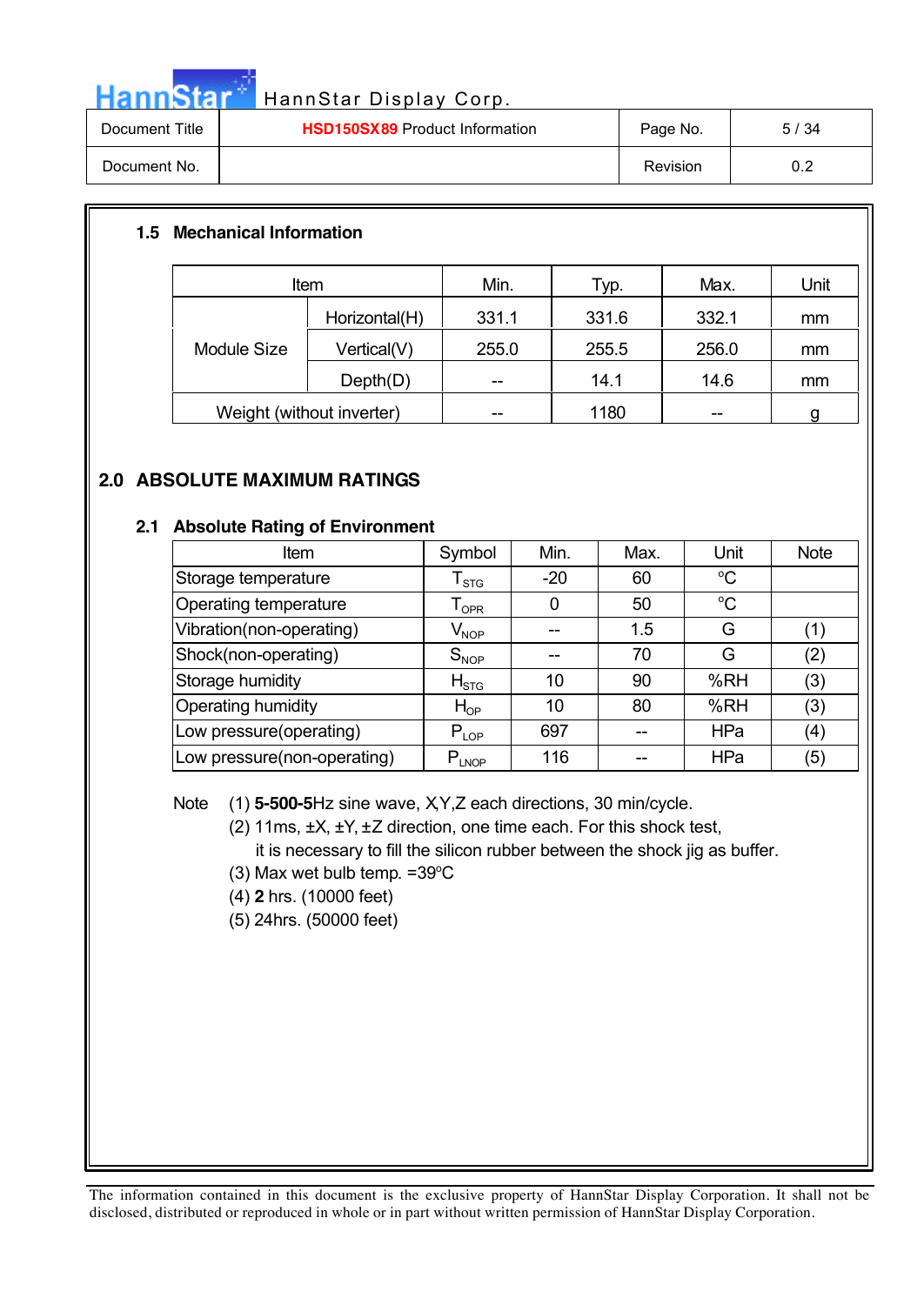| mnStar i    | HannStar Display Corp.                |         |
|-------------|---------------------------------------|---------|
| ement Titla | <b>HRD150RY80</b> Product Information | Dage No |

| Document Title | <b>HSD150SX89</b> Product Information | Page No. | 6 / 34 |
|----------------|---------------------------------------|----------|--------|
| Document No.   |                                       | Revision |        |



### **2.2 Electrical Absolute Rating:**

На

#### **2.2.1 TFT LCD Module:**

| Item                       | <b>Symbol</b> | Condition |        | Value                         | Unit  |
|----------------------------|---------------|-----------|--------|-------------------------------|-------|
|                            |               |           | min.   | max.                          |       |
| <b>Input Power Voltage</b> | DD            | Normal    | $+3.0$ | $+3.8$                        | V(DC) |
| Logic Signal input voltage | <b>SIG</b>    | Normal    | $-0.3$ | $\cdot$ v <sub>DD</sub> +0.31 |       |

#### **2.2.2 Back Light Unit:**

| Item           | Symbol | Min. | Max. | Unit   | Note |
|----------------|--------|------|------|--------|------|
| Lamp voltage   |        |      | 2000 | V(rms) |      |
| Lamp current   |        |      | 7.0  | mA     |      |
| Lamp frequency |        |      | 100  | KHz    |      |

Note: (1) Permanent damage may occur to the LCD module if beyond this specification. Functional operation should be restricted to the conditions described under Normal Operating Conditions.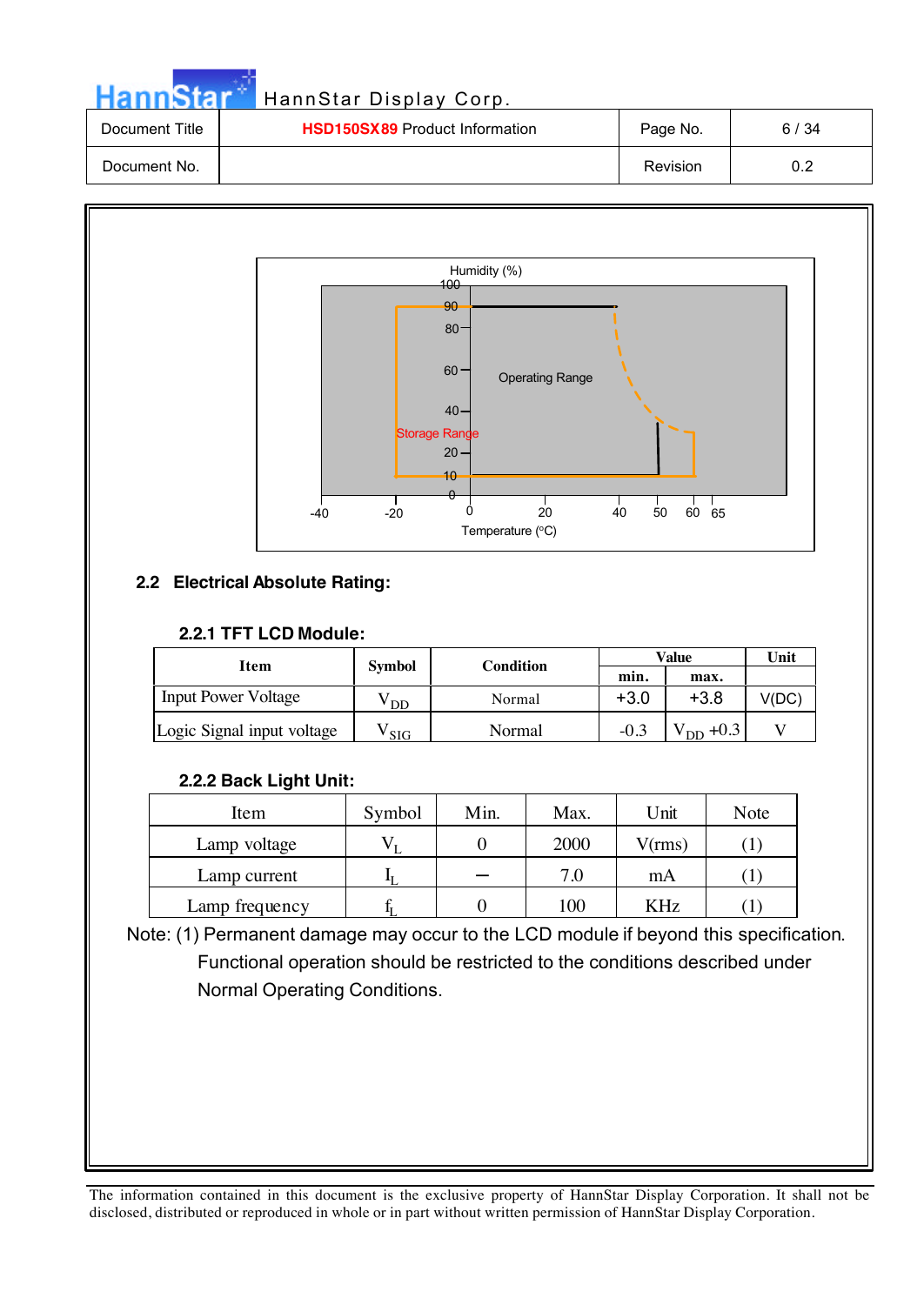

| Document Title | <b>HSD150SX89</b> Product Information | Page No.        | ี 34 |
|----------------|---------------------------------------|-----------------|------|
| Document No.   |                                       | <b>Revision</b> | U.Z  |

### **3.0 OPTICAL CHARACTERISTICS**

#### **3.1 Measuring Condition**

- ¦ Measuring surrounding : dark room
- $\parallel$  Lamp current  $I_{BL}$ : (6.5)±0.1mA, lamp freq. F<sub>L</sub>=50 KHz
- $V_{DD1}=3.3V$ , f<sub>V</sub>=60Hz, f<sub>DCLK</sub>=32.5MHz
- Surrounding temperature: 25±2<sup>o</sup>C
- ¦ 30min. Warm-up time.

#### **3.2 Measuring Equipment**

- ¦ LCD-7000 of Otsuka Electric Corp., which utilized MCPD-7000 for Chromaticity and BM-5A for other optical characteristics.
- ¦ Measuring spot size : 10~12mm

#### **3.3 Optical specification**

| Item                                  |             | Symbol                                   | Condition          | Min.  | Typ.  | Max.  | Unit            | <b>Note</b> |  |
|---------------------------------------|-------------|------------------------------------------|--------------------|-------|-------|-------|-----------------|-------------|--|
| Contrast                              |             | <b>CR</b>                                |                    |       | 500   |       |                 | (1)(2)      |  |
| Rising<br>Response time<br>Falling    |             | TR+TF                                    |                    | --    | 16    | 26    | msec            | (1)(3)      |  |
| White luminance<br>(center of screen) |             | $Y_L$                                    | $\Theta = 0^\circ$ | 400   | 500   |       | $\text{cd/m}^2$ | (1)         |  |
|                                       | Red         | <b>Rx</b>                                | $\phi = 0^{\circ}$ | 0.616 | 0.646 | 0.676 |                 |             |  |
|                                       |             | Ry                                       | Normal             | 0.310 | 0.340 | 0.370 |                 |             |  |
|                                       | Green       | Gx                                       | viewing            | 0.247 | 0.277 | 0.307 |                 |             |  |
| Color                                 |             | Gy                                       | angle              | 0.574 | 0.604 | 0.634 |                 |             |  |
| chromaticity<br>(CIE1931)             | <b>Blue</b> | <b>Bx</b>                                |                    | 0.111 | 0.141 | 0.171 |                 | (1)(4)      |  |
|                                       |             | By                                       |                    | 0.036 | 0.076 | 0.106 |                 |             |  |
|                                       |             | Wx                                       |                    | 0.280 | 0.310 | 0.340 |                 |             |  |
|                                       | White       | Wy                                       |                    | 0.297 | 0.327 | 0.357 |                 |             |  |
|                                       |             | $\Theta_L$                               |                    | --    | 75    | --    |                 |             |  |
|                                       | Hor.        | $\Theta_{\underline{R}}$                 |                    | --    | 75    | --    |                 |             |  |
| Viewing angle                         |             | $\Theta_{\underline{\textsf{H}}}$        | CR>10              | --    | 70    | --    |                 |             |  |
|                                       | Ver.        | $\Theta_L$                               |                    | --    | 65    | --    |                 |             |  |
|                                       |             | $\Theta_L$                               |                    | --    | 80    | --    |                 |             |  |
|                                       | Hor.        | $\Theta_{\underline{R}}$                 |                    | --    | 80    | --    |                 |             |  |
| Viewing angle                         |             | $\Theta_{\frac{\textrm{H}}{\textrm{L}}}$ | CR > 5             | --    | 80    | --    |                 |             |  |
|                                       | Ver.        | $\Theta_L$                               |                    | --    | 75    | --    |                 |             |  |
| <b>Brightness uniformity</b>          |             | $B_{\overline{U_{\text{NIL}}}}$          | $\Theta = 0^\circ$ | $-$   | 75    | --    | $\frac{0}{0}$   | (5)         |  |
| <b>Crosstalk</b>                      |             | CT(n)                                    | $\phi = 0^{\circ}$ | --    | 1.3   | --    | $\%$            | (6)         |  |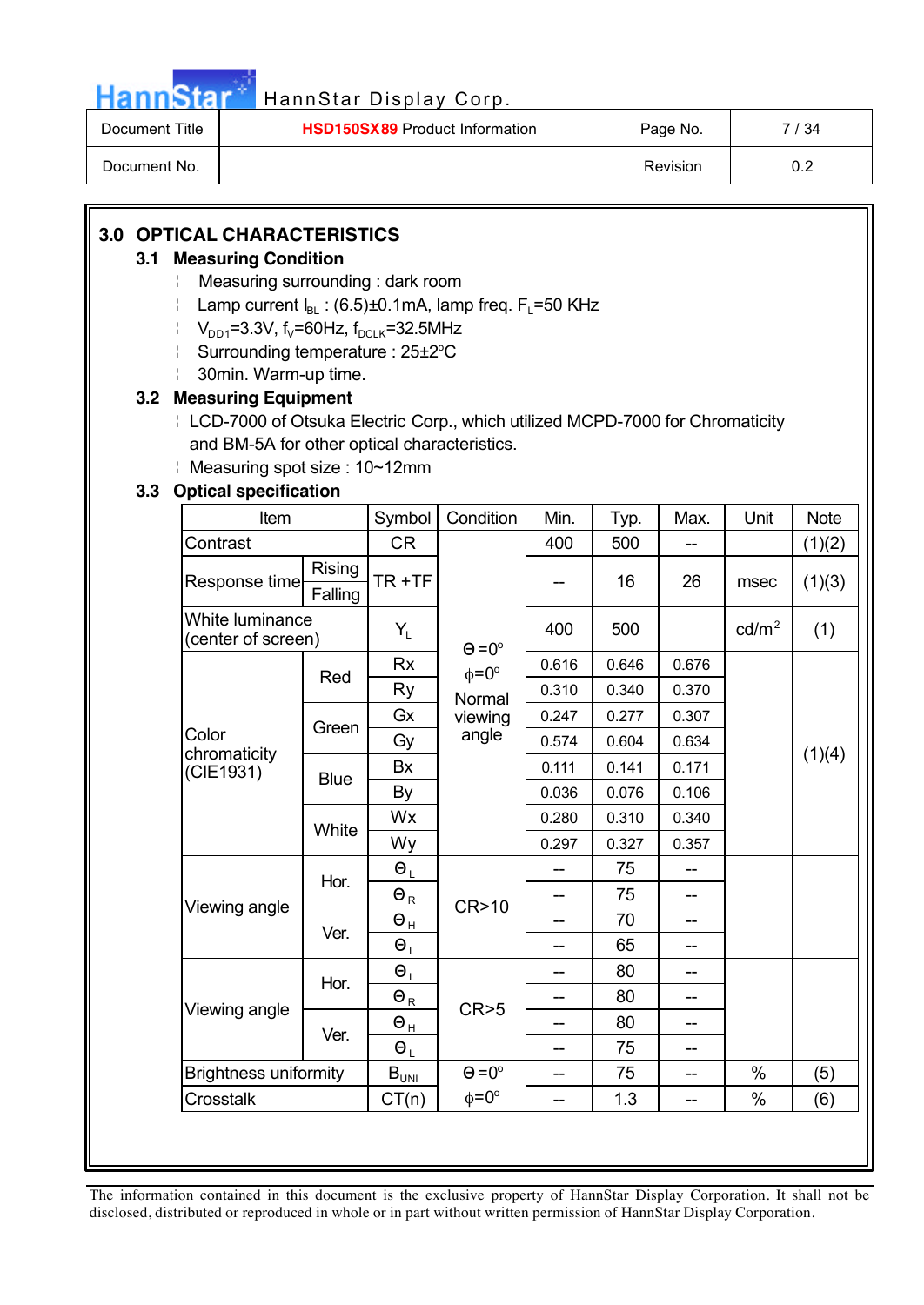| HannStar       | HannStar Display Corp.                |          |      |
|----------------|---------------------------------------|----------|------|
| Document Title | <b>HSD150SX89</b> Product Information | Page No. | 8/34 |
| Document No.   |                                       | Revision | 0.2  |

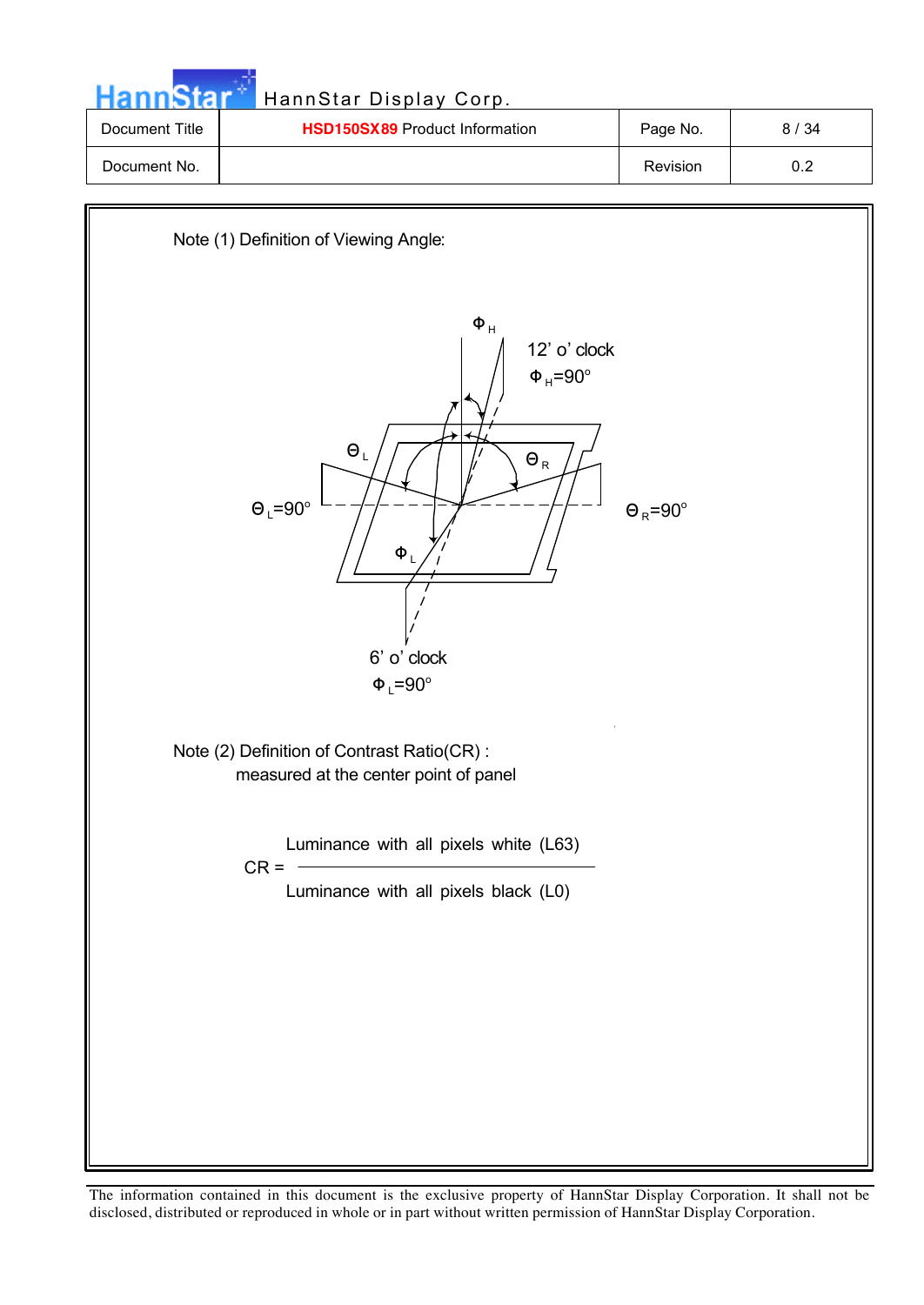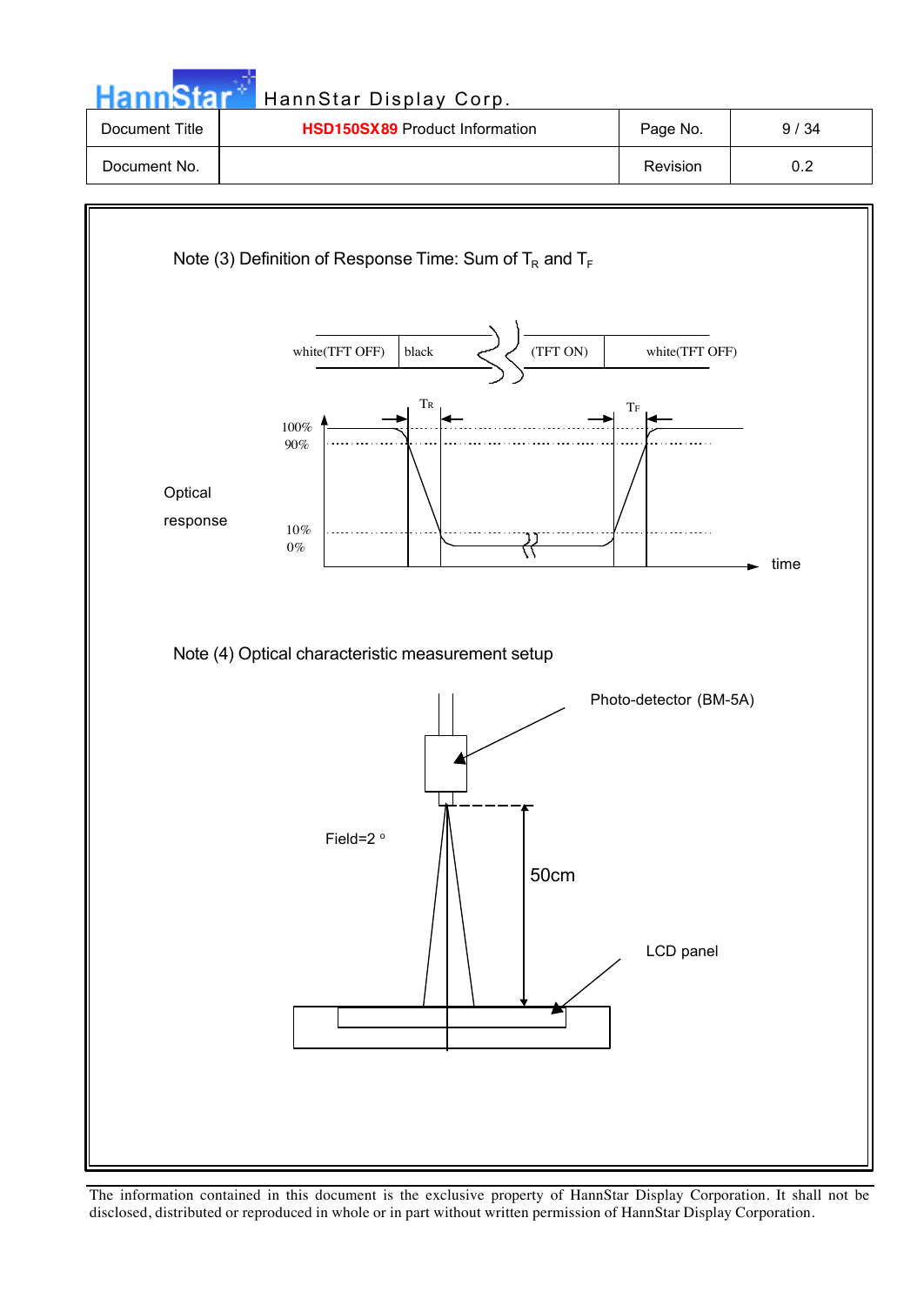| HannStar       | HannStar Display Corp.                                                                                        |                |         |
|----------------|---------------------------------------------------------------------------------------------------------------|----------------|---------|
| Document Title | <b>HSD150SX89 Product Information</b>                                                                         | Page No.       | 10 / 34 |
| Document No.   |                                                                                                               | Revision       | 0.2     |
|                | Note (5) Definition of brightness uniformity<br>Luminance uniformity = (Min Luminance)/(Max Luminance) x 100% |                |         |
|                | $\frac{1}{4}$<br>$\overline{V}$                                                                               | Display center |         |

 $\frac{1}{4}$  H

 $H$  $\frac{1}{2}$ 

**H** 

 $\frac{1}{4}$  V

 $\frac{1}{1}$ H  $\frac{1}{x}$ 4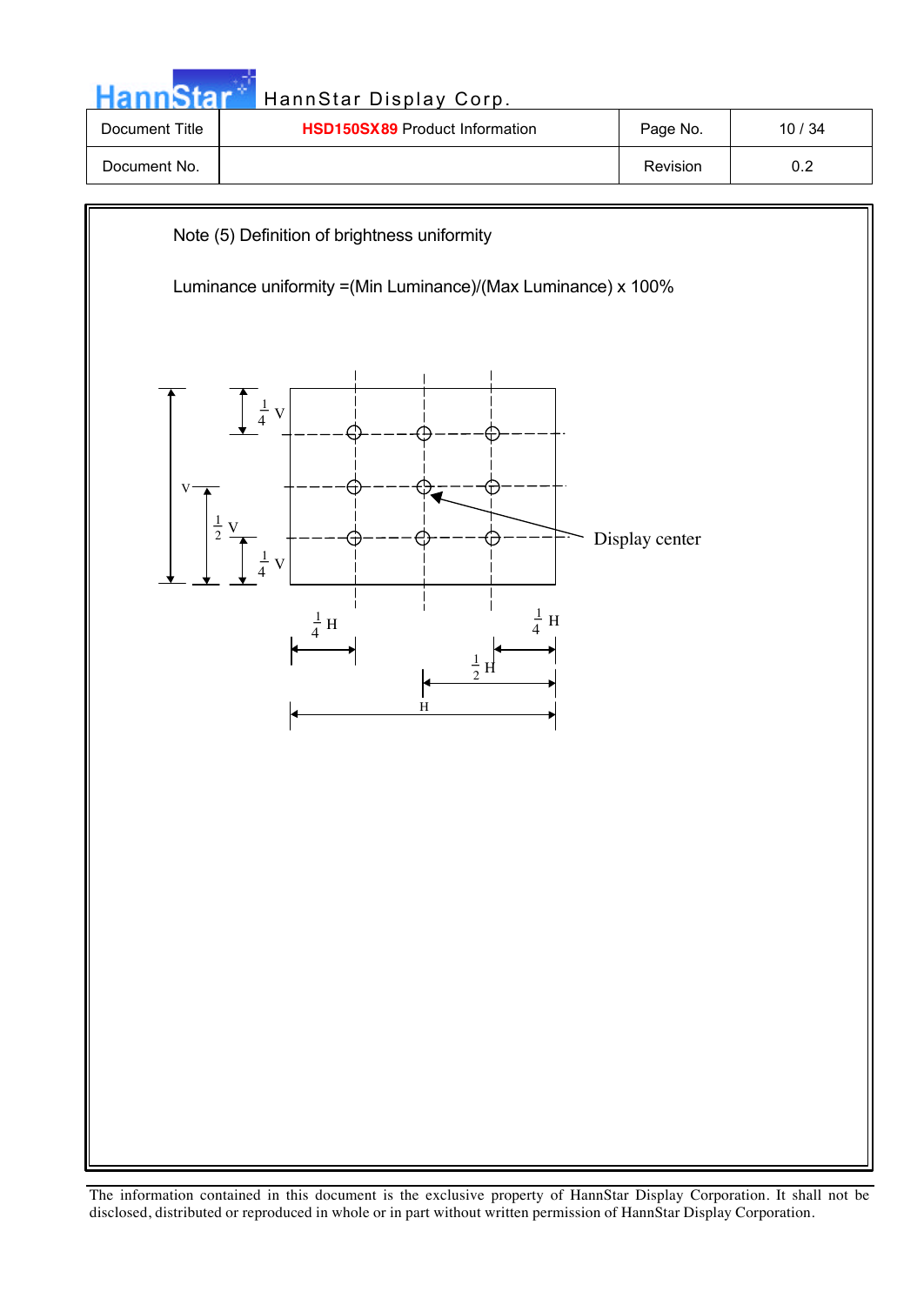HannStar<sup>t HannStar Display Corp.</sup>

| Document Title | <b>HSD150SX89</b> Product Information | Page No.        | 11/34 |
|----------------|---------------------------------------|-----------------|-------|
| Document No.   |                                       | <b>Revision</b> | ◡.∠   |

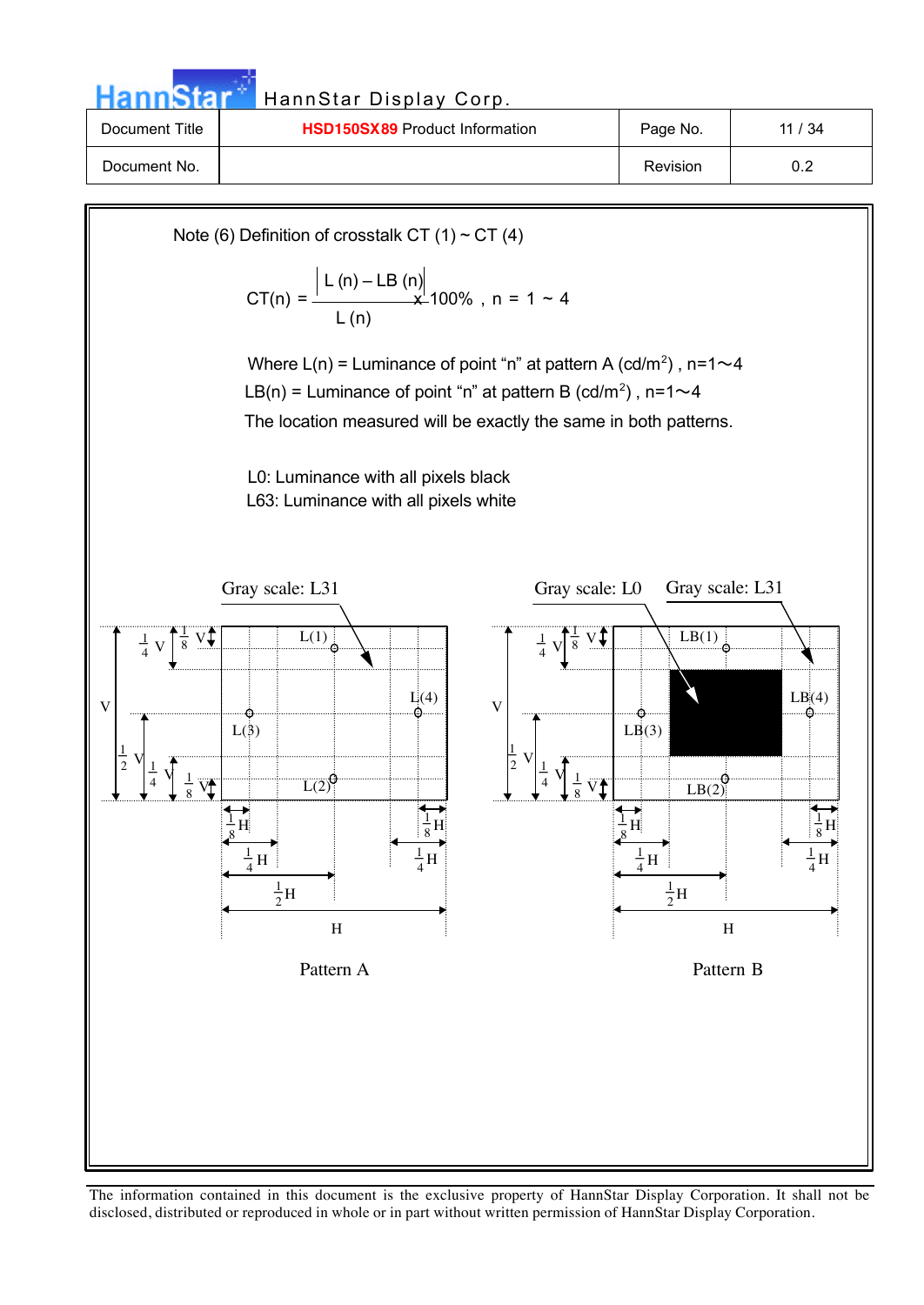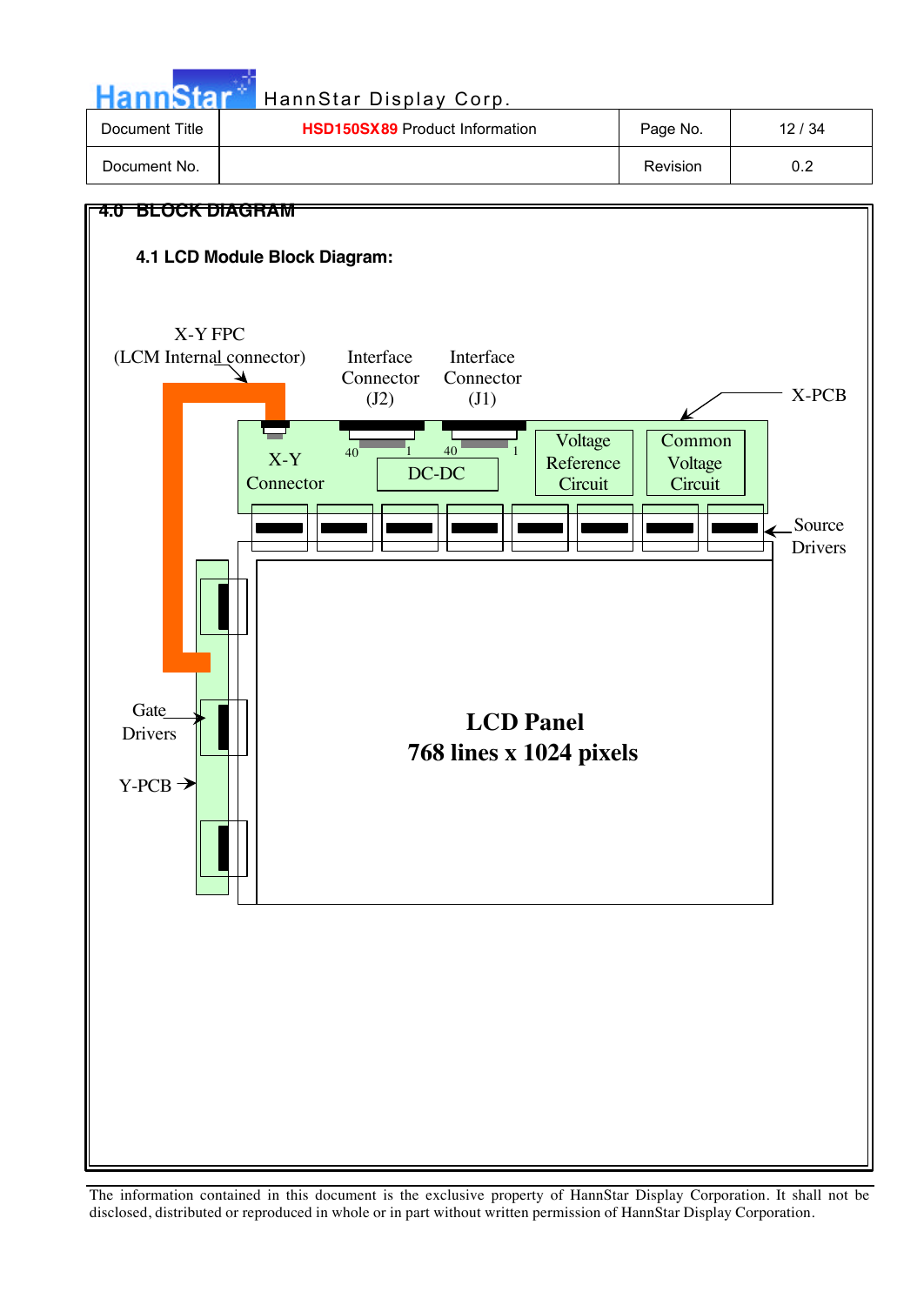| HannStar*      | HannStar Display Corp.                |          |       |
|----------------|---------------------------------------|----------|-------|
| Document Title | <b>HSD150SX89</b> Product Information | Page No. | 13/34 |
| Document No.   |                                       | Revision | 0.2   |

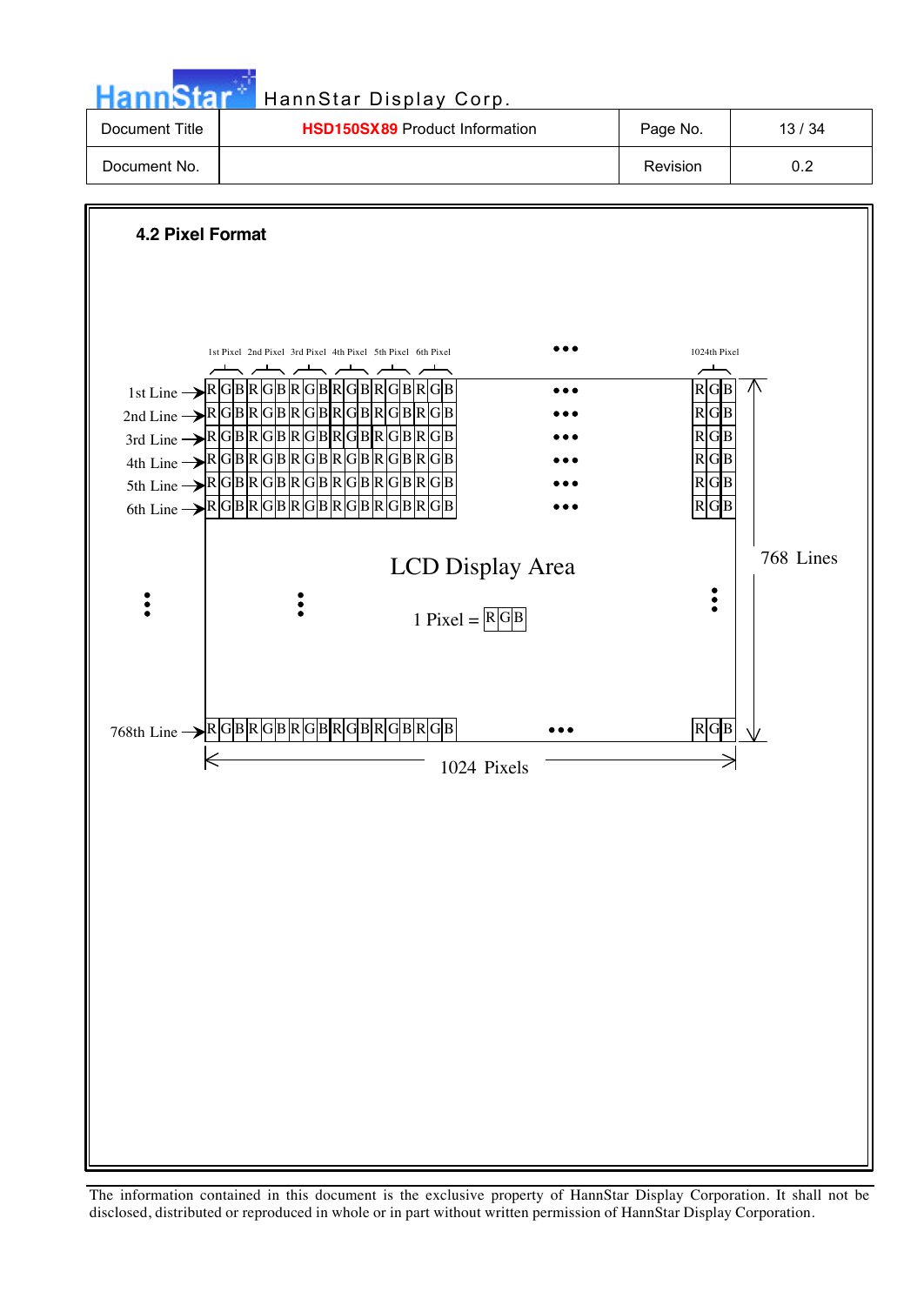| annStar |  |  |  |
|---------|--|--|--|

Н

### HannStar Display Corp.

| Document Title | <b>HSD150SX89</b> Product Information | Page No. | 14 / 34 |
|----------------|---------------------------------------|----------|---------|
| Document No.   |                                       | Revision | 0.2     |

#### **4.3 Relationship between Displayed Color and Input Data**

| ROG5 G4 G3 G2G1 G0B5 B4 B3 B2 B1<br>R5 R4 R3 R2 R1<br>B <sub>0</sub><br>level<br>$\overline{L}$<br><b>Black</b><br>L<br>L<br>L<br>L<br>L<br>$L_{L}$<br>L<br>L<br>L<br>L<br>L<br>L<br>$L_{\rm LL}$<br>L<br>L<br>L<br>$\mathbf L$<br>$\mathbf L$<br>$\mathbf L$<br>$L_{L}$<br>$\mathbf L$<br>$\mathbf L$<br>$\mathbf L$<br>$\mathbf L$<br>LH<br>$\overline{\mathrm{H}}$<br>H<br>H<br>$\overline{H}$<br>Blue<br>L<br>H<br>$\overline{\phantom{a}}$<br>$\overline{H}$<br>$\overline{H}$<br>$\overline{H}$<br>$\overline{H}$<br>H L<br>Green<br>LH<br>L<br>L<br>L<br>L<br>L<br>L<br>L<br>L<br>L<br>L<br>$\overline{\phantom{a}}$<br><b>Basic</b><br>$L$ <sub>H</sub><br>$\overline{H}$<br>$H$ $H$<br>$\overline{H}$<br>Light Blue<br>L<br>$\mathbf{L}$<br>$\rm H$<br>$\overline{H}$<br>$\mathbf H$<br>H<br>$\mathbf H$<br>L<br>L<br>$\,$ H<br>$\mathbf H$<br>L<br>$\sim$<br>$\overline{H}$<br>$\overline{L}$<br>$\overline{L}$<br>$\overline{H}$<br>$\overline{H}$<br>$\overline{H}$<br>H L<br>$\overline{L}$<br>$\overline{L}$<br>$\overline{L}$<br>$L_{L}$<br>$\overline{L}$<br>$\overline{L}$<br>L<br>color<br>H<br>L<br>Red<br>×.<br>$\overline{H}$<br>$\overline{H}$<br>$\overline{H}$<br>$\overline{L}$<br>$\overline{L}$<br>$\overline{L}$<br>LH<br>$\overline{H}$<br>$\overline{H}$<br>$\overline{H}$<br>$\overline{H}$<br>$\overline{H}$<br>H<br>$\, {\rm H}$<br>H L<br>L<br>Purple<br>$\overline{\phantom{a}}$<br>$H$ $H$<br>H L<br>$\overline{L}$<br>$\overline{H}$<br>H<br>$\rm H$<br>$\rm H$<br>$\rm H$<br>H<br>H<br>$\mathbf H$<br>$\mathbf L$<br>$\mathbf{L}$<br>$\mathbf L$<br>L<br>Yellow<br>H<br>$\overline{\phantom{a}}$<br>H H<br>$\overline{H}$<br>$\overline{H}$<br>$H$ $H$<br>$\overline{H}$<br>$\overline{H}$<br>$\overline{H}$<br>$\mathbf H$<br>$\, {\rm H}$<br>$\mathbf H$<br>H<br>$\overline{\mathrm{H}}$<br>H<br>$\overline{H}$<br>$\rm H$<br>White<br>H<br>$\overline{\phantom{a}}$<br>$L_{L}$<br>$\mathbf L$<br>$\mathbf L$<br>$\mathbf L$<br>L<br>L<br>L<br>L L<br>L<br>L<br>L<br>L<br>L <sub>0</sub><br><b>Black</b><br>L<br>L<br>L<br>L<br>$\overline{L}$<br>H L<br>$\overline{L}$<br>$\overline{L}$<br>$\overline{L}$<br>$\overline{L}$ L<br>$\overline{L}$<br>$\overline{L}$<br>$\mathbf L$<br>$\mathbf{L}$<br>L<br>L<br>L<br>L<br>$\mathbf L$<br>$\mathbf{I}$<br>L1<br>$\overline{L}$<br>$\overline{L}$<br>$L_{L}$<br>$\overline{L}$<br>L<br>L<br>$\mathbf L$<br>$\mathbf L$<br>$\rm H$<br>LL<br>$\mathbf L$<br>$\mathbf{L}$<br>L<br>$\mathbf L$<br>L2<br>L<br>L<br>Gray<br>Dark<br>scale<br>?<br>L3L60<br>$\gamma$<br>of<br>Light<br>Red<br>$\overline{H}$<br>H<br>$\overline{H}$<br>H L<br>L61<br>H<br>L<br>$\overline{L}$<br>$\overline{L}$<br>L<br>$\overline{L}$<br>$L_{L}$<br>$\overline{L}$<br>L<br>$\overline{L}$<br>$\overline{L}$<br>L<br>$\overline{H}$<br>$\overline{H}$<br>LL<br>$\overline{L}$<br>$\overline{L}$<br>$\overline{L}$<br>$\overline{L}$<br>$L_{L}$<br>$\overline{L}$<br>$\overline{L}$<br>$\overline{L}$<br>$\rm H$<br>$\, {\rm H}$<br>$\, {\rm H}$<br>$\mathbf L$<br>L<br>L62<br>$\overline{H}$<br>$\overline{H}$<br>$\overline{H}$<br>$\overline{H}$<br>H L<br>$\overline{L}$<br>$\overline{L}$<br>$\overline{L}$<br>$L_{L}$<br>$\overline{L}$<br>$\overline{L}$<br>$\overline{L}$<br>Red<br>$\, {\rm H}$<br>L<br>L<br>L<br>Red L63<br>$\overline{L}$<br>$\mathbf L$<br>$\mathbf L$<br>$\mathbf L$<br>$L_{L}$<br>$\mathbf L$<br>$\mathbf L$<br>$\mathbf L$<br>$L_{L}$<br>$\mathbf L$<br>$\mathbf L$<br>$\mathbf L$<br><b>Black</b><br>L<br>L<br>$\mathbf{I}$<br>L <sub>0</sub><br>L<br>$\mathbf L$<br>$\mathbf L$<br>$\mathbf L$<br>$L_{L}$<br>$\mathbf{L}$<br>$\mathbf L$<br>H L<br>$\mathbf L$<br>$\mathbf L$<br>$\mathbf L$<br>L<br>L<br>L<br>L<br>L<br>L1<br>L<br>$\overline{L}$<br>$\overline{H}$<br>L<br>$\mathbf L$<br>$\mathbf L$<br>$L_{L}$<br>$\mathbf L$<br>LL<br>$\mathbf L$<br>$\mathbf L$<br>$\mathbf L$<br>L<br>L2<br>L<br>L<br>L<br>L<br>Gray<br>Dark<br>scale<br>$\boldsymbol{?}$<br>L3L60<br>$\overline{?}$<br>of<br>Light<br>Green<br>LH<br>$\boldsymbol{\mathrm{H}}$<br>$\rm H$<br>H L<br>L61<br>L<br>L<br>H<br>L<br>L<br>L<br>L<br>L<br>L<br>L<br>L<br>L<br>$\overline{L}$<br>$\overline{L}$<br>$\overline{L}$<br>$L$ H<br>$\overline{H}$<br>LL<br>$\overline{L}$<br>$\overline{L}$<br>$\overline{L}$<br>L62<br>L<br>$\overline{L}$<br>$\overline{H}$<br>$\overline{H}$<br>L<br>L<br>H<br>$\mathbf{L}$<br>$\overline{L}$<br>LH<br>$\overline{H}$<br>$\overline{H}$<br>$\overline{H}$<br>H L<br>L<br>$\mathbf{L}$<br>H<br>$\mathbf{L}$<br>L<br>$\mathbf L$<br>Green<br>L<br>L<br>$\mathbf{I}$ .<br>Green L63<br>$L_{L}$<br>$\overline{L}$<br>$\mathbf L$<br>$\mathbf L$<br>$L_{L}$<br>$\mathbf L$<br>$\mathbf L$<br>$\mathbf L$<br>$\mathbf L$<br>$\mathbf L$<br><b>Black</b><br>L<br>L<br>L<br>L<br>L<br>L<br>L <sub>0</sub><br>$\overline{H}$<br>$\overline{L}$<br>$\overline{L}$<br>$\overline{L}$<br>$\overline{L}$<br>$\overline{L}$<br>$L_{L}$<br>$\overline{L}$<br>$\overline{L}$<br>L<br>L<br>L<br>$L_{L}$<br>L<br>L<br>L<br>L1<br>$\overline{L}$<br>L<br>$\mathbf{L}$<br>$\overline{L}$<br>$\overline{L}$<br>$\overline{L}$<br>$\overline{L}L$<br>L<br>L<br>L<br>LL<br>L<br>L<br>$\boldsymbol{\mathrm{H}}$<br>$\mathbf{L}$<br>L2<br>L<br>Gray<br>Dark<br>scale<br>$\boldsymbol{?}$<br>L3L60<br>$\gamma$<br>of<br>Light<br><b>Blue</b><br>LH<br>H<br>$\overline{H}$<br>$\overline{H}$<br>H<br>L61<br>L<br>L<br>L<br>$L_{L}$<br>L<br>L<br>L<br>L<br>L<br>L<br>L<br>$\overline{L}$<br>$\overline{L}$<br>$\overline{L}$<br>$\overline{L}$<br>$L_{L}$<br>$\overline{L}$<br>$\overline{L}$<br>$\overline{L}$<br>$\overline{L}$<br>$L$ <sub>H</sub><br>$\overline{H}$<br>$\,$ H<br>$\, {\rm H}$<br>$\mathbf H$<br>$\mathbf{L}$<br>L<br>L62<br>LH<br>$\overline{\rm H}$<br>H<br><b>Blue</b><br>$\overline{L}$<br>$\overline{L}$<br>$\overline{L}$<br>$\overline{L}$<br>L L<br>$\overline{L}$<br>$\overline{L}$<br>$\overline{H}$<br>$\overline{H}$<br>$\overline{H}$<br>Blue L63<br>$\mathbf L$<br>$\mathbf L$<br>$\mathbf L$<br>$\overline{L}$<br>$\overline{L}$<br>$L_{L}$<br>$\overline{L}$<br>$L_{L}$<br>$\overline{L}$<br>$\overline{L}$<br>L<br>$\overline{L}$<br>$\mathbf{L}$<br>$\overline{L}$<br>$\overline{L}$<br>$\overline{L}$<br>$\overline{L}$<br>$\mathbf{L}$<br>L<br><b>Black</b><br>${\rm L}0$<br>H L<br>$\overline{H}$<br>H L<br>$\mathbf L$<br>$\mathbf L$<br>$\mathbf L$<br>$\mathbf L$<br>L<br>$\mathbf L$<br>$\mathbf L$<br>L1<br>L<br>L<br>L<br>L<br>L<br>L<br>Gray<br>$\overline{H}$<br>$\boldsymbol{\mathrm{H}}$<br>ĪĿ<br>LL<br>$\mathbf H$<br>L<br>L<br>L<br>L<br>$\mathbf{I}$<br>L2<br>L<br>L<br>L<br>L<br>L<br>scale<br>Dark<br>$\sigma f$<br>$\overline{?}$<br>L3L60<br>$\overline{?}$<br>White<br>$\ddot{\cdot}$<br>Light<br>and<br>$\, {\rm H}$<br>H H<br>$\mathbf H$<br>H H<br>$\rm H$<br>$\, {\rm H}$<br>$\boldsymbol{\mathrm{H}}$<br>L61<br>H<br>$\boldsymbol{\mathrm{H}}$<br>$H_{\rm}$<br>$\mathbf L$<br>$\rm H$<br>$H_{\rm}$<br>L<br>$\mathbf L$<br>H<br><b>Black</b><br>LH<br>$\overline{H}$<br>$\overline{\rm H}$<br>$\overline{H}$<br>$\overline{\rm H}$<br>$\overline{H}$<br>$\overline{\rm H}$<br>LH<br>$\overline{H}$<br>$\overline{\rm H}$<br>$\overline{H}$<br>$\rm H$<br>H<br>H<br>H<br>$\mathbf{L}$<br>L62<br>$\overline{H}$<br>HH<br>$\overline{H}$<br>H H<br>$\overline{H}$<br>$\overline{\mathrm{H}}$<br>H<br>$\rm H$<br>$\rm H$<br>$\mathbf H$<br>H<br>$\rm H$<br>H<br>H<br>White<br>H<br>H<br>White L63 |         | <b>MSB</b> |  |  | <b>LSB</b> | <b>MSB</b> |  |  | <b>LSB</b> MSB |  |  | <b>LSB</b> | Gray scale |
|----------------------------------------------------------------------------------------------------------------------------------------------------------------------------------------------------------------------------------------------------------------------------------------------------------------------------------------------------------------------------------------------------------------------------------------------------------------------------------------------------------------------------------------------------------------------------------------------------------------------------------------------------------------------------------------------------------------------------------------------------------------------------------------------------------------------------------------------------------------------------------------------------------------------------------------------------------------------------------------------------------------------------------------------------------------------------------------------------------------------------------------------------------------------------------------------------------------------------------------------------------------------------------------------------------------------------------------------------------------------------------------------------------------------------------------------------------------------------------------------------------------------------------------------------------------------------------------------------------------------------------------------------------------------------------------------------------------------------------------------------------------------------------------------------------------------------------------------------------------------------------------------------------------------------------------------------------------------------------------------------------------------------------------------------------------------------------------------------------------------------------------------------------------------------------------------------------------------------------------------------------------------------------------------------------------------------------------------------------------------------------------------------------------------------------------------------------------------------------------------------------------------------------------------------------------------------------------------------------------------------------------------------------------------------------------------------------------------------------------------------------------------------------------------------------------------------------------------------------------------------------------------------------------------------------------------------------------------------------------------------------------------------------------------------------------------------------------------------------------------------------------------------------------------------------------------------------------------------------------------------------------------------------------------------------------------------------------------------------------------------------------------------------------------------------------------------------------------------------------------------------------------------------------------------------------------------------------------------------------------------------------------------------------------------------------------------------------------------------------------------------------------------------------------------------------------------------------------------------------------------------------------------------------------------------------------------------------------------------------------------------------------------------------------------------------------------------------------------------------------------------------------------------------------------------------------------------------------------------------------------------------------------------------------------------------------------------------------------------------------------------------------------------------------------------------------------------------------------------------------------------------------------------------------------------------------------------------------------------------------------------------------------------------------------------------------------------------------------------------------------------------------------------------------------------------------------------------------------------------------------------------------------------------------------------------------------------------------------------------------------------------------------------------------------------------------------------------------------------------------------------------------------------------------------------------------------------------------------------------------------------------------------------------------------------------------------------------------------------------------------------------------------------------------------------------------------------------------------------------------------------------------------------------------------------------------------------------------------------------------------------------------------------------------------------------------------------------------------------------------------------------------------------------------------------------------------------------------------------------------------------------------------------------------------------------------------------------------------------------------------------------------------------------------------------------------------------------------------------------------------------------------------------------------------------------------------------------------------------------------------------------------------------------------------------------------------------------------------------------------------------------------------------------------------------------------------------------------------------------------------------------------------------------------------------------------------------------------------------------------------------------------------------------------------------------------------------------------------------------------------------------------------------------------------------------------------------------------------------------------------------------------------------------------------------------------------------------------------------------------------------------------------------------------------------------------------------------------------------------------------------------------------------------------------------------------------------------------------------------------------------------------------------------------------------------------------------------------------------------------------------------------------------------------------------------------|---------|------------|--|--|------------|------------|--|--|----------------|--|--|------------|------------|
|                                                                                                                                                                                                                                                                                                                                                                                                                                                                                                                                                                                                                                                                                                                                                                                                                                                                                                                                                                                                                                                                                                                                                                                                                                                                                                                                                                                                                                                                                                                                                                                                                                                                                                                                                                                                                                                                                                                                                                                                                                                                                                                                                                                                                                                                                                                                                                                                                                                                                                                                                                                                                                                                                                                                                                                                                                                                                                                                                                                                                                                                                                                                                                                                                                                                                                                                                                                                                                                                                                                                                                                                                                                                                                                                                                                                                                                                                                                                                                                                                                                                                                                                                                                                                                                                                                                                                                                                                                                                                                                                                                                                                                                                                                                                                                                                                                                                                                                                                                                                                                                                                                                                                                                                                                                                                                                                                                                                                                                                                                                                                                                                                                                                                                                                                                                                                                                                                                                                                                                                                                                                                                                                                                                                                                                                                                                                                                                                                                                                                                                                                                                                                                                                                                                                                                                                                                                                                                                                                                                                                                                                                                                                                                                                                                                                                                                                                                                                                                              | Display |            |  |  |            |            |  |  |                |  |  |            |            |
|                                                                                                                                                                                                                                                                                                                                                                                                                                                                                                                                                                                                                                                                                                                                                                                                                                                                                                                                                                                                                                                                                                                                                                                                                                                                                                                                                                                                                                                                                                                                                                                                                                                                                                                                                                                                                                                                                                                                                                                                                                                                                                                                                                                                                                                                                                                                                                                                                                                                                                                                                                                                                                                                                                                                                                                                                                                                                                                                                                                                                                                                                                                                                                                                                                                                                                                                                                                                                                                                                                                                                                                                                                                                                                                                                                                                                                                                                                                                                                                                                                                                                                                                                                                                                                                                                                                                                                                                                                                                                                                                                                                                                                                                                                                                                                                                                                                                                                                                                                                                                                                                                                                                                                                                                                                                                                                                                                                                                                                                                                                                                                                                                                                                                                                                                                                                                                                                                                                                                                                                                                                                                                                                                                                                                                                                                                                                                                                                                                                                                                                                                                                                                                                                                                                                                                                                                                                                                                                                                                                                                                                                                                                                                                                                                                                                                                                                                                                                                                              |         |            |  |  |            |            |  |  |                |  |  |            |            |
|                                                                                                                                                                                                                                                                                                                                                                                                                                                                                                                                                                                                                                                                                                                                                                                                                                                                                                                                                                                                                                                                                                                                                                                                                                                                                                                                                                                                                                                                                                                                                                                                                                                                                                                                                                                                                                                                                                                                                                                                                                                                                                                                                                                                                                                                                                                                                                                                                                                                                                                                                                                                                                                                                                                                                                                                                                                                                                                                                                                                                                                                                                                                                                                                                                                                                                                                                                                                                                                                                                                                                                                                                                                                                                                                                                                                                                                                                                                                                                                                                                                                                                                                                                                                                                                                                                                                                                                                                                                                                                                                                                                                                                                                                                                                                                                                                                                                                                                                                                                                                                                                                                                                                                                                                                                                                                                                                                                                                                                                                                                                                                                                                                                                                                                                                                                                                                                                                                                                                                                                                                                                                                                                                                                                                                                                                                                                                                                                                                                                                                                                                                                                                                                                                                                                                                                                                                                                                                                                                                                                                                                                                                                                                                                                                                                                                                                                                                                                                                              |         |            |  |  |            |            |  |  |                |  |  |            |            |
|                                                                                                                                                                                                                                                                                                                                                                                                                                                                                                                                                                                                                                                                                                                                                                                                                                                                                                                                                                                                                                                                                                                                                                                                                                                                                                                                                                                                                                                                                                                                                                                                                                                                                                                                                                                                                                                                                                                                                                                                                                                                                                                                                                                                                                                                                                                                                                                                                                                                                                                                                                                                                                                                                                                                                                                                                                                                                                                                                                                                                                                                                                                                                                                                                                                                                                                                                                                                                                                                                                                                                                                                                                                                                                                                                                                                                                                                                                                                                                                                                                                                                                                                                                                                                                                                                                                                                                                                                                                                                                                                                                                                                                                                                                                                                                                                                                                                                                                                                                                                                                                                                                                                                                                                                                                                                                                                                                                                                                                                                                                                                                                                                                                                                                                                                                                                                                                                                                                                                                                                                                                                                                                                                                                                                                                                                                                                                                                                                                                                                                                                                                                                                                                                                                                                                                                                                                                                                                                                                                                                                                                                                                                                                                                                                                                                                                                                                                                                                                              |         |            |  |  |            |            |  |  |                |  |  |            |            |
|                                                                                                                                                                                                                                                                                                                                                                                                                                                                                                                                                                                                                                                                                                                                                                                                                                                                                                                                                                                                                                                                                                                                                                                                                                                                                                                                                                                                                                                                                                                                                                                                                                                                                                                                                                                                                                                                                                                                                                                                                                                                                                                                                                                                                                                                                                                                                                                                                                                                                                                                                                                                                                                                                                                                                                                                                                                                                                                                                                                                                                                                                                                                                                                                                                                                                                                                                                                                                                                                                                                                                                                                                                                                                                                                                                                                                                                                                                                                                                                                                                                                                                                                                                                                                                                                                                                                                                                                                                                                                                                                                                                                                                                                                                                                                                                                                                                                                                                                                                                                                                                                                                                                                                                                                                                                                                                                                                                                                                                                                                                                                                                                                                                                                                                                                                                                                                                                                                                                                                                                                                                                                                                                                                                                                                                                                                                                                                                                                                                                                                                                                                                                                                                                                                                                                                                                                                                                                                                                                                                                                                                                                                                                                                                                                                                                                                                                                                                                                                              |         |            |  |  |            |            |  |  |                |  |  |            |            |
|                                                                                                                                                                                                                                                                                                                                                                                                                                                                                                                                                                                                                                                                                                                                                                                                                                                                                                                                                                                                                                                                                                                                                                                                                                                                                                                                                                                                                                                                                                                                                                                                                                                                                                                                                                                                                                                                                                                                                                                                                                                                                                                                                                                                                                                                                                                                                                                                                                                                                                                                                                                                                                                                                                                                                                                                                                                                                                                                                                                                                                                                                                                                                                                                                                                                                                                                                                                                                                                                                                                                                                                                                                                                                                                                                                                                                                                                                                                                                                                                                                                                                                                                                                                                                                                                                                                                                                                                                                                                                                                                                                                                                                                                                                                                                                                                                                                                                                                                                                                                                                                                                                                                                                                                                                                                                                                                                                                                                                                                                                                                                                                                                                                                                                                                                                                                                                                                                                                                                                                                                                                                                                                                                                                                                                                                                                                                                                                                                                                                                                                                                                                                                                                                                                                                                                                                                                                                                                                                                                                                                                                                                                                                                                                                                                                                                                                                                                                                                                              |         |            |  |  |            |            |  |  |                |  |  |            |            |
|                                                                                                                                                                                                                                                                                                                                                                                                                                                                                                                                                                                                                                                                                                                                                                                                                                                                                                                                                                                                                                                                                                                                                                                                                                                                                                                                                                                                                                                                                                                                                                                                                                                                                                                                                                                                                                                                                                                                                                                                                                                                                                                                                                                                                                                                                                                                                                                                                                                                                                                                                                                                                                                                                                                                                                                                                                                                                                                                                                                                                                                                                                                                                                                                                                                                                                                                                                                                                                                                                                                                                                                                                                                                                                                                                                                                                                                                                                                                                                                                                                                                                                                                                                                                                                                                                                                                                                                                                                                                                                                                                                                                                                                                                                                                                                                                                                                                                                                                                                                                                                                                                                                                                                                                                                                                                                                                                                                                                                                                                                                                                                                                                                                                                                                                                                                                                                                                                                                                                                                                                                                                                                                                                                                                                                                                                                                                                                                                                                                                                                                                                                                                                                                                                                                                                                                                                                                                                                                                                                                                                                                                                                                                                                                                                                                                                                                                                                                                                                              |         |            |  |  |            |            |  |  |                |  |  |            |            |
|                                                                                                                                                                                                                                                                                                                                                                                                                                                                                                                                                                                                                                                                                                                                                                                                                                                                                                                                                                                                                                                                                                                                                                                                                                                                                                                                                                                                                                                                                                                                                                                                                                                                                                                                                                                                                                                                                                                                                                                                                                                                                                                                                                                                                                                                                                                                                                                                                                                                                                                                                                                                                                                                                                                                                                                                                                                                                                                                                                                                                                                                                                                                                                                                                                                                                                                                                                                                                                                                                                                                                                                                                                                                                                                                                                                                                                                                                                                                                                                                                                                                                                                                                                                                                                                                                                                                                                                                                                                                                                                                                                                                                                                                                                                                                                                                                                                                                                                                                                                                                                                                                                                                                                                                                                                                                                                                                                                                                                                                                                                                                                                                                                                                                                                                                                                                                                                                                                                                                                                                                                                                                                                                                                                                                                                                                                                                                                                                                                                                                                                                                                                                                                                                                                                                                                                                                                                                                                                                                                                                                                                                                                                                                                                                                                                                                                                                                                                                                                              |         |            |  |  |            |            |  |  |                |  |  |            |            |
|                                                                                                                                                                                                                                                                                                                                                                                                                                                                                                                                                                                                                                                                                                                                                                                                                                                                                                                                                                                                                                                                                                                                                                                                                                                                                                                                                                                                                                                                                                                                                                                                                                                                                                                                                                                                                                                                                                                                                                                                                                                                                                                                                                                                                                                                                                                                                                                                                                                                                                                                                                                                                                                                                                                                                                                                                                                                                                                                                                                                                                                                                                                                                                                                                                                                                                                                                                                                                                                                                                                                                                                                                                                                                                                                                                                                                                                                                                                                                                                                                                                                                                                                                                                                                                                                                                                                                                                                                                                                                                                                                                                                                                                                                                                                                                                                                                                                                                                                                                                                                                                                                                                                                                                                                                                                                                                                                                                                                                                                                                                                                                                                                                                                                                                                                                                                                                                                                                                                                                                                                                                                                                                                                                                                                                                                                                                                                                                                                                                                                                                                                                                                                                                                                                                                                                                                                                                                                                                                                                                                                                                                                                                                                                                                                                                                                                                                                                                                                                              |         |            |  |  |            |            |  |  |                |  |  |            |            |
|                                                                                                                                                                                                                                                                                                                                                                                                                                                                                                                                                                                                                                                                                                                                                                                                                                                                                                                                                                                                                                                                                                                                                                                                                                                                                                                                                                                                                                                                                                                                                                                                                                                                                                                                                                                                                                                                                                                                                                                                                                                                                                                                                                                                                                                                                                                                                                                                                                                                                                                                                                                                                                                                                                                                                                                                                                                                                                                                                                                                                                                                                                                                                                                                                                                                                                                                                                                                                                                                                                                                                                                                                                                                                                                                                                                                                                                                                                                                                                                                                                                                                                                                                                                                                                                                                                                                                                                                                                                                                                                                                                                                                                                                                                                                                                                                                                                                                                                                                                                                                                                                                                                                                                                                                                                                                                                                                                                                                                                                                                                                                                                                                                                                                                                                                                                                                                                                                                                                                                                                                                                                                                                                                                                                                                                                                                                                                                                                                                                                                                                                                                                                                                                                                                                                                                                                                                                                                                                                                                                                                                                                                                                                                                                                                                                                                                                                                                                                                                              |         |            |  |  |            |            |  |  |                |  |  |            |            |
|                                                                                                                                                                                                                                                                                                                                                                                                                                                                                                                                                                                                                                                                                                                                                                                                                                                                                                                                                                                                                                                                                                                                                                                                                                                                                                                                                                                                                                                                                                                                                                                                                                                                                                                                                                                                                                                                                                                                                                                                                                                                                                                                                                                                                                                                                                                                                                                                                                                                                                                                                                                                                                                                                                                                                                                                                                                                                                                                                                                                                                                                                                                                                                                                                                                                                                                                                                                                                                                                                                                                                                                                                                                                                                                                                                                                                                                                                                                                                                                                                                                                                                                                                                                                                                                                                                                                                                                                                                                                                                                                                                                                                                                                                                                                                                                                                                                                                                                                                                                                                                                                                                                                                                                                                                                                                                                                                                                                                                                                                                                                                                                                                                                                                                                                                                                                                                                                                                                                                                                                                                                                                                                                                                                                                                                                                                                                                                                                                                                                                                                                                                                                                                                                                                                                                                                                                                                                                                                                                                                                                                                                                                                                                                                                                                                                                                                                                                                                                                              |         |            |  |  |            |            |  |  |                |  |  |            |            |
|                                                                                                                                                                                                                                                                                                                                                                                                                                                                                                                                                                                                                                                                                                                                                                                                                                                                                                                                                                                                                                                                                                                                                                                                                                                                                                                                                                                                                                                                                                                                                                                                                                                                                                                                                                                                                                                                                                                                                                                                                                                                                                                                                                                                                                                                                                                                                                                                                                                                                                                                                                                                                                                                                                                                                                                                                                                                                                                                                                                                                                                                                                                                                                                                                                                                                                                                                                                                                                                                                                                                                                                                                                                                                                                                                                                                                                                                                                                                                                                                                                                                                                                                                                                                                                                                                                                                                                                                                                                                                                                                                                                                                                                                                                                                                                                                                                                                                                                                                                                                                                                                                                                                                                                                                                                                                                                                                                                                                                                                                                                                                                                                                                                                                                                                                                                                                                                                                                                                                                                                                                                                                                                                                                                                                                                                                                                                                                                                                                                                                                                                                                                                                                                                                                                                                                                                                                                                                                                                                                                                                                                                                                                                                                                                                                                                                                                                                                                                                                              |         |            |  |  |            |            |  |  |                |  |  |            |            |
|                                                                                                                                                                                                                                                                                                                                                                                                                                                                                                                                                                                                                                                                                                                                                                                                                                                                                                                                                                                                                                                                                                                                                                                                                                                                                                                                                                                                                                                                                                                                                                                                                                                                                                                                                                                                                                                                                                                                                                                                                                                                                                                                                                                                                                                                                                                                                                                                                                                                                                                                                                                                                                                                                                                                                                                                                                                                                                                                                                                                                                                                                                                                                                                                                                                                                                                                                                                                                                                                                                                                                                                                                                                                                                                                                                                                                                                                                                                                                                                                                                                                                                                                                                                                                                                                                                                                                                                                                                                                                                                                                                                                                                                                                                                                                                                                                                                                                                                                                                                                                                                                                                                                                                                                                                                                                                                                                                                                                                                                                                                                                                                                                                                                                                                                                                                                                                                                                                                                                                                                                                                                                                                                                                                                                                                                                                                                                                                                                                                                                                                                                                                                                                                                                                                                                                                                                                                                                                                                                                                                                                                                                                                                                                                                                                                                                                                                                                                                                                              |         |            |  |  |            |            |  |  |                |  |  |            |            |
|                                                                                                                                                                                                                                                                                                                                                                                                                                                                                                                                                                                                                                                                                                                                                                                                                                                                                                                                                                                                                                                                                                                                                                                                                                                                                                                                                                                                                                                                                                                                                                                                                                                                                                                                                                                                                                                                                                                                                                                                                                                                                                                                                                                                                                                                                                                                                                                                                                                                                                                                                                                                                                                                                                                                                                                                                                                                                                                                                                                                                                                                                                                                                                                                                                                                                                                                                                                                                                                                                                                                                                                                                                                                                                                                                                                                                                                                                                                                                                                                                                                                                                                                                                                                                                                                                                                                                                                                                                                                                                                                                                                                                                                                                                                                                                                                                                                                                                                                                                                                                                                                                                                                                                                                                                                                                                                                                                                                                                                                                                                                                                                                                                                                                                                                                                                                                                                                                                                                                                                                                                                                                                                                                                                                                                                                                                                                                                                                                                                                                                                                                                                                                                                                                                                                                                                                                                                                                                                                                                                                                                                                                                                                                                                                                                                                                                                                                                                                                                              |         |            |  |  |            |            |  |  |                |  |  |            |            |
|                                                                                                                                                                                                                                                                                                                                                                                                                                                                                                                                                                                                                                                                                                                                                                                                                                                                                                                                                                                                                                                                                                                                                                                                                                                                                                                                                                                                                                                                                                                                                                                                                                                                                                                                                                                                                                                                                                                                                                                                                                                                                                                                                                                                                                                                                                                                                                                                                                                                                                                                                                                                                                                                                                                                                                                                                                                                                                                                                                                                                                                                                                                                                                                                                                                                                                                                                                                                                                                                                                                                                                                                                                                                                                                                                                                                                                                                                                                                                                                                                                                                                                                                                                                                                                                                                                                                                                                                                                                                                                                                                                                                                                                                                                                                                                                                                                                                                                                                                                                                                                                                                                                                                                                                                                                                                                                                                                                                                                                                                                                                                                                                                                                                                                                                                                                                                                                                                                                                                                                                                                                                                                                                                                                                                                                                                                                                                                                                                                                                                                                                                                                                                                                                                                                                                                                                                                                                                                                                                                                                                                                                                                                                                                                                                                                                                                                                                                                                                                              |         |            |  |  |            |            |  |  |                |  |  |            |            |
|                                                                                                                                                                                                                                                                                                                                                                                                                                                                                                                                                                                                                                                                                                                                                                                                                                                                                                                                                                                                                                                                                                                                                                                                                                                                                                                                                                                                                                                                                                                                                                                                                                                                                                                                                                                                                                                                                                                                                                                                                                                                                                                                                                                                                                                                                                                                                                                                                                                                                                                                                                                                                                                                                                                                                                                                                                                                                                                                                                                                                                                                                                                                                                                                                                                                                                                                                                                                                                                                                                                                                                                                                                                                                                                                                                                                                                                                                                                                                                                                                                                                                                                                                                                                                                                                                                                                                                                                                                                                                                                                                                                                                                                                                                                                                                                                                                                                                                                                                                                                                                                                                                                                                                                                                                                                                                                                                                                                                                                                                                                                                                                                                                                                                                                                                                                                                                                                                                                                                                                                                                                                                                                                                                                                                                                                                                                                                                                                                                                                                                                                                                                                                                                                                                                                                                                                                                                                                                                                                                                                                                                                                                                                                                                                                                                                                                                                                                                                                                              |         |            |  |  |            |            |  |  |                |  |  |            |            |
|                                                                                                                                                                                                                                                                                                                                                                                                                                                                                                                                                                                                                                                                                                                                                                                                                                                                                                                                                                                                                                                                                                                                                                                                                                                                                                                                                                                                                                                                                                                                                                                                                                                                                                                                                                                                                                                                                                                                                                                                                                                                                                                                                                                                                                                                                                                                                                                                                                                                                                                                                                                                                                                                                                                                                                                                                                                                                                                                                                                                                                                                                                                                                                                                                                                                                                                                                                                                                                                                                                                                                                                                                                                                                                                                                                                                                                                                                                                                                                                                                                                                                                                                                                                                                                                                                                                                                                                                                                                                                                                                                                                                                                                                                                                                                                                                                                                                                                                                                                                                                                                                                                                                                                                                                                                                                                                                                                                                                                                                                                                                                                                                                                                                                                                                                                                                                                                                                                                                                                                                                                                                                                                                                                                                                                                                                                                                                                                                                                                                                                                                                                                                                                                                                                                                                                                                                                                                                                                                                                                                                                                                                                                                                                                                                                                                                                                                                                                                                                              |         |            |  |  |            |            |  |  |                |  |  |            |            |
|                                                                                                                                                                                                                                                                                                                                                                                                                                                                                                                                                                                                                                                                                                                                                                                                                                                                                                                                                                                                                                                                                                                                                                                                                                                                                                                                                                                                                                                                                                                                                                                                                                                                                                                                                                                                                                                                                                                                                                                                                                                                                                                                                                                                                                                                                                                                                                                                                                                                                                                                                                                                                                                                                                                                                                                                                                                                                                                                                                                                                                                                                                                                                                                                                                                                                                                                                                                                                                                                                                                                                                                                                                                                                                                                                                                                                                                                                                                                                                                                                                                                                                                                                                                                                                                                                                                                                                                                                                                                                                                                                                                                                                                                                                                                                                                                                                                                                                                                                                                                                                                                                                                                                                                                                                                                                                                                                                                                                                                                                                                                                                                                                                                                                                                                                                                                                                                                                                                                                                                                                                                                                                                                                                                                                                                                                                                                                                                                                                                                                                                                                                                                                                                                                                                                                                                                                                                                                                                                                                                                                                                                                                                                                                                                                                                                                                                                                                                                                                              |         |            |  |  |            |            |  |  |                |  |  |            |            |
|                                                                                                                                                                                                                                                                                                                                                                                                                                                                                                                                                                                                                                                                                                                                                                                                                                                                                                                                                                                                                                                                                                                                                                                                                                                                                                                                                                                                                                                                                                                                                                                                                                                                                                                                                                                                                                                                                                                                                                                                                                                                                                                                                                                                                                                                                                                                                                                                                                                                                                                                                                                                                                                                                                                                                                                                                                                                                                                                                                                                                                                                                                                                                                                                                                                                                                                                                                                                                                                                                                                                                                                                                                                                                                                                                                                                                                                                                                                                                                                                                                                                                                                                                                                                                                                                                                                                                                                                                                                                                                                                                                                                                                                                                                                                                                                                                                                                                                                                                                                                                                                                                                                                                                                                                                                                                                                                                                                                                                                                                                                                                                                                                                                                                                                                                                                                                                                                                                                                                                                                                                                                                                                                                                                                                                                                                                                                                                                                                                                                                                                                                                                                                                                                                                                                                                                                                                                                                                                                                                                                                                                                                                                                                                                                                                                                                                                                                                                                                                              |         |            |  |  |            |            |  |  |                |  |  |            |            |
|                                                                                                                                                                                                                                                                                                                                                                                                                                                                                                                                                                                                                                                                                                                                                                                                                                                                                                                                                                                                                                                                                                                                                                                                                                                                                                                                                                                                                                                                                                                                                                                                                                                                                                                                                                                                                                                                                                                                                                                                                                                                                                                                                                                                                                                                                                                                                                                                                                                                                                                                                                                                                                                                                                                                                                                                                                                                                                                                                                                                                                                                                                                                                                                                                                                                                                                                                                                                                                                                                                                                                                                                                                                                                                                                                                                                                                                                                                                                                                                                                                                                                                                                                                                                                                                                                                                                                                                                                                                                                                                                                                                                                                                                                                                                                                                                                                                                                                                                                                                                                                                                                                                                                                                                                                                                                                                                                                                                                                                                                                                                                                                                                                                                                                                                                                                                                                                                                                                                                                                                                                                                                                                                                                                                                                                                                                                                                                                                                                                                                                                                                                                                                                                                                                                                                                                                                                                                                                                                                                                                                                                                                                                                                                                                                                                                                                                                                                                                                                              |         |            |  |  |            |            |  |  |                |  |  |            |            |
|                                                                                                                                                                                                                                                                                                                                                                                                                                                                                                                                                                                                                                                                                                                                                                                                                                                                                                                                                                                                                                                                                                                                                                                                                                                                                                                                                                                                                                                                                                                                                                                                                                                                                                                                                                                                                                                                                                                                                                                                                                                                                                                                                                                                                                                                                                                                                                                                                                                                                                                                                                                                                                                                                                                                                                                                                                                                                                                                                                                                                                                                                                                                                                                                                                                                                                                                                                                                                                                                                                                                                                                                                                                                                                                                                                                                                                                                                                                                                                                                                                                                                                                                                                                                                                                                                                                                                                                                                                                                                                                                                                                                                                                                                                                                                                                                                                                                                                                                                                                                                                                                                                                                                                                                                                                                                                                                                                                                                                                                                                                                                                                                                                                                                                                                                                                                                                                                                                                                                                                                                                                                                                                                                                                                                                                                                                                                                                                                                                                                                                                                                                                                                                                                                                                                                                                                                                                                                                                                                                                                                                                                                                                                                                                                                                                                                                                                                                                                                                              |         |            |  |  |            |            |  |  |                |  |  |            |            |
|                                                                                                                                                                                                                                                                                                                                                                                                                                                                                                                                                                                                                                                                                                                                                                                                                                                                                                                                                                                                                                                                                                                                                                                                                                                                                                                                                                                                                                                                                                                                                                                                                                                                                                                                                                                                                                                                                                                                                                                                                                                                                                                                                                                                                                                                                                                                                                                                                                                                                                                                                                                                                                                                                                                                                                                                                                                                                                                                                                                                                                                                                                                                                                                                                                                                                                                                                                                                                                                                                                                                                                                                                                                                                                                                                                                                                                                                                                                                                                                                                                                                                                                                                                                                                                                                                                                                                                                                                                                                                                                                                                                                                                                                                                                                                                                                                                                                                                                                                                                                                                                                                                                                                                                                                                                                                                                                                                                                                                                                                                                                                                                                                                                                                                                                                                                                                                                                                                                                                                                                                                                                                                                                                                                                                                                                                                                                                                                                                                                                                                                                                                                                                                                                                                                                                                                                                                                                                                                                                                                                                                                                                                                                                                                                                                                                                                                                                                                                                                              |         |            |  |  |            |            |  |  |                |  |  |            |            |
|                                                                                                                                                                                                                                                                                                                                                                                                                                                                                                                                                                                                                                                                                                                                                                                                                                                                                                                                                                                                                                                                                                                                                                                                                                                                                                                                                                                                                                                                                                                                                                                                                                                                                                                                                                                                                                                                                                                                                                                                                                                                                                                                                                                                                                                                                                                                                                                                                                                                                                                                                                                                                                                                                                                                                                                                                                                                                                                                                                                                                                                                                                                                                                                                                                                                                                                                                                                                                                                                                                                                                                                                                                                                                                                                                                                                                                                                                                                                                                                                                                                                                                                                                                                                                                                                                                                                                                                                                                                                                                                                                                                                                                                                                                                                                                                                                                                                                                                                                                                                                                                                                                                                                                                                                                                                                                                                                                                                                                                                                                                                                                                                                                                                                                                                                                                                                                                                                                                                                                                                                                                                                                                                                                                                                                                                                                                                                                                                                                                                                                                                                                                                                                                                                                                                                                                                                                                                                                                                                                                                                                                                                                                                                                                                                                                                                                                                                                                                                                              |         |            |  |  |            |            |  |  |                |  |  |            |            |
|                                                                                                                                                                                                                                                                                                                                                                                                                                                                                                                                                                                                                                                                                                                                                                                                                                                                                                                                                                                                                                                                                                                                                                                                                                                                                                                                                                                                                                                                                                                                                                                                                                                                                                                                                                                                                                                                                                                                                                                                                                                                                                                                                                                                                                                                                                                                                                                                                                                                                                                                                                                                                                                                                                                                                                                                                                                                                                                                                                                                                                                                                                                                                                                                                                                                                                                                                                                                                                                                                                                                                                                                                                                                                                                                                                                                                                                                                                                                                                                                                                                                                                                                                                                                                                                                                                                                                                                                                                                                                                                                                                                                                                                                                                                                                                                                                                                                                                                                                                                                                                                                                                                                                                                                                                                                                                                                                                                                                                                                                                                                                                                                                                                                                                                                                                                                                                                                                                                                                                                                                                                                                                                                                                                                                                                                                                                                                                                                                                                                                                                                                                                                                                                                                                                                                                                                                                                                                                                                                                                                                                                                                                                                                                                                                                                                                                                                                                                                                                              |         |            |  |  |            |            |  |  |                |  |  |            |            |
|                                                                                                                                                                                                                                                                                                                                                                                                                                                                                                                                                                                                                                                                                                                                                                                                                                                                                                                                                                                                                                                                                                                                                                                                                                                                                                                                                                                                                                                                                                                                                                                                                                                                                                                                                                                                                                                                                                                                                                                                                                                                                                                                                                                                                                                                                                                                                                                                                                                                                                                                                                                                                                                                                                                                                                                                                                                                                                                                                                                                                                                                                                                                                                                                                                                                                                                                                                                                                                                                                                                                                                                                                                                                                                                                                                                                                                                                                                                                                                                                                                                                                                                                                                                                                                                                                                                                                                                                                                                                                                                                                                                                                                                                                                                                                                                                                                                                                                                                                                                                                                                                                                                                                                                                                                                                                                                                                                                                                                                                                                                                                                                                                                                                                                                                                                                                                                                                                                                                                                                                                                                                                                                                                                                                                                                                                                                                                                                                                                                                                                                                                                                                                                                                                                                                                                                                                                                                                                                                                                                                                                                                                                                                                                                                                                                                                                                                                                                                                                              |         |            |  |  |            |            |  |  |                |  |  |            |            |
|                                                                                                                                                                                                                                                                                                                                                                                                                                                                                                                                                                                                                                                                                                                                                                                                                                                                                                                                                                                                                                                                                                                                                                                                                                                                                                                                                                                                                                                                                                                                                                                                                                                                                                                                                                                                                                                                                                                                                                                                                                                                                                                                                                                                                                                                                                                                                                                                                                                                                                                                                                                                                                                                                                                                                                                                                                                                                                                                                                                                                                                                                                                                                                                                                                                                                                                                                                                                                                                                                                                                                                                                                                                                                                                                                                                                                                                                                                                                                                                                                                                                                                                                                                                                                                                                                                                                                                                                                                                                                                                                                                                                                                                                                                                                                                                                                                                                                                                                                                                                                                                                                                                                                                                                                                                                                                                                                                                                                                                                                                                                                                                                                                                                                                                                                                                                                                                                                                                                                                                                                                                                                                                                                                                                                                                                                                                                                                                                                                                                                                                                                                                                                                                                                                                                                                                                                                                                                                                                                                                                                                                                                                                                                                                                                                                                                                                                                                                                                                              |         |            |  |  |            |            |  |  |                |  |  |            |            |
|                                                                                                                                                                                                                                                                                                                                                                                                                                                                                                                                                                                                                                                                                                                                                                                                                                                                                                                                                                                                                                                                                                                                                                                                                                                                                                                                                                                                                                                                                                                                                                                                                                                                                                                                                                                                                                                                                                                                                                                                                                                                                                                                                                                                                                                                                                                                                                                                                                                                                                                                                                                                                                                                                                                                                                                                                                                                                                                                                                                                                                                                                                                                                                                                                                                                                                                                                                                                                                                                                                                                                                                                                                                                                                                                                                                                                                                                                                                                                                                                                                                                                                                                                                                                                                                                                                                                                                                                                                                                                                                                                                                                                                                                                                                                                                                                                                                                                                                                                                                                                                                                                                                                                                                                                                                                                                                                                                                                                                                                                                                                                                                                                                                                                                                                                                                                                                                                                                                                                                                                                                                                                                                                                                                                                                                                                                                                                                                                                                                                                                                                                                                                                                                                                                                                                                                                                                                                                                                                                                                                                                                                                                                                                                                                                                                                                                                                                                                                                                              |         |            |  |  |            |            |  |  |                |  |  |            |            |
|                                                                                                                                                                                                                                                                                                                                                                                                                                                                                                                                                                                                                                                                                                                                                                                                                                                                                                                                                                                                                                                                                                                                                                                                                                                                                                                                                                                                                                                                                                                                                                                                                                                                                                                                                                                                                                                                                                                                                                                                                                                                                                                                                                                                                                                                                                                                                                                                                                                                                                                                                                                                                                                                                                                                                                                                                                                                                                                                                                                                                                                                                                                                                                                                                                                                                                                                                                                                                                                                                                                                                                                                                                                                                                                                                                                                                                                                                                                                                                                                                                                                                                                                                                                                                                                                                                                                                                                                                                                                                                                                                                                                                                                                                                                                                                                                                                                                                                                                                                                                                                                                                                                                                                                                                                                                                                                                                                                                                                                                                                                                                                                                                                                                                                                                                                                                                                                                                                                                                                                                                                                                                                                                                                                                                                                                                                                                                                                                                                                                                                                                                                                                                                                                                                                                                                                                                                                                                                                                                                                                                                                                                                                                                                                                                                                                                                                                                                                                                                              |         |            |  |  |            |            |  |  |                |  |  |            |            |
|                                                                                                                                                                                                                                                                                                                                                                                                                                                                                                                                                                                                                                                                                                                                                                                                                                                                                                                                                                                                                                                                                                                                                                                                                                                                                                                                                                                                                                                                                                                                                                                                                                                                                                                                                                                                                                                                                                                                                                                                                                                                                                                                                                                                                                                                                                                                                                                                                                                                                                                                                                                                                                                                                                                                                                                                                                                                                                                                                                                                                                                                                                                                                                                                                                                                                                                                                                                                                                                                                                                                                                                                                                                                                                                                                                                                                                                                                                                                                                                                                                                                                                                                                                                                                                                                                                                                                                                                                                                                                                                                                                                                                                                                                                                                                                                                                                                                                                                                                                                                                                                                                                                                                                                                                                                                                                                                                                                                                                                                                                                                                                                                                                                                                                                                                                                                                                                                                                                                                                                                                                                                                                                                                                                                                                                                                                                                                                                                                                                                                                                                                                                                                                                                                                                                                                                                                                                                                                                                                                                                                                                                                                                                                                                                                                                                                                                                                                                                                                              |         |            |  |  |            |            |  |  |                |  |  |            |            |
|                                                                                                                                                                                                                                                                                                                                                                                                                                                                                                                                                                                                                                                                                                                                                                                                                                                                                                                                                                                                                                                                                                                                                                                                                                                                                                                                                                                                                                                                                                                                                                                                                                                                                                                                                                                                                                                                                                                                                                                                                                                                                                                                                                                                                                                                                                                                                                                                                                                                                                                                                                                                                                                                                                                                                                                                                                                                                                                                                                                                                                                                                                                                                                                                                                                                                                                                                                                                                                                                                                                                                                                                                                                                                                                                                                                                                                                                                                                                                                                                                                                                                                                                                                                                                                                                                                                                                                                                                                                                                                                                                                                                                                                                                                                                                                                                                                                                                                                                                                                                                                                                                                                                                                                                                                                                                                                                                                                                                                                                                                                                                                                                                                                                                                                                                                                                                                                                                                                                                                                                                                                                                                                                                                                                                                                                                                                                                                                                                                                                                                                                                                                                                                                                                                                                                                                                                                                                                                                                                                                                                                                                                                                                                                                                                                                                                                                                                                                                                                              |         |            |  |  |            |            |  |  |                |  |  |            |            |
|                                                                                                                                                                                                                                                                                                                                                                                                                                                                                                                                                                                                                                                                                                                                                                                                                                                                                                                                                                                                                                                                                                                                                                                                                                                                                                                                                                                                                                                                                                                                                                                                                                                                                                                                                                                                                                                                                                                                                                                                                                                                                                                                                                                                                                                                                                                                                                                                                                                                                                                                                                                                                                                                                                                                                                                                                                                                                                                                                                                                                                                                                                                                                                                                                                                                                                                                                                                                                                                                                                                                                                                                                                                                                                                                                                                                                                                                                                                                                                                                                                                                                                                                                                                                                                                                                                                                                                                                                                                                                                                                                                                                                                                                                                                                                                                                                                                                                                                                                                                                                                                                                                                                                                                                                                                                                                                                                                                                                                                                                                                                                                                                                                                                                                                                                                                                                                                                                                                                                                                                                                                                                                                                                                                                                                                                                                                                                                                                                                                                                                                                                                                                                                                                                                                                                                                                                                                                                                                                                                                                                                                                                                                                                                                                                                                                                                                                                                                                                                              |         |            |  |  |            |            |  |  |                |  |  |            |            |
|                                                                                                                                                                                                                                                                                                                                                                                                                                                                                                                                                                                                                                                                                                                                                                                                                                                                                                                                                                                                                                                                                                                                                                                                                                                                                                                                                                                                                                                                                                                                                                                                                                                                                                                                                                                                                                                                                                                                                                                                                                                                                                                                                                                                                                                                                                                                                                                                                                                                                                                                                                                                                                                                                                                                                                                                                                                                                                                                                                                                                                                                                                                                                                                                                                                                                                                                                                                                                                                                                                                                                                                                                                                                                                                                                                                                                                                                                                                                                                                                                                                                                                                                                                                                                                                                                                                                                                                                                                                                                                                                                                                                                                                                                                                                                                                                                                                                                                                                                                                                                                                                                                                                                                                                                                                                                                                                                                                                                                                                                                                                                                                                                                                                                                                                                                                                                                                                                                                                                                                                                                                                                                                                                                                                                                                                                                                                                                                                                                                                                                                                                                                                                                                                                                                                                                                                                                                                                                                                                                                                                                                                                                                                                                                                                                                                                                                                                                                                                                              |         |            |  |  |            |            |  |  |                |  |  |            |            |
|                                                                                                                                                                                                                                                                                                                                                                                                                                                                                                                                                                                                                                                                                                                                                                                                                                                                                                                                                                                                                                                                                                                                                                                                                                                                                                                                                                                                                                                                                                                                                                                                                                                                                                                                                                                                                                                                                                                                                                                                                                                                                                                                                                                                                                                                                                                                                                                                                                                                                                                                                                                                                                                                                                                                                                                                                                                                                                                                                                                                                                                                                                                                                                                                                                                                                                                                                                                                                                                                                                                                                                                                                                                                                                                                                                                                                                                                                                                                                                                                                                                                                                                                                                                                                                                                                                                                                                                                                                                                                                                                                                                                                                                                                                                                                                                                                                                                                                                                                                                                                                                                                                                                                                                                                                                                                                                                                                                                                                                                                                                                                                                                                                                                                                                                                                                                                                                                                                                                                                                                                                                                                                                                                                                                                                                                                                                                                                                                                                                                                                                                                                                                                                                                                                                                                                                                                                                                                                                                                                                                                                                                                                                                                                                                                                                                                                                                                                                                                                              |         |            |  |  |            |            |  |  |                |  |  |            |            |
|                                                                                                                                                                                                                                                                                                                                                                                                                                                                                                                                                                                                                                                                                                                                                                                                                                                                                                                                                                                                                                                                                                                                                                                                                                                                                                                                                                                                                                                                                                                                                                                                                                                                                                                                                                                                                                                                                                                                                                                                                                                                                                                                                                                                                                                                                                                                                                                                                                                                                                                                                                                                                                                                                                                                                                                                                                                                                                                                                                                                                                                                                                                                                                                                                                                                                                                                                                                                                                                                                                                                                                                                                                                                                                                                                                                                                                                                                                                                                                                                                                                                                                                                                                                                                                                                                                                                                                                                                                                                                                                                                                                                                                                                                                                                                                                                                                                                                                                                                                                                                                                                                                                                                                                                                                                                                                                                                                                                                                                                                                                                                                                                                                                                                                                                                                                                                                                                                                                                                                                                                                                                                                                                                                                                                                                                                                                                                                                                                                                                                                                                                                                                                                                                                                                                                                                                                                                                                                                                                                                                                                                                                                                                                                                                                                                                                                                                                                                                                                              |         |            |  |  |            |            |  |  |                |  |  |            |            |
|                                                                                                                                                                                                                                                                                                                                                                                                                                                                                                                                                                                                                                                                                                                                                                                                                                                                                                                                                                                                                                                                                                                                                                                                                                                                                                                                                                                                                                                                                                                                                                                                                                                                                                                                                                                                                                                                                                                                                                                                                                                                                                                                                                                                                                                                                                                                                                                                                                                                                                                                                                                                                                                                                                                                                                                                                                                                                                                                                                                                                                                                                                                                                                                                                                                                                                                                                                                                                                                                                                                                                                                                                                                                                                                                                                                                                                                                                                                                                                                                                                                                                                                                                                                                                                                                                                                                                                                                                                                                                                                                                                                                                                                                                                                                                                                                                                                                                                                                                                                                                                                                                                                                                                                                                                                                                                                                                                                                                                                                                                                                                                                                                                                                                                                                                                                                                                                                                                                                                                                                                                                                                                                                                                                                                                                                                                                                                                                                                                                                                                                                                                                                                                                                                                                                                                                                                                                                                                                                                                                                                                                                                                                                                                                                                                                                                                                                                                                                                                              |         |            |  |  |            |            |  |  |                |  |  |            |            |
|                                                                                                                                                                                                                                                                                                                                                                                                                                                                                                                                                                                                                                                                                                                                                                                                                                                                                                                                                                                                                                                                                                                                                                                                                                                                                                                                                                                                                                                                                                                                                                                                                                                                                                                                                                                                                                                                                                                                                                                                                                                                                                                                                                                                                                                                                                                                                                                                                                                                                                                                                                                                                                                                                                                                                                                                                                                                                                                                                                                                                                                                                                                                                                                                                                                                                                                                                                                                                                                                                                                                                                                                                                                                                                                                                                                                                                                                                                                                                                                                                                                                                                                                                                                                                                                                                                                                                                                                                                                                                                                                                                                                                                                                                                                                                                                                                                                                                                                                                                                                                                                                                                                                                                                                                                                                                                                                                                                                                                                                                                                                                                                                                                                                                                                                                                                                                                                                                                                                                                                                                                                                                                                                                                                                                                                                                                                                                                                                                                                                                                                                                                                                                                                                                                                                                                                                                                                                                                                                                                                                                                                                                                                                                                                                                                                                                                                                                                                                                                              |         |            |  |  |            |            |  |  |                |  |  |            |            |
|                                                                                                                                                                                                                                                                                                                                                                                                                                                                                                                                                                                                                                                                                                                                                                                                                                                                                                                                                                                                                                                                                                                                                                                                                                                                                                                                                                                                                                                                                                                                                                                                                                                                                                                                                                                                                                                                                                                                                                                                                                                                                                                                                                                                                                                                                                                                                                                                                                                                                                                                                                                                                                                                                                                                                                                                                                                                                                                                                                                                                                                                                                                                                                                                                                                                                                                                                                                                                                                                                                                                                                                                                                                                                                                                                                                                                                                                                                                                                                                                                                                                                                                                                                                                                                                                                                                                                                                                                                                                                                                                                                                                                                                                                                                                                                                                                                                                                                                                                                                                                                                                                                                                                                                                                                                                                                                                                                                                                                                                                                                                                                                                                                                                                                                                                                                                                                                                                                                                                                                                                                                                                                                                                                                                                                                                                                                                                                                                                                                                                                                                                                                                                                                                                                                                                                                                                                                                                                                                                                                                                                                                                                                                                                                                                                                                                                                                                                                                                                              |         |            |  |  |            |            |  |  |                |  |  |            |            |
|                                                                                                                                                                                                                                                                                                                                                                                                                                                                                                                                                                                                                                                                                                                                                                                                                                                                                                                                                                                                                                                                                                                                                                                                                                                                                                                                                                                                                                                                                                                                                                                                                                                                                                                                                                                                                                                                                                                                                                                                                                                                                                                                                                                                                                                                                                                                                                                                                                                                                                                                                                                                                                                                                                                                                                                                                                                                                                                                                                                                                                                                                                                                                                                                                                                                                                                                                                                                                                                                                                                                                                                                                                                                                                                                                                                                                                                                                                                                                                                                                                                                                                                                                                                                                                                                                                                                                                                                                                                                                                                                                                                                                                                                                                                                                                                                                                                                                                                                                                                                                                                                                                                                                                                                                                                                                                                                                                                                                                                                                                                                                                                                                                                                                                                                                                                                                                                                                                                                                                                                                                                                                                                                                                                                                                                                                                                                                                                                                                                                                                                                                                                                                                                                                                                                                                                                                                                                                                                                                                                                                                                                                                                                                                                                                                                                                                                                                                                                                                              |         |            |  |  |            |            |  |  |                |  |  |            |            |
|                                                                                                                                                                                                                                                                                                                                                                                                                                                                                                                                                                                                                                                                                                                                                                                                                                                                                                                                                                                                                                                                                                                                                                                                                                                                                                                                                                                                                                                                                                                                                                                                                                                                                                                                                                                                                                                                                                                                                                                                                                                                                                                                                                                                                                                                                                                                                                                                                                                                                                                                                                                                                                                                                                                                                                                                                                                                                                                                                                                                                                                                                                                                                                                                                                                                                                                                                                                                                                                                                                                                                                                                                                                                                                                                                                                                                                                                                                                                                                                                                                                                                                                                                                                                                                                                                                                                                                                                                                                                                                                                                                                                                                                                                                                                                                                                                                                                                                                                                                                                                                                                                                                                                                                                                                                                                                                                                                                                                                                                                                                                                                                                                                                                                                                                                                                                                                                                                                                                                                                                                                                                                                                                                                                                                                                                                                                                                                                                                                                                                                                                                                                                                                                                                                                                                                                                                                                                                                                                                                                                                                                                                                                                                                                                                                                                                                                                                                                                                                              |         |            |  |  |            |            |  |  |                |  |  |            |            |
|                                                                                                                                                                                                                                                                                                                                                                                                                                                                                                                                                                                                                                                                                                                                                                                                                                                                                                                                                                                                                                                                                                                                                                                                                                                                                                                                                                                                                                                                                                                                                                                                                                                                                                                                                                                                                                                                                                                                                                                                                                                                                                                                                                                                                                                                                                                                                                                                                                                                                                                                                                                                                                                                                                                                                                                                                                                                                                                                                                                                                                                                                                                                                                                                                                                                                                                                                                                                                                                                                                                                                                                                                                                                                                                                                                                                                                                                                                                                                                                                                                                                                                                                                                                                                                                                                                                                                                                                                                                                                                                                                                                                                                                                                                                                                                                                                                                                                                                                                                                                                                                                                                                                                                                                                                                                                                                                                                                                                                                                                                                                                                                                                                                                                                                                                                                                                                                                                                                                                                                                                                                                                                                                                                                                                                                                                                                                                                                                                                                                                                                                                                                                                                                                                                                                                                                                                                                                                                                                                                                                                                                                                                                                                                                                                                                                                                                                                                                                                                              |         |            |  |  |            |            |  |  |                |  |  |            |            |
|                                                                                                                                                                                                                                                                                                                                                                                                                                                                                                                                                                                                                                                                                                                                                                                                                                                                                                                                                                                                                                                                                                                                                                                                                                                                                                                                                                                                                                                                                                                                                                                                                                                                                                                                                                                                                                                                                                                                                                                                                                                                                                                                                                                                                                                                                                                                                                                                                                                                                                                                                                                                                                                                                                                                                                                                                                                                                                                                                                                                                                                                                                                                                                                                                                                                                                                                                                                                                                                                                                                                                                                                                                                                                                                                                                                                                                                                                                                                                                                                                                                                                                                                                                                                                                                                                                                                                                                                                                                                                                                                                                                                                                                                                                                                                                                                                                                                                                                                                                                                                                                                                                                                                                                                                                                                                                                                                                                                                                                                                                                                                                                                                                                                                                                                                                                                                                                                                                                                                                                                                                                                                                                                                                                                                                                                                                                                                                                                                                                                                                                                                                                                                                                                                                                                                                                                                                                                                                                                                                                                                                                                                                                                                                                                                                                                                                                                                                                                                                              |         |            |  |  |            |            |  |  |                |  |  |            |            |
|                                                                                                                                                                                                                                                                                                                                                                                                                                                                                                                                                                                                                                                                                                                                                                                                                                                                                                                                                                                                                                                                                                                                                                                                                                                                                                                                                                                                                                                                                                                                                                                                                                                                                                                                                                                                                                                                                                                                                                                                                                                                                                                                                                                                                                                                                                                                                                                                                                                                                                                                                                                                                                                                                                                                                                                                                                                                                                                                                                                                                                                                                                                                                                                                                                                                                                                                                                                                                                                                                                                                                                                                                                                                                                                                                                                                                                                                                                                                                                                                                                                                                                                                                                                                                                                                                                                                                                                                                                                                                                                                                                                                                                                                                                                                                                                                                                                                                                                                                                                                                                                                                                                                                                                                                                                                                                                                                                                                                                                                                                                                                                                                                                                                                                                                                                                                                                                                                                                                                                                                                                                                                                                                                                                                                                                                                                                                                                                                                                                                                                                                                                                                                                                                                                                                                                                                                                                                                                                                                                                                                                                                                                                                                                                                                                                                                                                                                                                                                                              |         |            |  |  |            |            |  |  |                |  |  |            |            |
|                                                                                                                                                                                                                                                                                                                                                                                                                                                                                                                                                                                                                                                                                                                                                                                                                                                                                                                                                                                                                                                                                                                                                                                                                                                                                                                                                                                                                                                                                                                                                                                                                                                                                                                                                                                                                                                                                                                                                                                                                                                                                                                                                                                                                                                                                                                                                                                                                                                                                                                                                                                                                                                                                                                                                                                                                                                                                                                                                                                                                                                                                                                                                                                                                                                                                                                                                                                                                                                                                                                                                                                                                                                                                                                                                                                                                                                                                                                                                                                                                                                                                                                                                                                                                                                                                                                                                                                                                                                                                                                                                                                                                                                                                                                                                                                                                                                                                                                                                                                                                                                                                                                                                                                                                                                                                                                                                                                                                                                                                                                                                                                                                                                                                                                                                                                                                                                                                                                                                                                                                                                                                                                                                                                                                                                                                                                                                                                                                                                                                                                                                                                                                                                                                                                                                                                                                                                                                                                                                                                                                                                                                                                                                                                                                                                                                                                                                                                                                                              |         |            |  |  |            |            |  |  |                |  |  |            |            |
|                                                                                                                                                                                                                                                                                                                                                                                                                                                                                                                                                                                                                                                                                                                                                                                                                                                                                                                                                                                                                                                                                                                                                                                                                                                                                                                                                                                                                                                                                                                                                                                                                                                                                                                                                                                                                                                                                                                                                                                                                                                                                                                                                                                                                                                                                                                                                                                                                                                                                                                                                                                                                                                                                                                                                                                                                                                                                                                                                                                                                                                                                                                                                                                                                                                                                                                                                                                                                                                                                                                                                                                                                                                                                                                                                                                                                                                                                                                                                                                                                                                                                                                                                                                                                                                                                                                                                                                                                                                                                                                                                                                                                                                                                                                                                                                                                                                                                                                                                                                                                                                                                                                                                                                                                                                                                                                                                                                                                                                                                                                                                                                                                                                                                                                                                                                                                                                                                                                                                                                                                                                                                                                                                                                                                                                                                                                                                                                                                                                                                                                                                                                                                                                                                                                                                                                                                                                                                                                                                                                                                                                                                                                                                                                                                                                                                                                                                                                                                                              |         |            |  |  |            |            |  |  |                |  |  |            |            |
|                                                                                                                                                                                                                                                                                                                                                                                                                                                                                                                                                                                                                                                                                                                                                                                                                                                                                                                                                                                                                                                                                                                                                                                                                                                                                                                                                                                                                                                                                                                                                                                                                                                                                                                                                                                                                                                                                                                                                                                                                                                                                                                                                                                                                                                                                                                                                                                                                                                                                                                                                                                                                                                                                                                                                                                                                                                                                                                                                                                                                                                                                                                                                                                                                                                                                                                                                                                                                                                                                                                                                                                                                                                                                                                                                                                                                                                                                                                                                                                                                                                                                                                                                                                                                                                                                                                                                                                                                                                                                                                                                                                                                                                                                                                                                                                                                                                                                                                                                                                                                                                                                                                                                                                                                                                                                                                                                                                                                                                                                                                                                                                                                                                                                                                                                                                                                                                                                                                                                                                                                                                                                                                                                                                                                                                                                                                                                                                                                                                                                                                                                                                                                                                                                                                                                                                                                                                                                                                                                                                                                                                                                                                                                                                                                                                                                                                                                                                                                                              |         |            |  |  |            |            |  |  |                |  |  |            |            |
|                                                                                                                                                                                                                                                                                                                                                                                                                                                                                                                                                                                                                                                                                                                                                                                                                                                                                                                                                                                                                                                                                                                                                                                                                                                                                                                                                                                                                                                                                                                                                                                                                                                                                                                                                                                                                                                                                                                                                                                                                                                                                                                                                                                                                                                                                                                                                                                                                                                                                                                                                                                                                                                                                                                                                                                                                                                                                                                                                                                                                                                                                                                                                                                                                                                                                                                                                                                                                                                                                                                                                                                                                                                                                                                                                                                                                                                                                                                                                                                                                                                                                                                                                                                                                                                                                                                                                                                                                                                                                                                                                                                                                                                                                                                                                                                                                                                                                                                                                                                                                                                                                                                                                                                                                                                                                                                                                                                                                                                                                                                                                                                                                                                                                                                                                                                                                                                                                                                                                                                                                                                                                                                                                                                                                                                                                                                                                                                                                                                                                                                                                                                                                                                                                                                                                                                                                                                                                                                                                                                                                                                                                                                                                                                                                                                                                                                                                                                                                                              |         |            |  |  |            |            |  |  |                |  |  |            |            |
|                                                                                                                                                                                                                                                                                                                                                                                                                                                                                                                                                                                                                                                                                                                                                                                                                                                                                                                                                                                                                                                                                                                                                                                                                                                                                                                                                                                                                                                                                                                                                                                                                                                                                                                                                                                                                                                                                                                                                                                                                                                                                                                                                                                                                                                                                                                                                                                                                                                                                                                                                                                                                                                                                                                                                                                                                                                                                                                                                                                                                                                                                                                                                                                                                                                                                                                                                                                                                                                                                                                                                                                                                                                                                                                                                                                                                                                                                                                                                                                                                                                                                                                                                                                                                                                                                                                                                                                                                                                                                                                                                                                                                                                                                                                                                                                                                                                                                                                                                                                                                                                                                                                                                                                                                                                                                                                                                                                                                                                                                                                                                                                                                                                                                                                                                                                                                                                                                                                                                                                                                                                                                                                                                                                                                                                                                                                                                                                                                                                                                                                                                                                                                                                                                                                                                                                                                                                                                                                                                                                                                                                                                                                                                                                                                                                                                                                                                                                                                                              |         |            |  |  |            |            |  |  |                |  |  |            |            |
|                                                                                                                                                                                                                                                                                                                                                                                                                                                                                                                                                                                                                                                                                                                                                                                                                                                                                                                                                                                                                                                                                                                                                                                                                                                                                                                                                                                                                                                                                                                                                                                                                                                                                                                                                                                                                                                                                                                                                                                                                                                                                                                                                                                                                                                                                                                                                                                                                                                                                                                                                                                                                                                                                                                                                                                                                                                                                                                                                                                                                                                                                                                                                                                                                                                                                                                                                                                                                                                                                                                                                                                                                                                                                                                                                                                                                                                                                                                                                                                                                                                                                                                                                                                                                                                                                                                                                                                                                                                                                                                                                                                                                                                                                                                                                                                                                                                                                                                                                                                                                                                                                                                                                                                                                                                                                                                                                                                                                                                                                                                                                                                                                                                                                                                                                                                                                                                                                                                                                                                                                                                                                                                                                                                                                                                                                                                                                                                                                                                                                                                                                                                                                                                                                                                                                                                                                                                                                                                                                                                                                                                                                                                                                                                                                                                                                                                                                                                                                                              |         |            |  |  |            |            |  |  |                |  |  |            |            |
|                                                                                                                                                                                                                                                                                                                                                                                                                                                                                                                                                                                                                                                                                                                                                                                                                                                                                                                                                                                                                                                                                                                                                                                                                                                                                                                                                                                                                                                                                                                                                                                                                                                                                                                                                                                                                                                                                                                                                                                                                                                                                                                                                                                                                                                                                                                                                                                                                                                                                                                                                                                                                                                                                                                                                                                                                                                                                                                                                                                                                                                                                                                                                                                                                                                                                                                                                                                                                                                                                                                                                                                                                                                                                                                                                                                                                                                                                                                                                                                                                                                                                                                                                                                                                                                                                                                                                                                                                                                                                                                                                                                                                                                                                                                                                                                                                                                                                                                                                                                                                                                                                                                                                                                                                                                                                                                                                                                                                                                                                                                                                                                                                                                                                                                                                                                                                                                                                                                                                                                                                                                                                                                                                                                                                                                                                                                                                                                                                                                                                                                                                                                                                                                                                                                                                                                                                                                                                                                                                                                                                                                                                                                                                                                                                                                                                                                                                                                                                                              |         |            |  |  |            |            |  |  |                |  |  |            |            |
|                                                                                                                                                                                                                                                                                                                                                                                                                                                                                                                                                                                                                                                                                                                                                                                                                                                                                                                                                                                                                                                                                                                                                                                                                                                                                                                                                                                                                                                                                                                                                                                                                                                                                                                                                                                                                                                                                                                                                                                                                                                                                                                                                                                                                                                                                                                                                                                                                                                                                                                                                                                                                                                                                                                                                                                                                                                                                                                                                                                                                                                                                                                                                                                                                                                                                                                                                                                                                                                                                                                                                                                                                                                                                                                                                                                                                                                                                                                                                                                                                                                                                                                                                                                                                                                                                                                                                                                                                                                                                                                                                                                                                                                                                                                                                                                                                                                                                                                                                                                                                                                                                                                                                                                                                                                                                                                                                                                                                                                                                                                                                                                                                                                                                                                                                                                                                                                                                                                                                                                                                                                                                                                                                                                                                                                                                                                                                                                                                                                                                                                                                                                                                                                                                                                                                                                                                                                                                                                                                                                                                                                                                                                                                                                                                                                                                                                                                                                                                                              |         |            |  |  |            |            |  |  |                |  |  |            |            |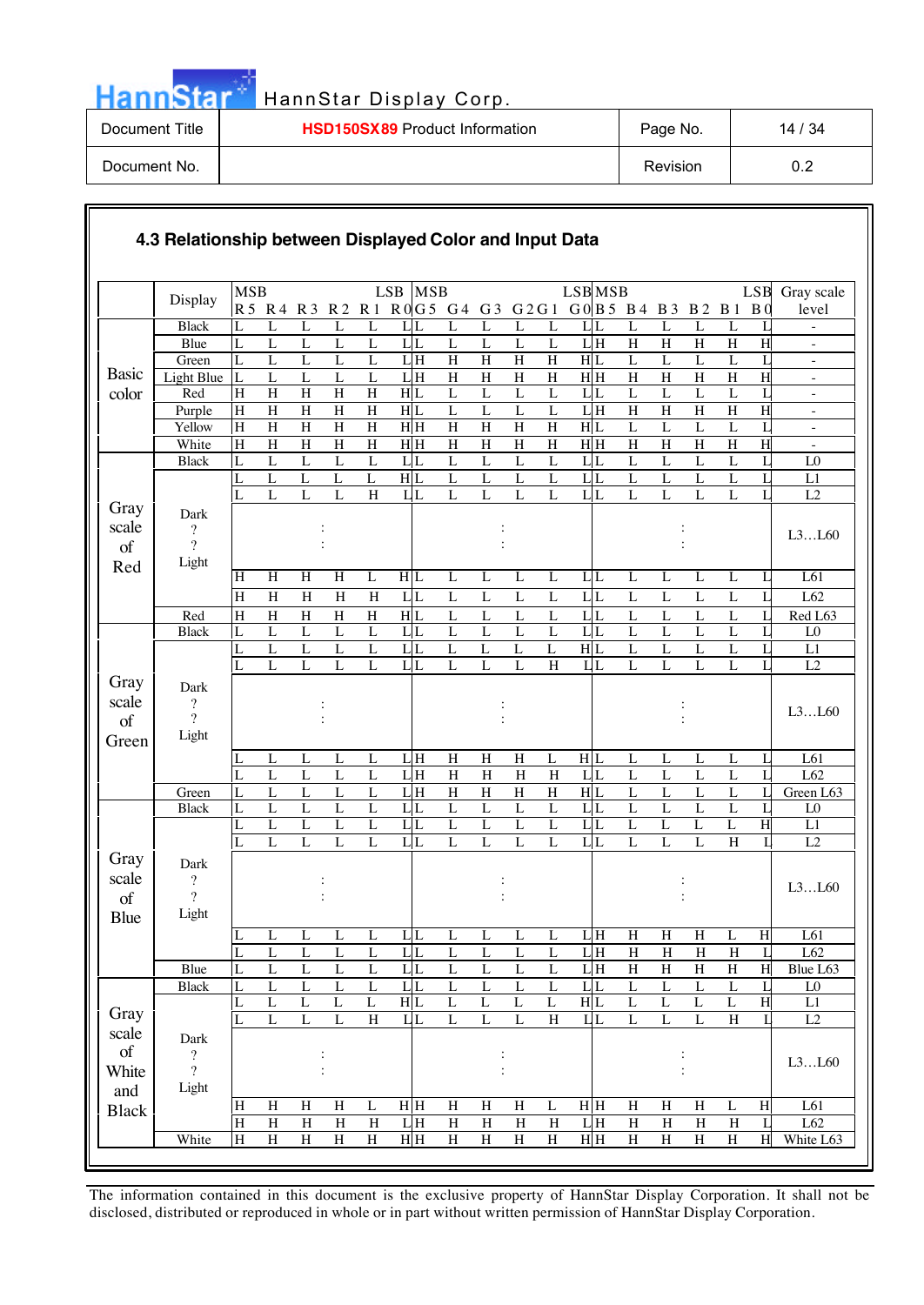# HannStar<sup>th</sup> HannStar Display Corp.

| Document Title | <b>HSD150SX89</b> Product Information | Page No. | 15/34 |
|----------------|---------------------------------------|----------|-------|
| Document No.   |                                       | Revision | ົ     |

|            |                 | <b>I/F FRC Connector (J1)</b>         |                 |                        | <b>I/F FRC Connector (J2)</b>    |
|------------|-----------------|---------------------------------------|-----------------|------------------------|----------------------------------|
| Pin<br>No. | <b>Symbol</b>   | <b>Description</b>                    | Pin<br>No.      | <b>Symbol</b>          | <b>Description</b>               |
| 1.         | NC              | <b>No Connecting</b>                  | 1               | <b>VDD</b>             | Digital Power Input $(DC +3.3V)$ |
| 2          | NC              | <b>No Connecting</b>                  | $\overline{2}$  | <b>VDD</b>             | Digital Power Input (DC +3.3V)   |
| 3          | <b>GND</b>      | Ground                                | 3               | <b>GND</b>             | Ground                           |
| 4          | <b>GND</b>      | Ground                                | 4               | <b>GND</b>             | Ground                           |
| 5          | EB <sub>5</sub> | Even-dot Blue Data bit 5 (MSB)        | 5               | OB <sub>5</sub>        | Odd-dot Blue Data bit 5 (MSB)    |
| 6          | EB4             | Even-dot Blue Data bit 4              | 6               | OB <sub>4</sub>        | Odd-dot Blue Data bit 4          |
| 7          | EB3             | Even-dot Blue Data bit 3              | $\overline{7}$  | OB <sub>3</sub>        | Odd-dot Blue Data bit 3          |
| 8          | EB <sub>2</sub> | Even-dot Blue Data bit 2              | 8               | OB <sub>2</sub>        | Odd-dot Blue Data bit 2          |
| 9          | EB1             | Even-dot Blue Data bit 1              | 9               | OB <sub>1</sub>        | Odd-dot Blue Data bit 1          |
| 10         | EB <sub>0</sub> | Even-dot Blue Data bit 0 (LSB)        | 10              | OB <sub>0</sub>        | Odd-dot Blue Data bit 0 (LSB)    |
| 11         | <b>GND</b>      | Ground                                | 11              | <b>GND</b>             | Ground                           |
| 12         | EG5             | Even-dot Green Data bit 5 (MSB)       | 12              | OG <sub>5</sub>        | Odd-dot Green Data bit 5 (MSB)   |
| 13         | EG4             | Even-dot Green Data bit 4             | 13              | OG4                    | Odd-dot Green Data bit 4         |
| 14         | EG3             | Even-dot Green Data bit 3             | 14              | OG <sub>3</sub>        | Odd-dot Green Data bit 3         |
| 15         | EG <sub>2</sub> | Even-dot Green Data bit 2             | 15              | OG <sub>2</sub>        | Odd-dot Green Data bit 2         |
| 16         | EG1             | Even-dot Green Data bit 1             | 16              | OG <sub>1</sub>        | Odd-dot Green Data bit 1         |
| 17         | EG <sub>0</sub> | Even-dot Green Data bit 0 (LSB)       | 17              | OG <sub>0</sub>        | Odd-dot Green Data bit 0 (LSB)   |
| 18         | <b>GND</b>      | Ground                                | 18              | <b>GND</b>             | Ground                           |
| 19         | ER <sub>5</sub> | Even-dot Red Data bit 5 (MSB)         | 19              | OR <sub>5</sub>        | Odd-dot Red Data bit 5 (MSB)     |
| 20         | ER4             | Even-dot Red Data bit 4               | 20              | OR4                    | Odd-dot Red Data bit 4           |
| 21         | ER3             | Even-dot Red Data bit 3               | 21              | OR <sub>3</sub>        | Odd-dot Red Data bit 3           |
| 22         | ER <sub>2</sub> | Even-dot Red Data bit 2               | 22              | OR <sub>2</sub>        | Odd-dot Red Data bit 2           |
| 23         | ER1             | Even-dot Red Data bit 1               | 23              | OR <sub>1</sub>        | Odd-dot Red Data bit 1           |
| 24         | ER <sub>0</sub> | Even-dot Red Data bit 0 (LSB)         | 24              | OR <sub>0</sub>        | Odd-dot Red Data bit 0 (LSB)     |
| 25         | <b>GND</b>      | Ground                                | 25              | <b>GND</b>             | Ground                           |
| 26         | CPH1            | Pixel Clock Input                     | 26              | CPH <sub>2</sub>       | Pixel Clock Input                |
| 27         | <b>GND</b>      | Ground                                | 27              | <b>GND</b>             | Ground                           |
| 28         | <b>GND</b>      | Ground                                | 28              | <b>GND</b>             | Ground                           |
| 29         | <b>STH</b>      | <b>Horizontal Start Pulse</b>         | 29              | N <sub>C</sub>         | No Connecting                    |
| 30         | <b>LOAD</b>     | Source Driver Latch Pulse             | 30              | NC                     | No Connecting                    |
|            | 31 POL          | Source Driver Output Polarity control | 31              | NC                     | No Connecting                    |
| 32         | <b>REV</b>      | Data Reverse Control Signal           | 32              | $\overline{\text{NC}}$ | No Connecting                    |
|            | 33 GND          | Ground                                | $\overline{33}$ | <b>NC</b>              | No Connecting                    |
|            | 34 GND          | Ground                                | 34              | N <sub>C</sub>         | No Connecting                    |
| 35         | STV1            | Vertical Start Pulse 1                | 35              | <b>NC</b>              | No Connecting                    |
| 36         | STV2            | Vertical Start Pulse 2                | $\overline{36}$ | N <sub>C</sub>         | No Connecting                    |
| 37         | <b>CPV</b>      | Vertical Clock Input                  | 37              | NC                     | No Connecting                    |
| 38         | <b>OE</b>       | Gate Driver Output Enable Signal      | 38              | N <sub>C</sub>         | No Connecting                    |
| 39         | <b>GND</b>      | Ground                                | 39              | <b>GND</b>             | Ground                           |
| 40         | <b>GND</b>      | Ground                                | 40              | <b>GND</b>             | Ground                           |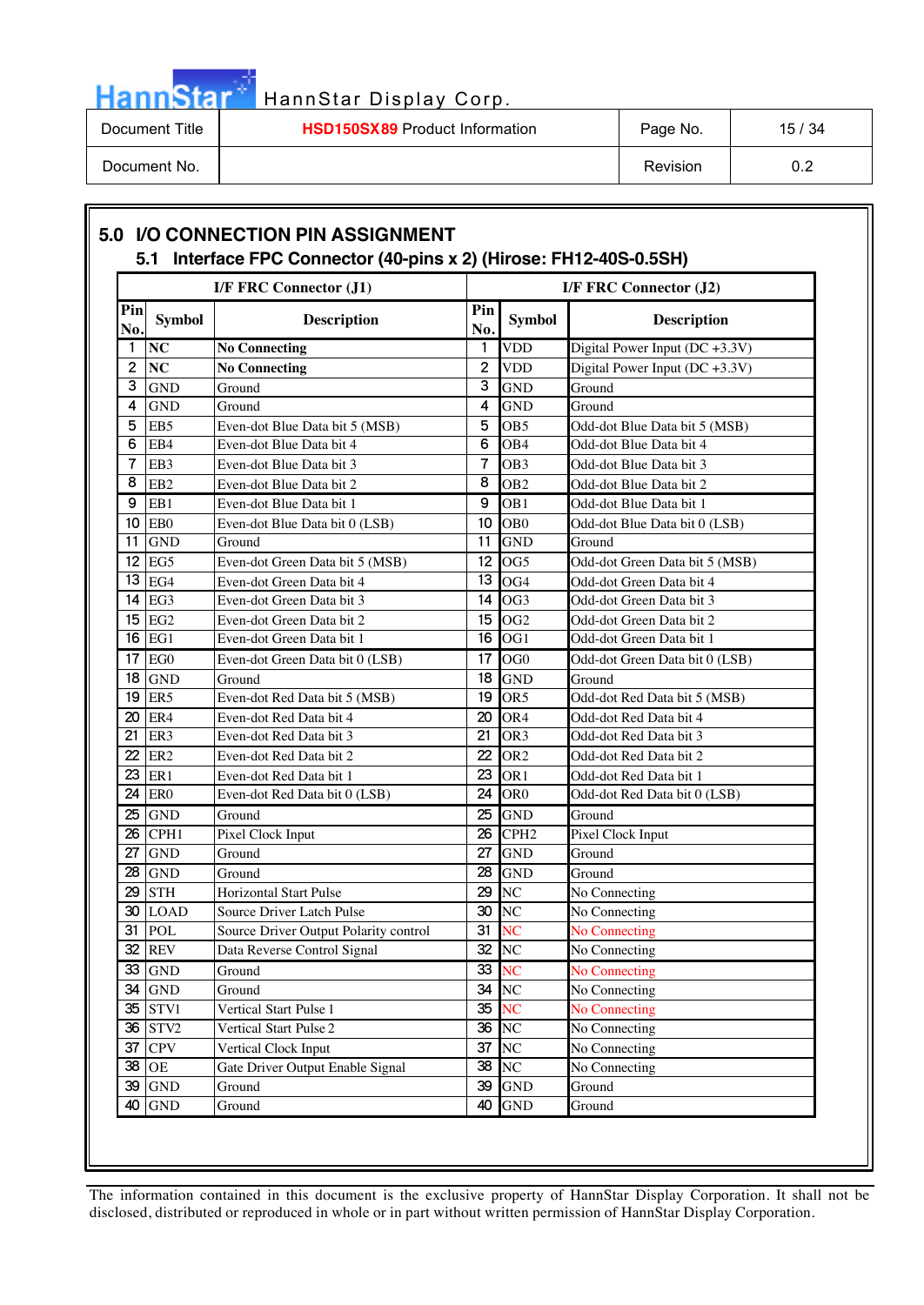| <b>HannStar</b>                                         | HannStar Display Corp. |          |       |
|---------------------------------------------------------|------------------------|----------|-------|
| <b>HSD150SX89</b> Product Information<br>Document Title |                        | Page No. | 16/34 |
| Document No.                                            |                        | Revision | 0.2   |

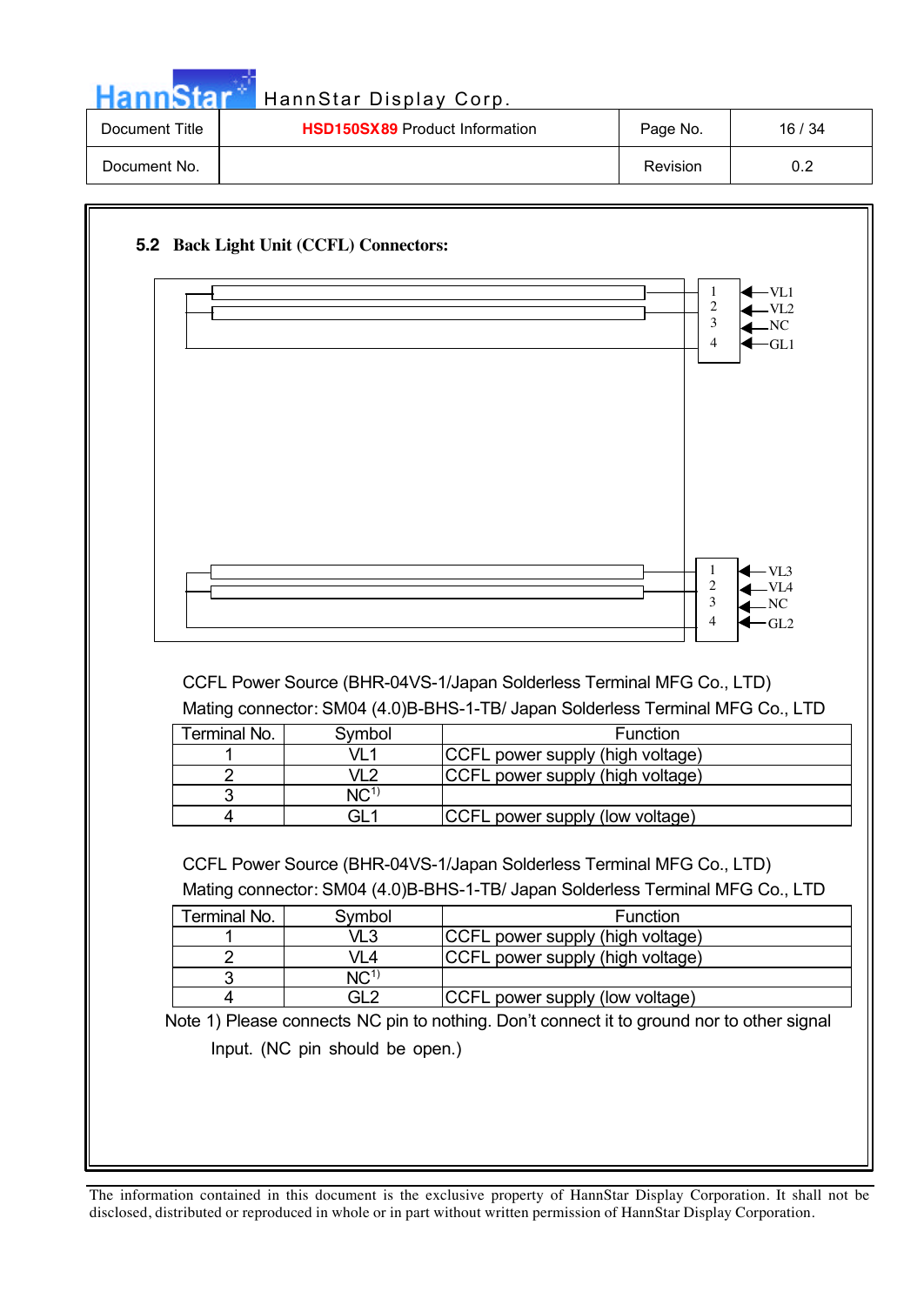

| Document Title | <b>HSD150SX89</b> Product Information | Page No.        | 17 / 34 |
|----------------|---------------------------------------|-----------------|---------|
| Document No.   |                                       | <b>Revision</b> | 0.2     |

### **6.0 ELECTRICAL CHARACTERISTICS**

#### **6.1 Electrical System of LCD Module:**

|                              |                                   |                                     |        | Unit   |           |       |  |
|------------------------------|-----------------------------------|-------------------------------------|--------|--------|-----------|-------|--|
| <b>Item</b>                  | <b>Condition</b><br><b>Symbol</b> |                                     | Min.   | Typ.   | Max.      |       |  |
| <b>Input Voltage</b>         | $V_{DD}$                          |                                     | $+3.0$ | $+3.3$ | $+3.6$    | V(DC) |  |
| Input<br><b>Rush Current</b> | Irush                             | $VDD = +3.3V$<br>Each Iout $=$ max. |        |        | $1.5(*)$  | A     |  |
| <b>Input Signal</b>          | V <sub>IH</sub>                   | High Level                          | 2.4    | 3.3    | $VDD+0.2$ | V     |  |
| voltage                      | $\rm V_{IL}$                      | Low Level                           | 0      |        | 0.9       | V     |  |

\* Inrush current conditions



### **6.2 Back-Light Unit:**

 $\overline{\phantom{a}}$ 

The backlight system is an edge-lighting type with 4-CCFL (Cold Cathode Fluorescent Lamp). The characteristics of four lamps are shown in the following tables.

| <b>Item</b>     | <b>Symbol</b>             | Min.   | Typ. | Max. | Unit       | <b>Note</b>       |
|-----------------|---------------------------|--------|------|------|------------|-------------------|
| Lamp current    | $\mathbf{I}_{\mathrm{L}}$ |        | 6.5  | 7.0  | mA(rms)    | (1)               |
| Lamp voltage    | $\rm V_{L}$               | 567    | 630  | 693  | V(rms)     | $I_{I}$ =6.5mA    |
| Frequency       |                           |        | 50   | 60   | <b>KHz</b> | (2)               |
| Lamp life time  | Hr                        | 30,000 |      |      | Hour       | (3)               |
|                 |                           | 1160   |      |      |            | at $25^{\circ}$ C |
| Startup voltage | Vs                        | 1360   |      |      | V(rms)     | at $0^{\circ}$ C  |
|                 |                           |        |      |      |            |                   |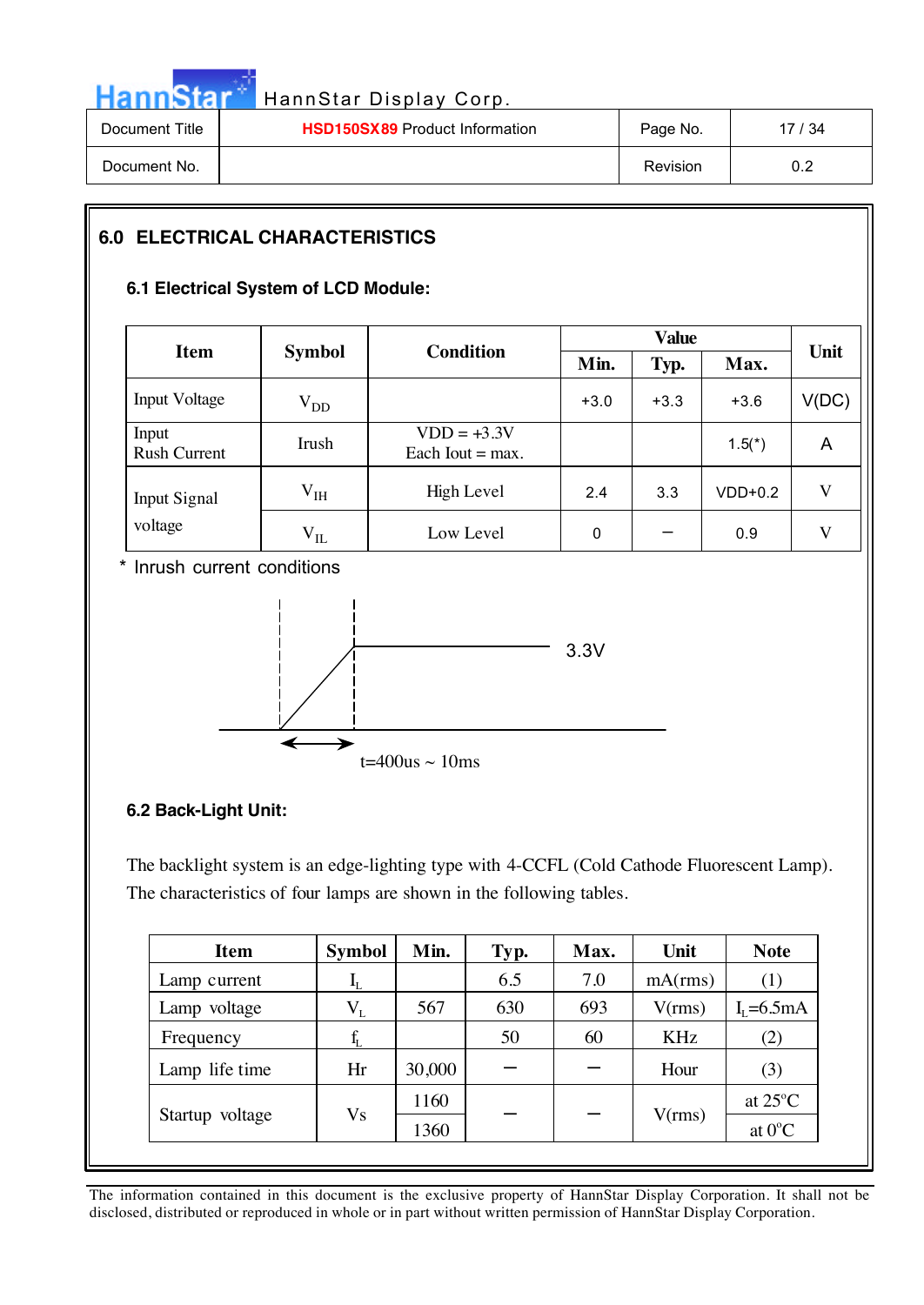Hann Star<sup>t HannStar Display Corp.</sup>

| Document Title | <b>HSD150SX89</b> Product Information | Page No. | 18/34 |
|----------------|---------------------------------------|----------|-------|
| Document No.   |                                       | Revision | ◡.∠   |

 Note: (1) Lamp current is measured with current meter for high frequency as shown below. Specified values are for a lamp.



- (2) Lamp frequency may produce interference with horizontal synchronous frequency and this may cause line flow on the display. Therefore lamp frequency shall be detached from the horizontal synchronous frequency and its harmonics as far as possible in order to avoid interference.
- (3) Life time (Hr) can be defined as the time in which it continues to operate under the condition: Temp. = $25\pm3$ °C, I<sub>L</sub>=6.5mA(rms.) and f<sub>L</sub>=50 KHz until one of the following event occurs: 1.When the brightness becomes 50%.

2.When the startup voltage (Vs) at 0ºC becomes higher than the maximal value of Vs specified above.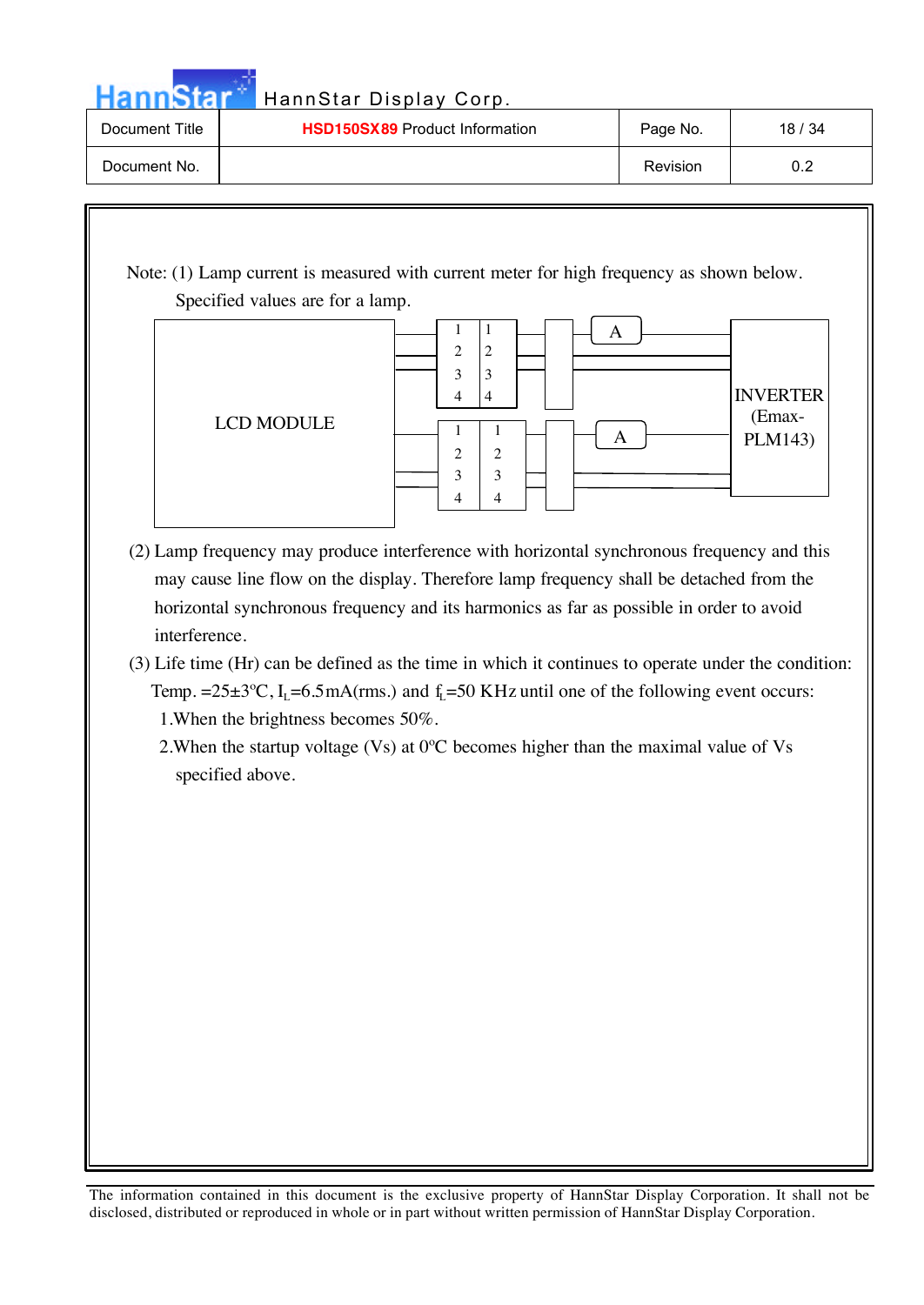

| Document Title | <b>HSD150SX89</b> Product Information | Page No. | 19/34 |
|----------------|---------------------------------------|----------|-------|
| Document No.   |                                       | Revision | ◡.∠   |

#### **6.3 AC Electrical Characteristics:**

#### **6.3.1 AC Timing: (VDD1=3.0V~3.6V, TOPR=25 oC) 5)**

| <b>Item</b>                          |                                | <b>Symbol</b>                                           | Min.                                      | Typ.                                                   | Max.                            | Unit                                      | <b>Signals</b>                          | <b>Note</b> |
|--------------------------------------|--------------------------------|---------------------------------------------------------|-------------------------------------------|--------------------------------------------------------|---------------------------------|-------------------------------------------|-----------------------------------------|-------------|
| Reference<br>Signal<br>(Pixel Clock) | Periodic                       | F1<br>$T1 = CLK$<br>$T2 = T1*2$                         | 50<br>12.5<br>25                          | 65<br>15.384<br>30.769                                 | 80<br>20<br>40                  | <b>MHz</b><br>n-Sec<br>n-Sec              |                                         |             |
|                                      | Line Periodic<br>Line Active   | T3=Line<br>T <sub>4</sub>                               | 526<br>512                                | 672<br>512                                             | 900<br>512                      | T <sub>2</sub><br>T <sub>2</sub>          |                                         |             |
| Reference<br>Signal                  | Line Blank                     | T <sub>5</sub>                                          | 14                                        | 160                                                    | 388                             | T <sub>2</sub>                            |                                         | 1), 2), 4)  |
| (DENB)                               | Frame Periodic<br>Frame Active | T <sub>6</sub><br>T7                                    | 773<br>768                                | 806<br>768                                             | 950<br>768                      | Lines<br>Lines                            |                                         |             |
|                                      | Frame Blank                    | T <sub>8</sub>                                          | 5                                         |                                                        | $---$                           | Lines                                     |                                         |             |
|                                      | Periodic<br>Pulse Width        | T <sub>6</sub><br>T <sub>9</sub>                        | 773<br>$\mathbf{1}$                       | 806<br>$\mathbf{1}$                                    | 950<br>$\overline{\phantom{a}}$ | Lines<br>Lines                            |                                         |             |
| Vertical<br>Periodic                 | Set-up Time                    | T <sub>13</sub>                                         | 700                                       | 800                                                    | ---                             | n-Sec                                     | <b>STV</b>                              | 2)          |
|                                      | Hold Time                      | T <sub>14</sub>                                         | 700                                       | 800                                                    | $\overline{a}$                  | n-Sec                                     |                                         |             |
|                                      | Period                         | <b>T15</b>                                              |                                           | $\mathbf{1}$                                           |                                 | Lines                                     |                                         |             |
|                                      | Pulse Width                    | <b>T16A</b><br><b>T16B</b><br>T16C<br>T16D              | $\mathbf{1}$<br>1<br>$\overline{c}$<br>25 | 64<br>30.769                                           | 100<br>$40\,$                   | u-Sec<br>u-Sec<br>T <sub>2</sub><br>n-Sec | <b>OE</b>                               |             |
| Horizontal                           | <b>Rising Time</b>             | <b>T17A</b><br>T17B<br>T <sub>17</sub> C<br><b>T17D</b> | $\frac{2}{2}$                             | 40<br>40<br>$\overline{\mathcal{L}}$<br>$\overline{4}$ | 60<br>60                        | n-Sec                                     | <b>CPV</b><br><b>LOAD</b><br><b>STH</b> |             |
| Periodic                             | <b>Falling Time</b>            | <b>T18A</b><br><b>T18B</b><br><b>T18C</b><br>T18D       | $\overline{c}$<br>$\overline{c}$          | 40<br>40<br>$\overline{\mathcal{L}}$<br>$\overline{4}$ | 60<br>60                        | n-Sec                                     |                                         |             |
|                                      | Set-up Time                    | <b>T19A</b><br>T19B                                     | $\overline{7}$<br>$\overline{7}$          | 10<br>10                                               |                                 | n-Sec                                     | <b>LOAD</b>                             |             |
|                                      | Hold Time                      | T <sub>20</sub> A<br><b>T20B</b>                        | $\overline{7}$<br>$\tau$                  | 10<br>10                                               | $---$                           | n-Sec                                     | <b>STH</b>                              |             |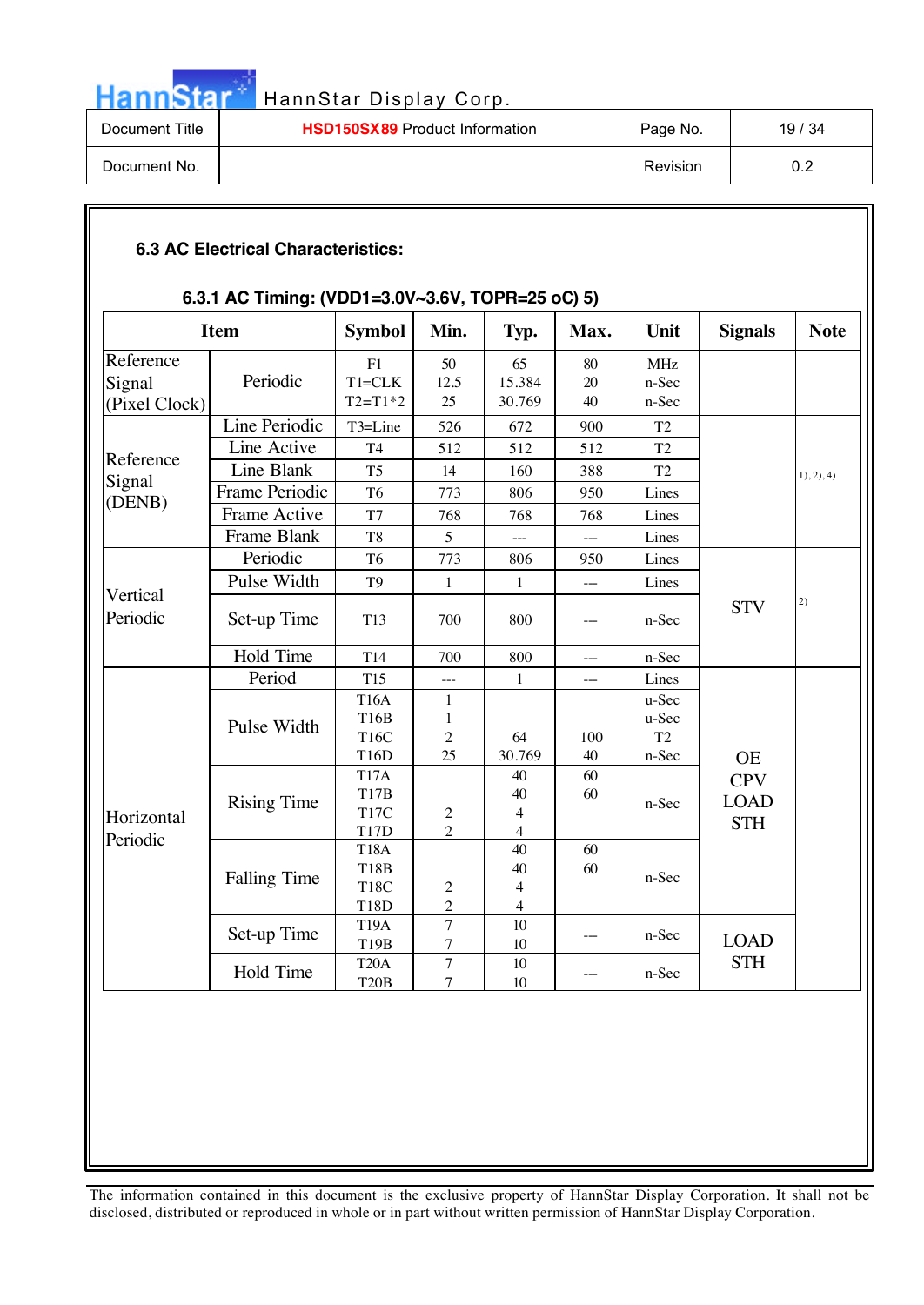|  |  |  | HannStar * |
|--|--|--|------------|
|  |  |  |            |
|  |  |  |            |

### HannStar Display Corp.

| Document Title | <b>HSD150SX89</b> Product Information | Page No.        | 20/34 |
|----------------|---------------------------------------|-----------------|-------|
| Document No.   |                                       | <b>Revision</b> | 0.2   |

|                                    | <b>Item</b>                | <b>Symbol</b>   | Min.           | Typ.           | Max.  | Unit    | <b>Signals</b>                              | <b>Note</b> |
|------------------------------------|----------------------------|-----------------|----------------|----------------|-------|---------|---------------------------------------------|-------------|
|                                    | Period                     | T <sub>21</sub> | ---            | $\overline{2}$ | $---$ | Lines   |                                             |             |
|                                    | Pulse Width                | T22             | $---$          | $\mathbf{1}$   | $---$ | Lines   |                                             |             |
| 6Horizontal                        | <b>Rising Time</b>         | T <sub>23</sub> | $---$          | ---            | 8     | n-Sec   | <b>POL</b>                                  |             |
| Periodic                           | <b>Falling Time</b>        | T24             | ---            | ---            | 8     | n-Sec   |                                             |             |
|                                    | Set-up Time                | T <sub>25</sub> | 6              | $---$          | $---$ | $n-Sec$ |                                             |             |
|                                    | Hold Time                  | T <sub>26</sub> | $\overline{c}$ | $---$          | $---$ | n-Sec   |                                             |             |
|                                    | Period                     | T <sub>2</sub>  | 25.00          | 30.769         | 40    | n-Sec   | CPH1                                        |             |
| Clock                              | <b>Rising Time</b>         | T27             | $---$          | $---$          | 8     | $n-Sec$ | CPH <sub>2</sub>                            | 3)          |
|                                    | <b>Falling Time</b>        | T <sub>28</sub> | $---$          | $---$          | 8     | n-Sec   |                                             |             |
| Image Data<br>And                  | Setup time                 | T <sub>29</sub> | 6              |                |       | n-Sec   | ER(5:0)<br>EG(5:0)<br>EB(5:0)               |             |
| Data Reverse<br><b>Control Pin</b> | Hold time                  | <b>T30</b>      | 2              |                |       | $n-Sec$ | OR(5:0)<br>OG(5:0)<br>OB(5:0)<br><b>REV</b> |             |
| Relative<br>Signals                | LOAD rising-<br>STH rising | <b>T31</b>      | 6              | ---            |       | T2      |                                             |             |
|                                    | CPV rising-<br>LOAD rising | T32             | 3.5            | 3.7            | 4.5   | $u-Sec$ |                                             |             |

Note 1) Refer to VESA standard.

- Note 3) Do not fix CPH1 and CPH2 to "H" or "L" level while the  $V_{DD}$  (+3.3V) is supplied. If CPH1 and CPH2 is fixed to "H" level or "L" level for certain period while the  $V_{DD}$  (+3.3V) is supplied, the panel may be damaged.
- Note 4) Do not change t3 and 6 values in the operation. When t1 or t4 is changed, the panel is displayed as black.

Note 2) In case of using the long frame period, the deterioration of display quality, noise etc. may be occurred.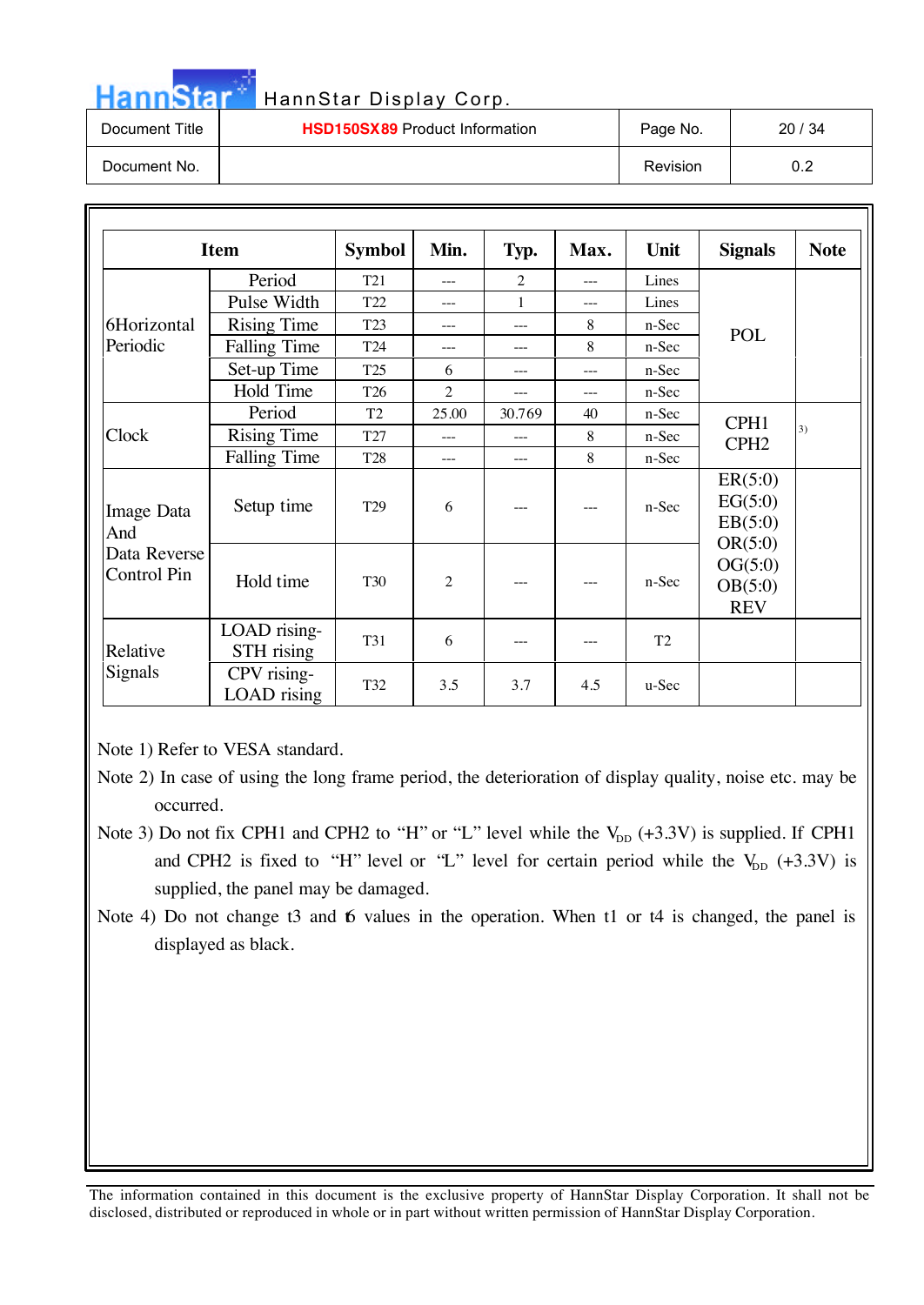| HannStar Display Corp. |  |
|------------------------|--|
|                        |  |

| <b>HannStar</b> | HannStar Display Corp.                |          |       |
|-----------------|---------------------------------------|----------|-------|
| Document Title  | <b>HSD150SX89 Product Information</b> | Page No. | 21/34 |
| Document No.    |                                       | Revision | 0.2   |

Note 5) Please adjust LCD operating signal timing and FL driving frequency, to optimize the display quality. There is a possibility that flicker is observed by the interference of LCD operating signal timing and FL driving condition (especially driving frequency).

#### **6.3.2 AC Timing Charts:**

(1). Reference Signal (pixel clock):

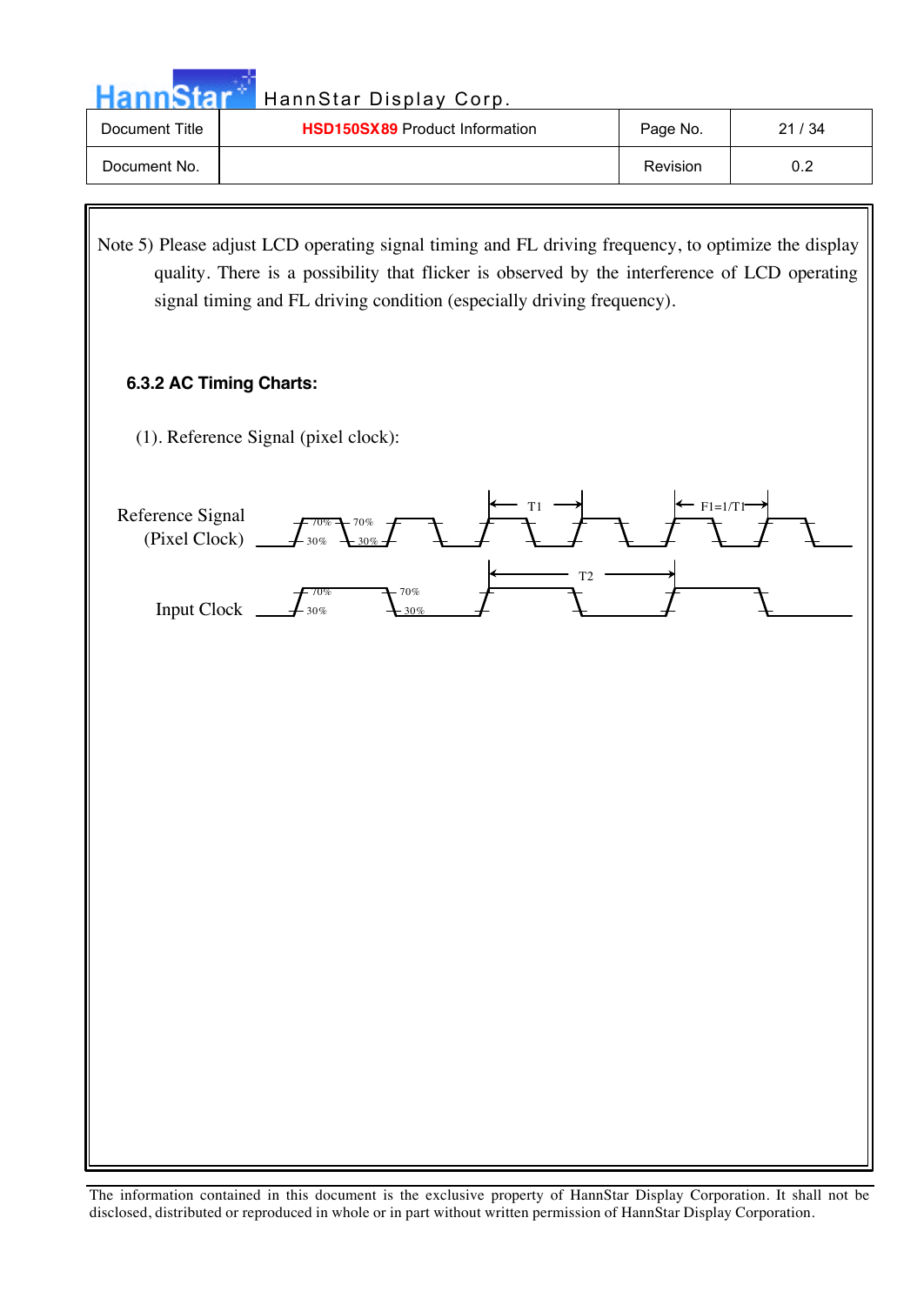| nnStar          | HannStar Display Corp.                              |                                  |                   |
|-----------------|-----------------------------------------------------|----------------------------------|-------------------|
| Document Title  | HSD150SX89 Product Information                      | Page No.                         | 22 / 34           |
| Document No.    |                                                     | Revision                         | 0.2               |
|                 |                                                     |                                  |                   |
|                 | (2). Vertical Periodic (STV1, STV2, OE, CPV):       |                                  |                   |
|                 |                                                     |                                  |                   |
| <b>DENB</b>     | $- T7$<br>$\rm{T}8$                                 | T <sub>6</sub>                   |                   |
| (For Reference) |                                                     |                                  |                   |
|                 | <b>STV</b>                                          |                                  |                   |
|                 | $OE$                                                |                                  |                   |
|                 | <b>CPV</b>                                          |                                  |                   |
|                 |                                                     |                                  |                   |
| <b>LOAD</b>     |                                                     |                                  |                   |
|                 | $\operatorname{STH}$                                |                                  |                   |
|                 | T <sub>3</sub><br>T4                                | T <sub>5</sub>                   |                   |
| <b>DENB</b>     | 70%<br>30%<br>30%                                   |                                  |                   |
| (For Reference) | T1<br>T12<br>T <sub>9</sub>                         | <b>T15</b>                       |                   |
|                 | 70%<br>30%<br>30%<br><b>STV</b>                     |                                  |                   |
|                 | T16A                                                | T17A                             | T <sub>18</sub> A |
|                 | 50%<br>.50%<br>$OE$                                 | $\frac{1}{2}$ 30% $\frac{1}{2}$  |                   |
|                 | $TT13$ $T14$<br>70%<br>CPV<br>50%<br>50%            | T16B<br>$I^{17}B$<br>$-50%$      | $I^{18}$          |
|                 | 30%<br>鸫<br>$\mathbb{Z}$ <sup>16</sup> $\mathbb{Q}$ | I <sup>18</sup> C<br><b>T17C</b> | 30%               |
| $\rm LOAD$      | $50\%$<br>50%<br>$50\%$                             | -70%<br>30%                      |                   |
|                 |                                                     |                                  |                   |
|                 | $\operatorname{STH}$<br>T23                         |                                  |                   |
|                 | T21<br>70%<br>$\operatorname{POL}$                  | T <sub>22</sub>                  | • Frame N         |
|                 | 30%<br>T <sub>24</sub>                              |                                  | Frame N+1         |
|                 |                                                     |                                  |                   |

a a martir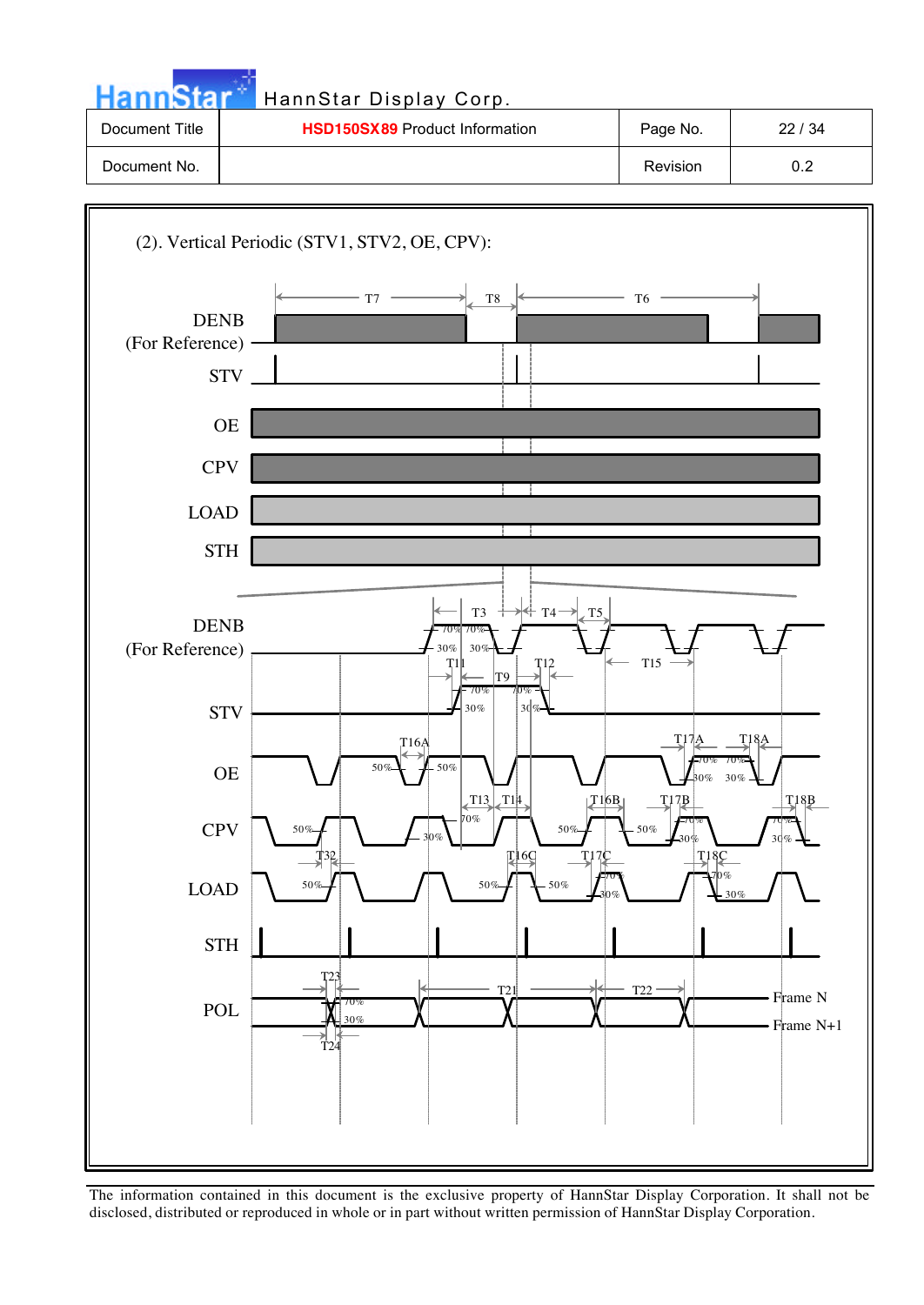| <b>HannStar</b> | HannStar Display Corp.                |          |       |
|-----------------|---------------------------------------|----------|-------|
| Document Title  | <b>HSD150SX89 Product Information</b> | Page No. | 23/34 |
| Document No.    |                                       | Revision | 0.2   |

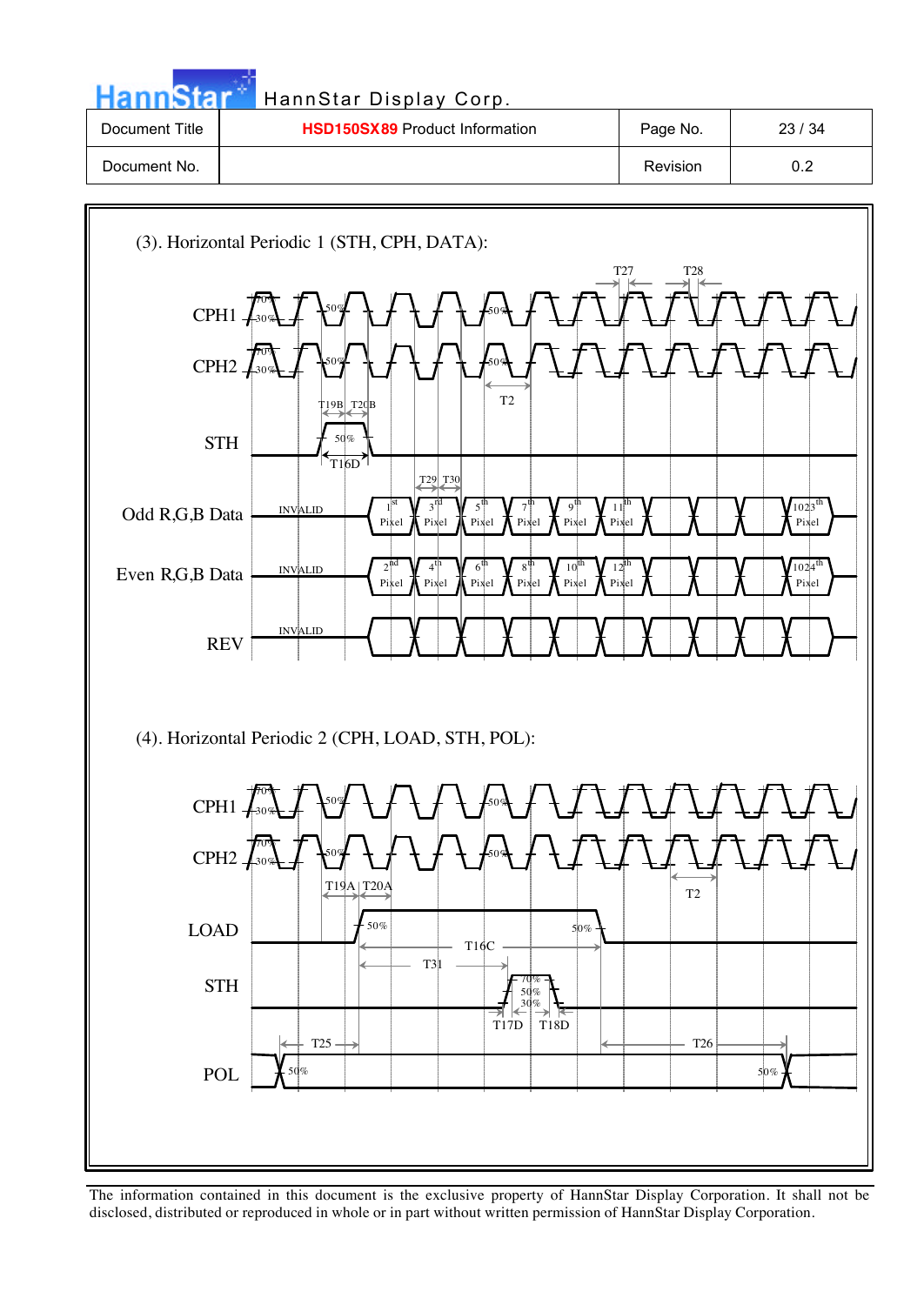| nnStar                     | HannStar Display Corp.                                                                                                                                  |                    |         |
|----------------------------|---------------------------------------------------------------------------------------------------------------------------------------------------------|--------------------|---------|
| Document Title             | HSD150SX89 Product Information                                                                                                                          | Page No.           | 24 / 34 |
| Document No.               |                                                                                                                                                         | Revision           | 0.2     |
| (5). Initial Condition:    |                                                                                                                                                         |                    |         |
| VDD<br>(33V)               | Power ON<br>09 VDD<br>0V<br>$100 \text{ ms}$                                                                                                            |                    |         |
| Data &<br>Control signal s |                                                                                                                                                         |                    |         |
| Œ                          |                                                                                                                                                         | $40 \,\mathrm{ms}$ |         |
|                            | * Input Power (VDD) should be 0V(GND) before Power-ON.<br>* All signals (including control signals and data) should be kept low<br>before it is active. |                    |         |
|                            |                                                                                                                                                         |                    |         |

مارچ<br>موجود است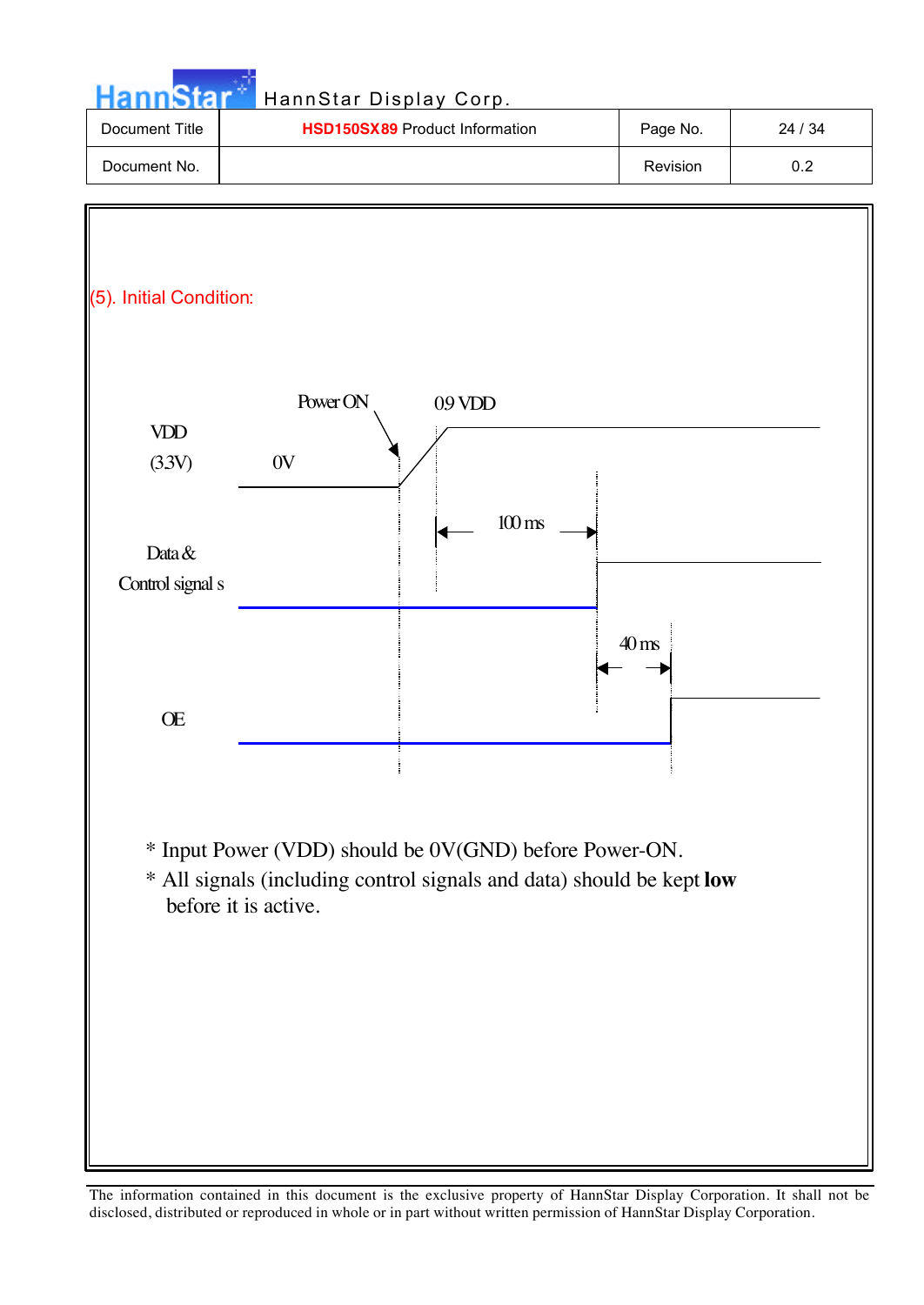| HannStar Display Corp. |  |
|------------------------|--|
|                        |  |

| <b>HannStar</b> | HannStar Display Corp.                |                 |       |
|-----------------|---------------------------------------|-----------------|-------|
| Document Title  | <b>HSD150SX89</b> Product Information | Page No.        | 25/34 |
| Document No.    |                                       | <b>Revision</b> | 0.2   |



Note: (1) The supply voltage of the external system for the module input should be the same as the definition of  $V_{DD}$ .

- (2)Apply the lamp volatge within the LCD operation range. When the back-light turns on before the LCD operation or the LCD truns off before the back-light turns off, the display may momentarily become white.
- $(3)$ In case of VDD = off level, please keep the level of input signal on the low or keep a high impedance.
- (4)T4 should be measured after the module has been fully discharged between power off and on period.
- (5)Interface signal shall not be kept at high impedance when the power is on.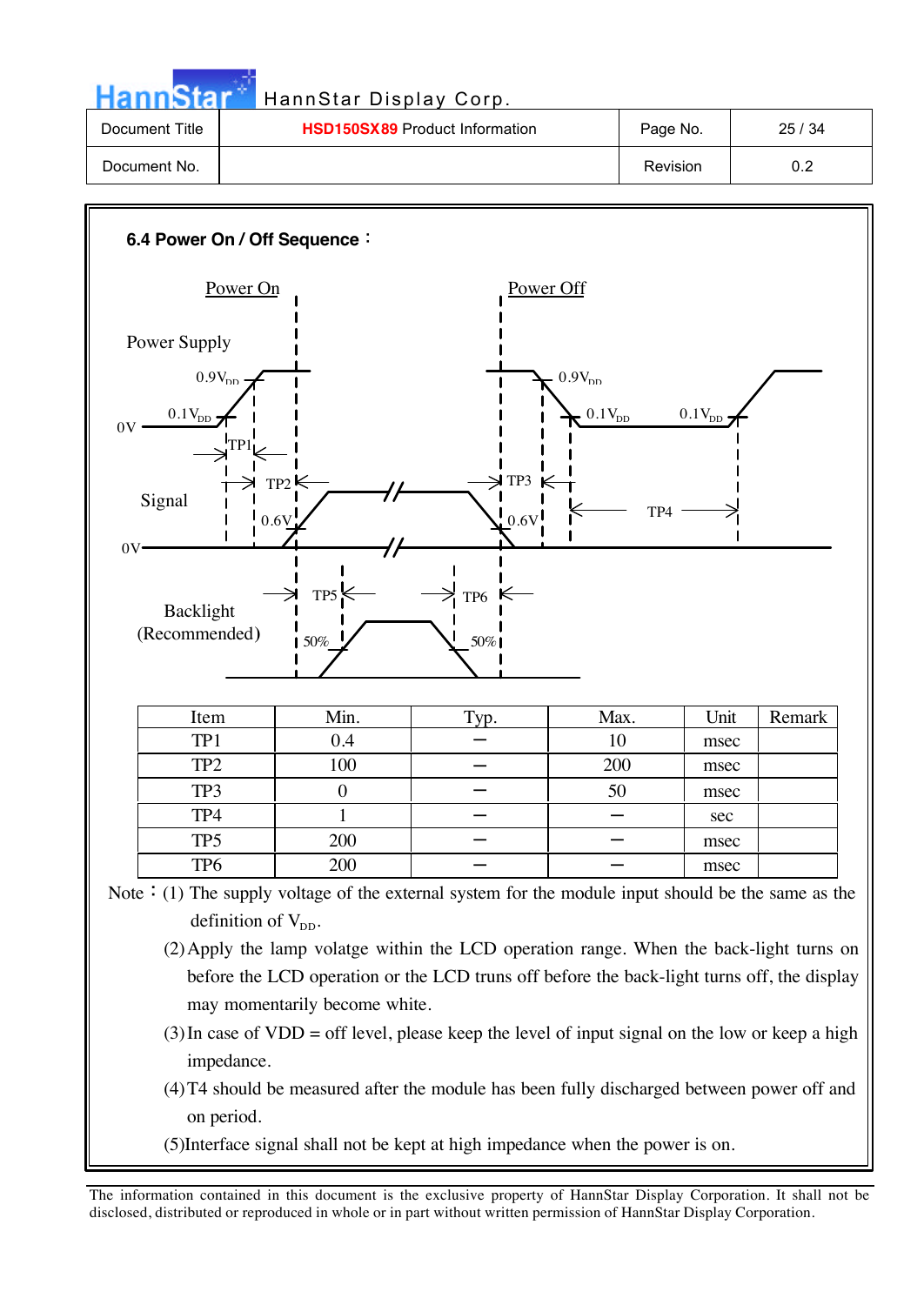| <b>HannStart</b> | HannStar Display Corp.                |          |       |
|------------------|---------------------------------------|----------|-------|
| Document Title   | <b>HSD150SX89 Product Information</b> | Page No. | 26/34 |
| Document No.     |                                       | Revision | 0.2   |

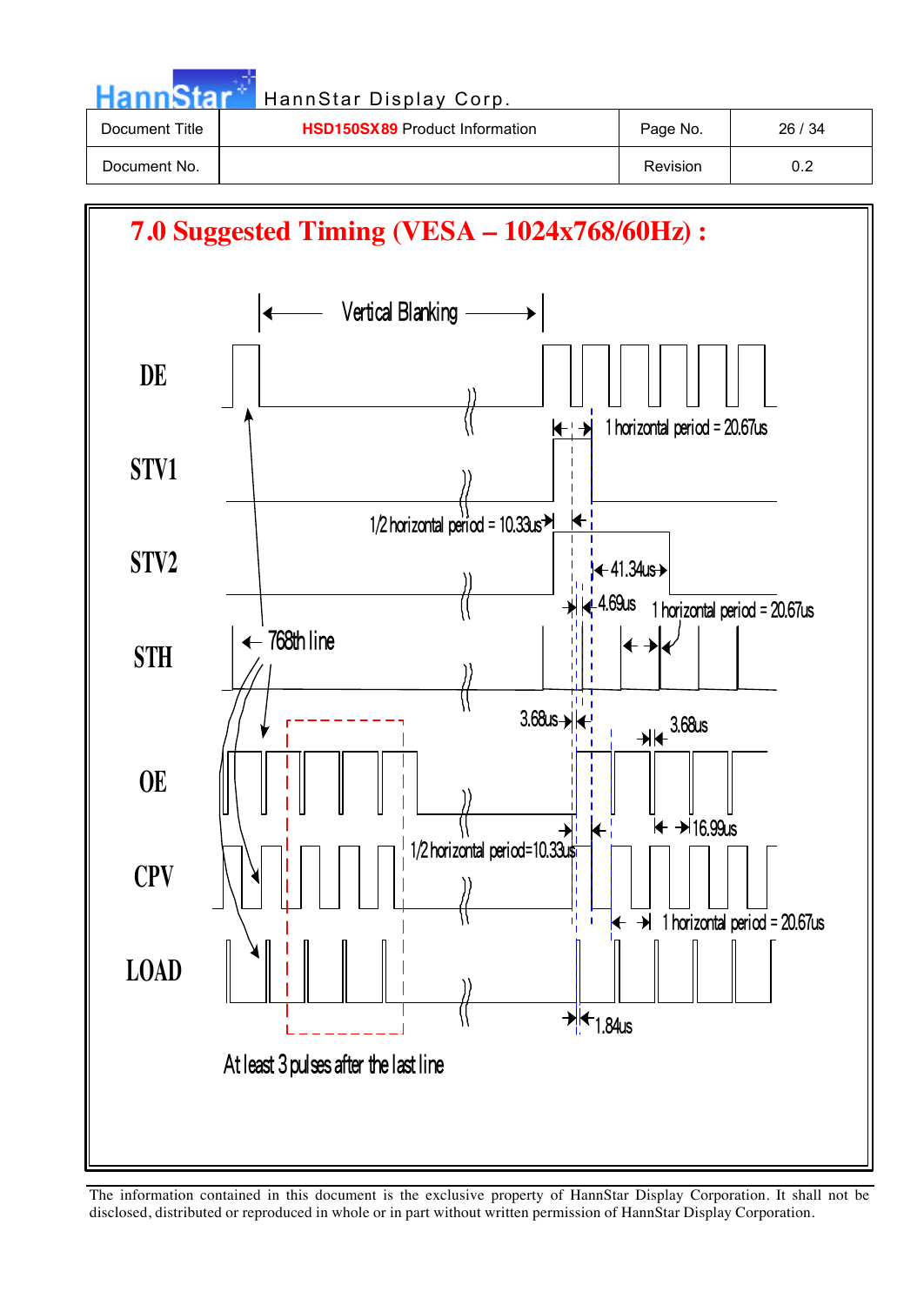

4.69us

 $\parallel$  30.7ns

1.84us

122.8ns

 $\blacktriangledown$ 

LOAD

**STH** 

POL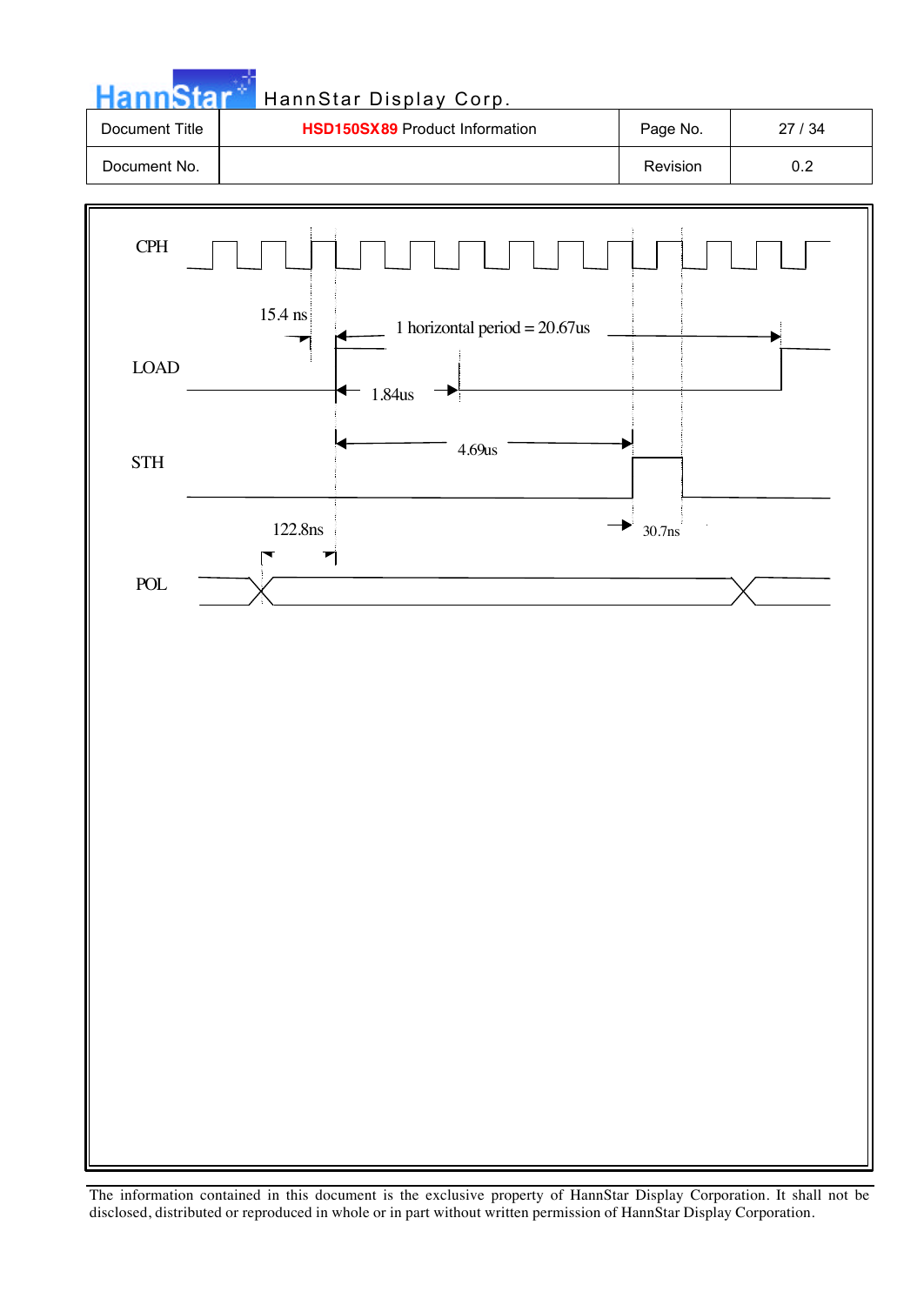| - | Hа |
|---|----|

## **Kar HannStar Display Corp.**

| Document Title | <b>HSD150SX89</b> Product Information | Page No. | 28/34     |
|----------------|---------------------------------------|----------|-----------|
| Document No.   |                                       | Revision | ົດ<br>◡.∠ |

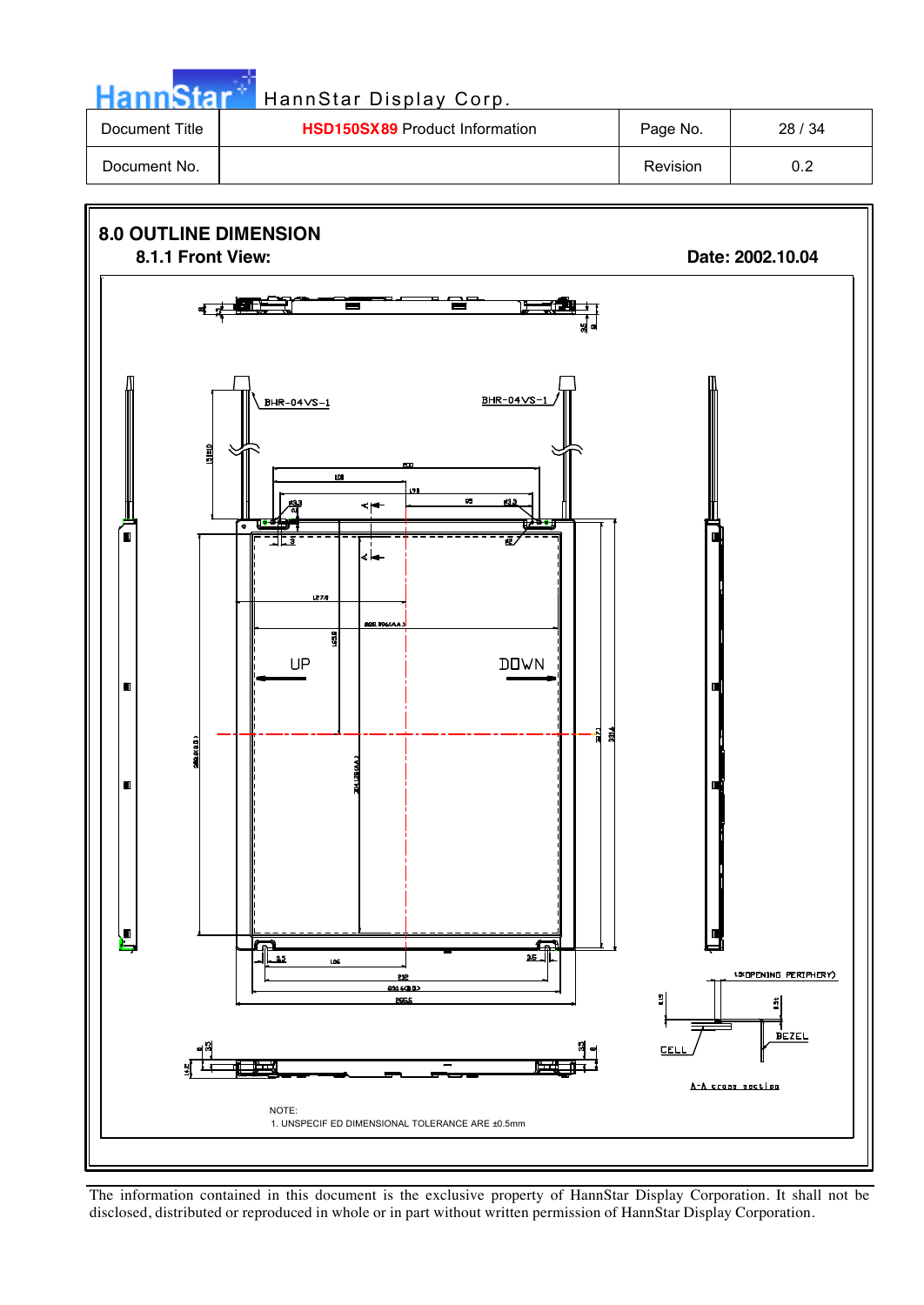| HannStar       | HannStar Display Corp.                |          |       |
|----------------|---------------------------------------|----------|-------|
| Document Title | <b>HSD150SX89</b> Product Information | Page No. | 29/34 |
| Document No.   |                                       | Revision | 0.2   |



The information contained in this document is the exclusive property of HannStar Display Corporation. It shall not be disclosed, distributed or reproduced in whole or in part without written permission of HannStar Display Corporation.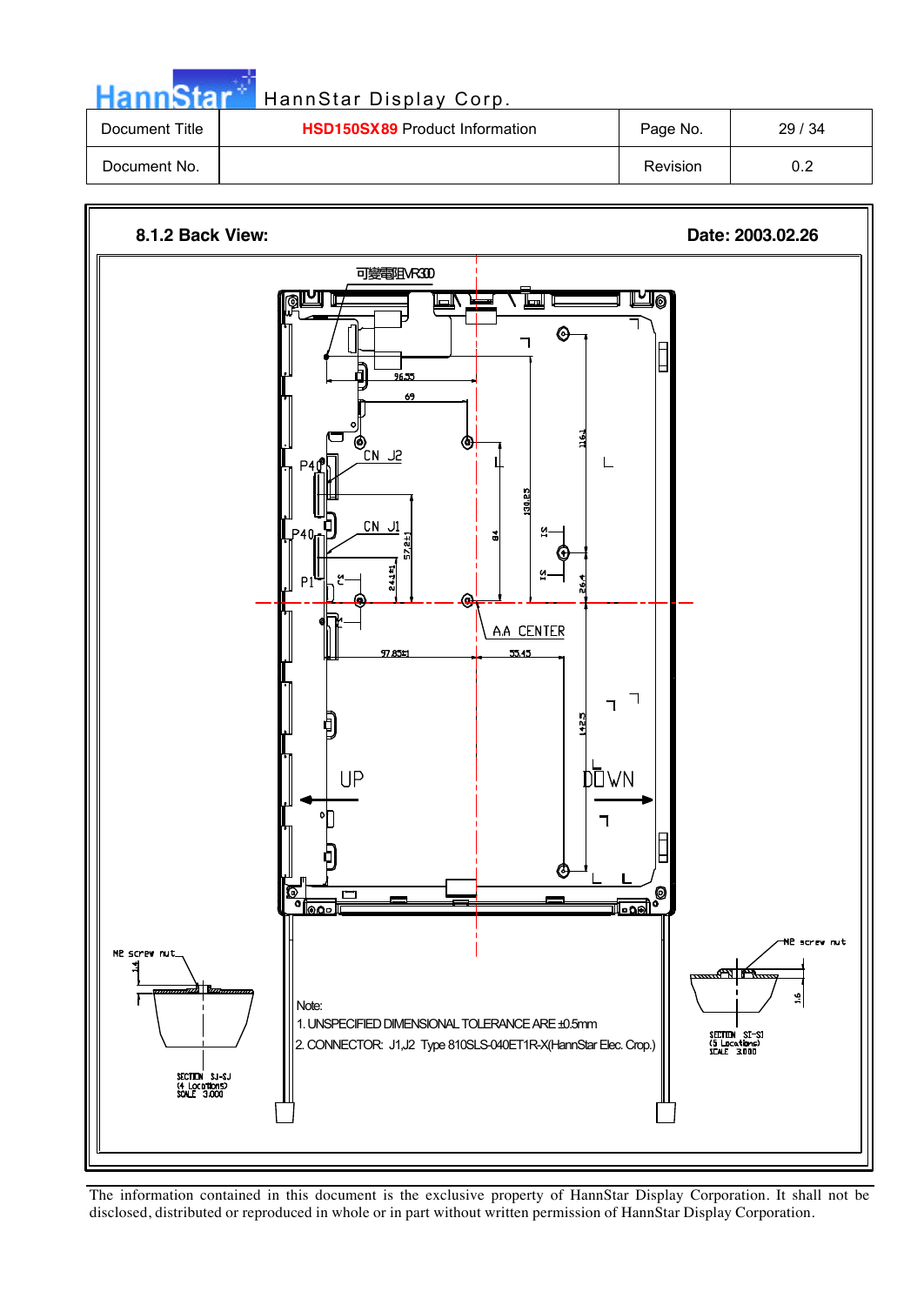

| Document Title | <b>HSD150SX89</b> Product Information | Page No. | 30/34 |
|----------------|---------------------------------------|----------|-------|
| Document No.   |                                       | Revision | ∪.∠   |

**9.0 LOT MARK**

**9.1 Lot Mark**



code 1,2,3,4,5,6: HannStar internal flow control code.

code 7: production location.

code 8: production year.

code 9: production month.

code 10,11,12,13,14,15: serial number.

Note (1) Production Year

| Year | 1999 | 2000 | 2001 | 2002 | 2003 | 2004 | 2005 | 2006 | 2007 | 2008 |
|------|------|------|------|------|------|------|------|------|------|------|
| Mark |      |      |      |      |      |      |      |      |      |      |

Note (2) Production Month

| Montl | Jan. | Feb. | Mar. | Apr. | May.   Jun.   Jul.   Aug. |  | Sep. | Oct | Nov. | Dec. |
|-------|------|------|------|------|---------------------------|--|------|-----|------|------|
| Mark  |      |      |      |      |                           |  |      |     |      |      |

#### **9.2 Location of Lot Mark**

(1) The label is attached to the backside of the LCD module.

(2) This is subject to change without prior notice.

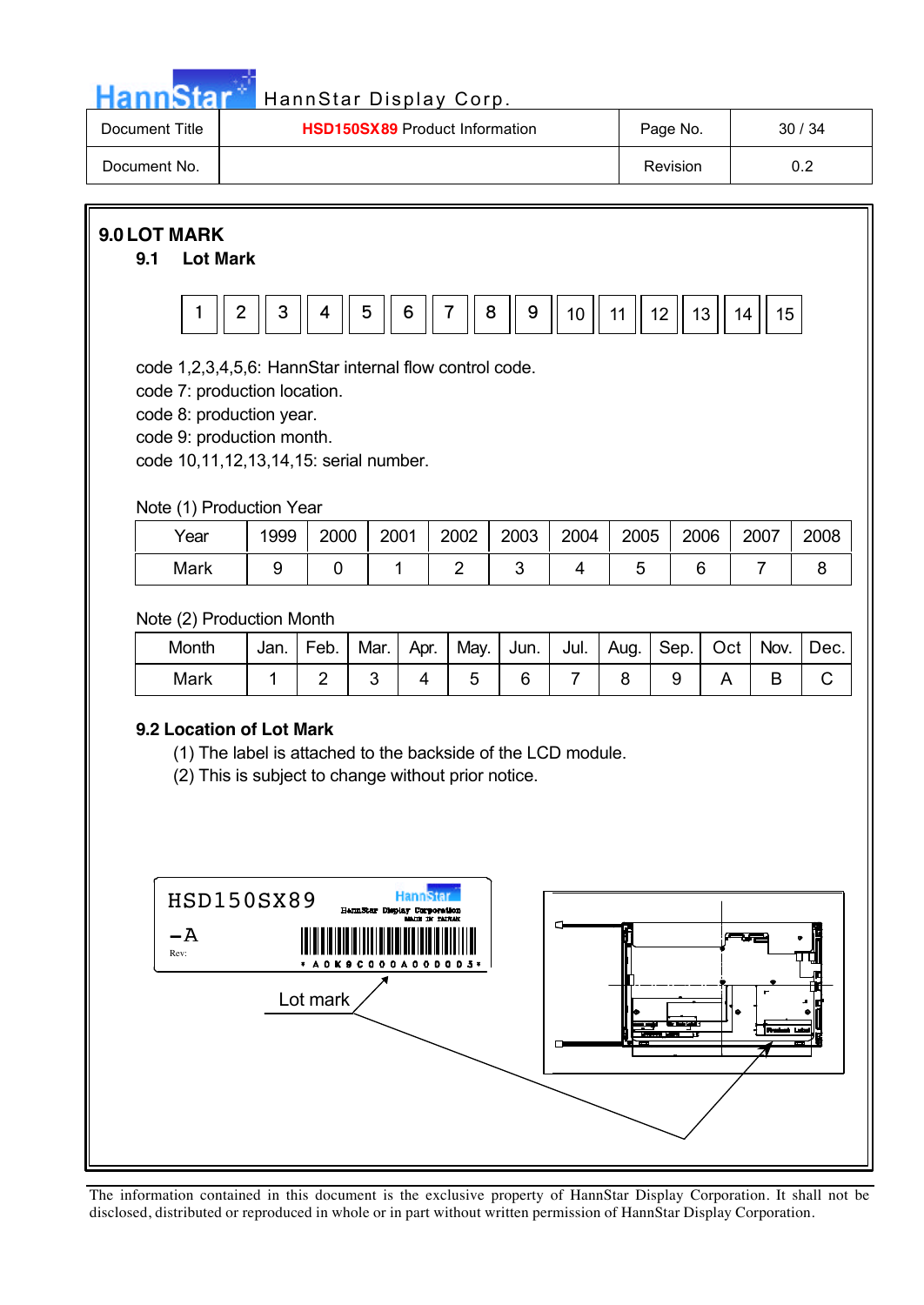| m |  |
|---|--|
|   |  |

### HannStar Display Corp.

| Document Title | <b>HSD150SX89</b> Product Information | Page No. | 31<br>/ 34 |
|----------------|---------------------------------------|----------|------------|
| Document No.   |                                       | Revision | ◡.∠        |

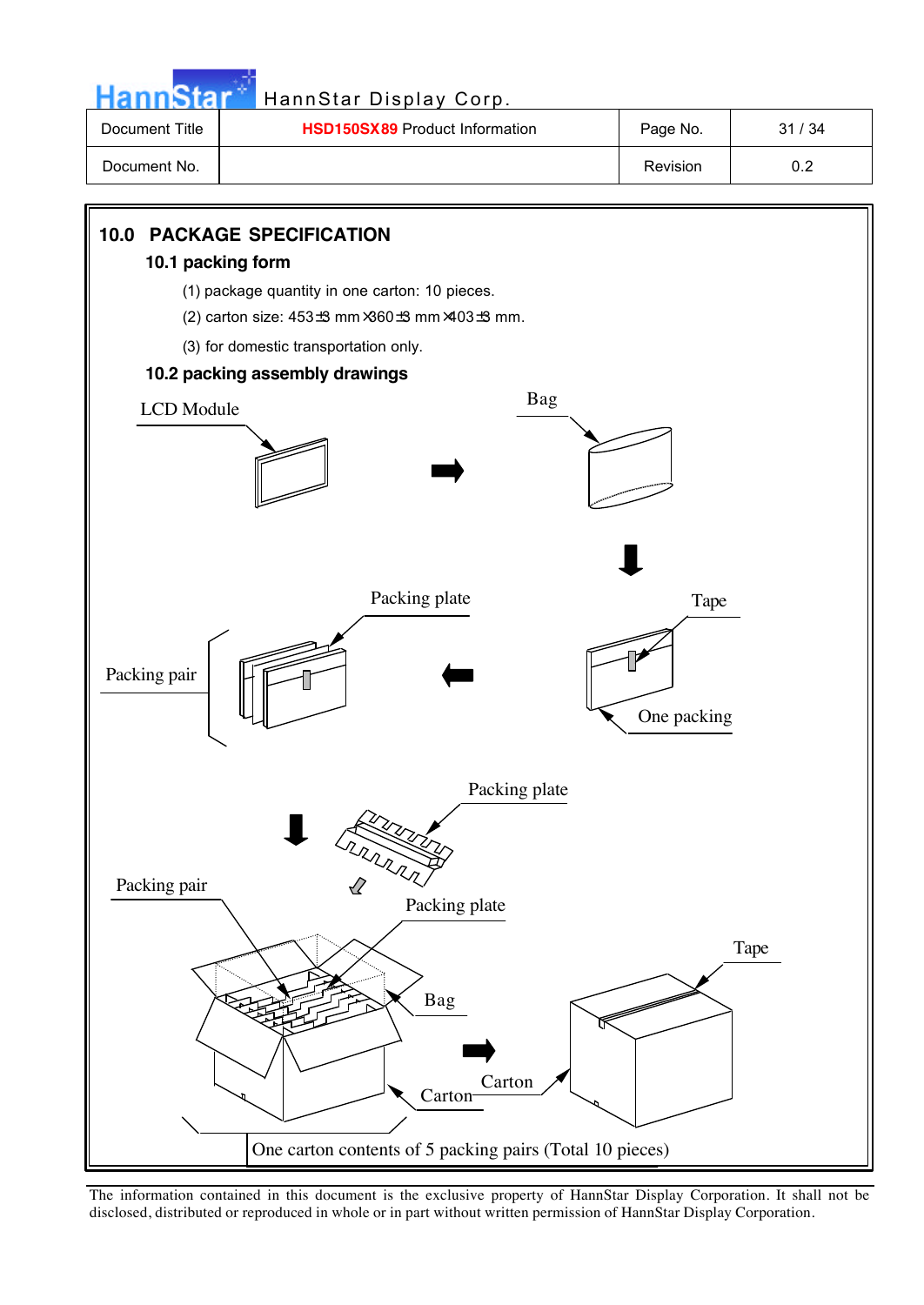| <b>HannStar</b> | HannStar Display Corp.                |          |       |
|-----------------|---------------------------------------|----------|-------|
| Document Title  | <b>HSD150SX89 Product Information</b> | Page No. | 32/34 |
| Document No.    |                                       | Revision | 0.2   |

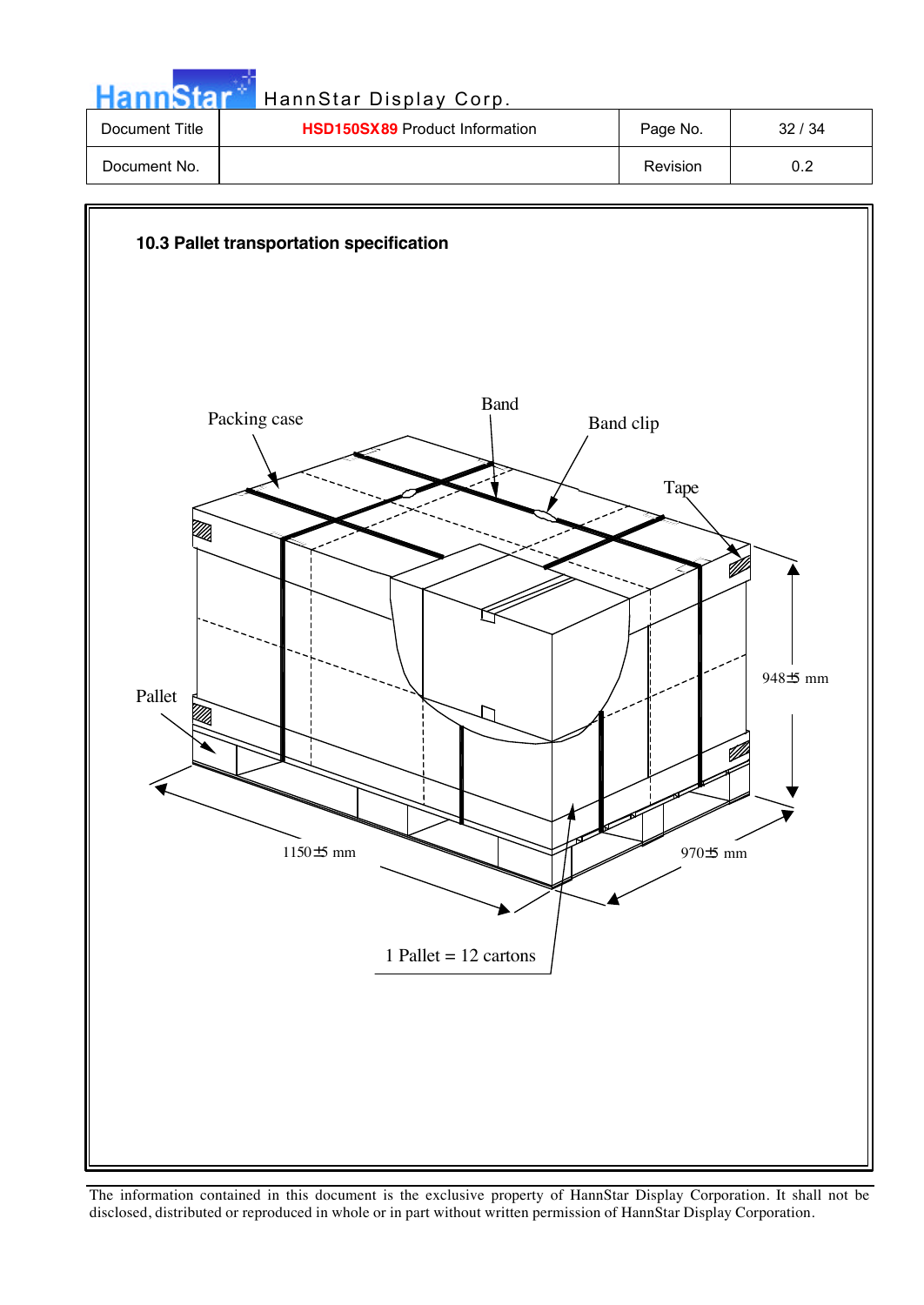

## HannStar<sup>®</sup> HannStar Display Corp.

| Document Title | <b>HSD150SX89</b> Product Information | Page No. | 33/34 |
|----------------|---------------------------------------|----------|-------|
| Document No.   |                                       | Revision | ∪.∠   |

### **11.0 GENERAL PRECAUTION**

#### **11.1 Use Restriction**

This product is not authorized for use in life supporting systems, aircraft navigation control systems, military systems and any other application where performance failure could be life-threatening or otherwise catastrophic.

#### **11.2 Disassembling or Modification**

Do not disassemble or modify the module. It may damage sensitive parts inside LCD module, and may cause scratches or dust on the display. HannStar does not warrant the module, if customers disassemble or modify the module.

#### **11.3 Breakage of LCD Panel**

- 10.3.1 If LCD panel is broken and liquid crystal spills out, do not ingest or inhale liquid crystal, and do not contact liquid crystal with skin.
- 10.3.2 If liquid crystal contacts mouth or eyes, rinse out with water immediately.
- 10.3.3 If liquid crystal contacts skin or cloths, wash it off immediately with alcohol and rinse thoroughly with water.
- 10.3.4 Handle carefully with chips of glass that may cause injury, when the glass is broken.

#### **11.4 Electric Shock**

- 11.2.1 Disconnect power supply before handling LCD module.
- 11.2.2 Do not pull or fold the CCFL cable.
	- 11.2.3 Do not touch the parts inside LCD modules and the fluorescent lamp's connector or cables in order to prevent electric shock.

#### **11.5 Absolute Maximum Ratings and Power Protection Circuit**

- 11.5.1 Do not exceed the absolute maximum rating values, such as the supply voltage variation, input voltage variation, variation in parts' parameters, environmental temperature, etc., otherwise LCD module may be damaged.
- 11.5.2 Please do not leave LCD module in the environment of high humidity and high temperature for a long time.
- 11.5.3 It' s recommended employing protection circuit for power supply.

#### **11.6 Operation**

- 11.6.1 Do not touch, push or rub the polarizer with anything harder than HB pencil lead.
- 11.6.2 Use fingerstalls of soft gloves in order to keep clean display quality, when persons handle the LCD module for incoming inspection or assembly.
- 11.6.3 When the surface is dusty, please wipe gently with absorbent cotton or other soft material.
- 11.6.4 Wipe off saliva or water drops as soon as possible. If saliva or water drops contact with polarizer for a long time, they may causes deformation or color fading.
- 11.6.5 When cleaning the adhesives, please use absorbent cotton wetted with a little petroleum benzine or other adequate solvent.